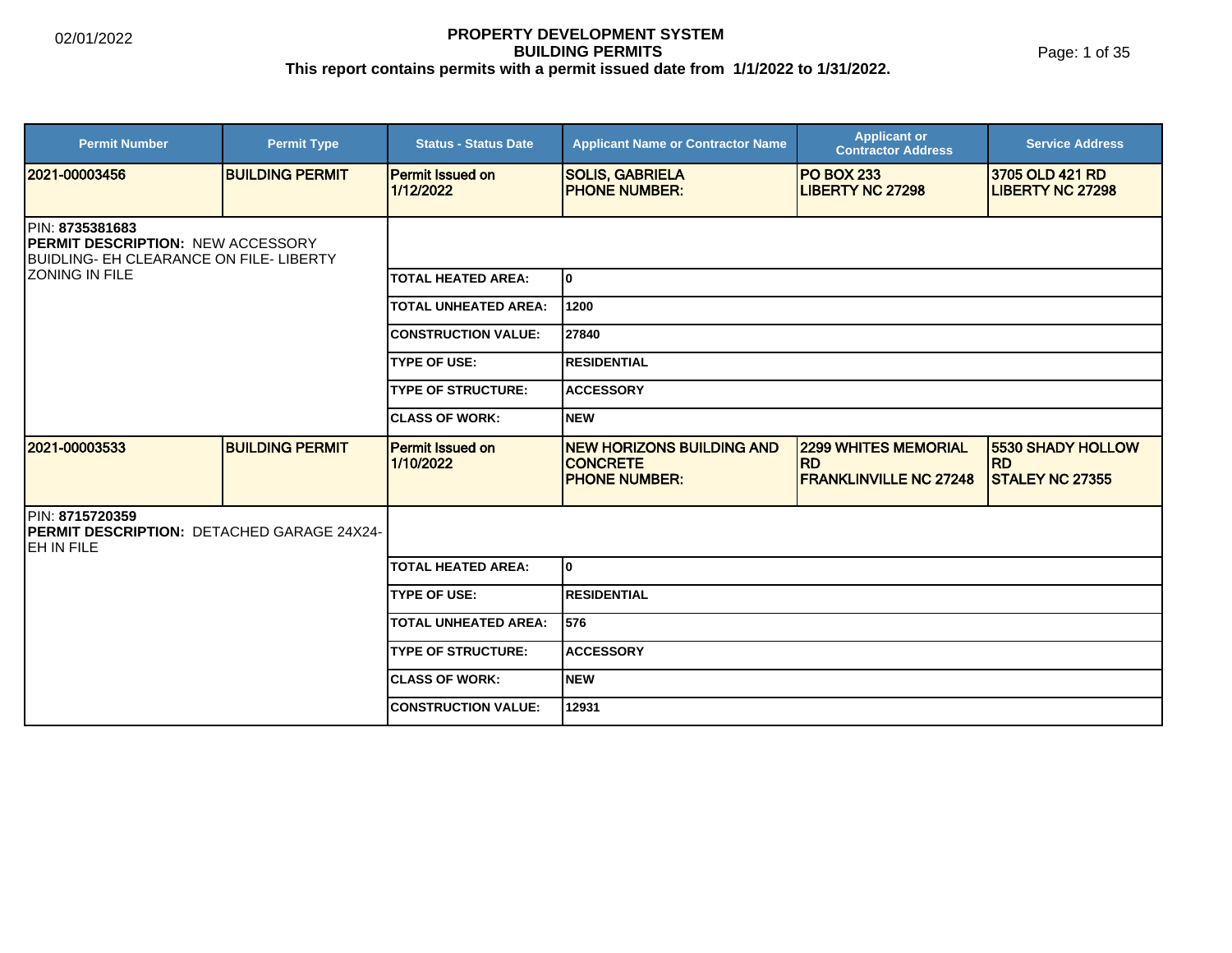Page: 2 of 35

| <b>Permit Number</b>                                                                                             | <b>Permit Type</b>     | <b>Status - Status Date</b>          | <b>Applicant Name or Contractor Name</b>                                      | <b>Applicant or</b><br><b>Contractor Address</b> | <b>Service Address</b>                                     |  |
|------------------------------------------------------------------------------------------------------------------|------------------------|--------------------------------------|-------------------------------------------------------------------------------|--------------------------------------------------|------------------------------------------------------------|--|
| 2021-00003535                                                                                                    | <b>BUILDING PERMIT</b> | <b>Permit Issued on</b><br>1/10/2022 | <b>FREELAND, JESSIE IRENE</b><br>(FREELAND, GREGORY)<br><b>IPHONE NUMBER:</b> | 4316 SALEM CHURCH RD<br><b>DENTON NC 27239</b>   | 4316 SALEM CHURCH<br><b>RD</b><br><b>DENTON NC 27239</b>   |  |
| <b>IPIN: 6698258174</b><br><b>IPERMIT DESCRIPTION: NEW ACCESSORY</b><br>BUILDING 30X100- OWNER AFFIDAVIT IN FILE |                        |                                      |                                                                               |                                                  |                                                            |  |
|                                                                                                                  |                        | <b>ICLASS OF WORK:</b>               | Inew                                                                          |                                                  |                                                            |  |
|                                                                                                                  |                        | <b>TYPE OF USE:</b>                  | <b>RESIDENTIAL</b>                                                            |                                                  |                                                            |  |
|                                                                                                                  |                        | <b>TYPE OF STRUCTURE:</b>            | <b>ACCESSORY</b>                                                              |                                                  |                                                            |  |
|                                                                                                                  |                        | <b>TOTAL HEATED AREA:</b>            | I٥                                                                            |                                                  |                                                            |  |
|                                                                                                                  |                        | <b>TOTAL UNHEATED AREA:</b>          | 3000                                                                          |                                                  |                                                            |  |
|                                                                                                                  |                        | <b>CONSTRUCTION VALUE:</b>           | 169600                                                                        |                                                  |                                                            |  |
| 2021-00003536                                                                                                    | <b>BUILDING PERMIT</b> | Permit Issued on 1/5/2022            | JOHNSON, DONALD EARL JR<br><b>IPHONE NUMBER: 336-908-5510</b>                 | 5712 GREENVIEW DR<br><b>GREENSBORO NC 27409</b>  | <b>503 KENNEDY FARM RD</b><br>N<br><b>TRINITY NC 27370</b> |  |
| PIN: 6793138782<br><b>PERMIT DESCRIPTION: EXISTING DETACHED</b><br><b>GARAGE BEING RENOVATED TO BE A 2ND</b>     |                        |                                      |                                                                               |                                                  |                                                            |  |
| <b>RESIDENCE WITH KITCHEN, 1.5 BATHROOMS,</b><br>FINISHING OUT 2 BEDROOMS - E/H CLEARANCE,                       |                        | <b>ICLASS OF WORK:</b>               | <b>RENOVATION</b>                                                             |                                                  |                                                            |  |
| <b>IAPPT OF LIEN AGENT &amp; SIGNED APPLICATION IN</b><br>FILE - 2ND RESIDENCE OK'D PER P&Z DEPT                 |                        | <b>TYPE OF STRUCTURE:</b>            | <b>SITE BUILT</b>                                                             |                                                  |                                                            |  |
|                                                                                                                  |                        | <b>TOTAL HEATED AREA:</b>            | 11120                                                                         |                                                  |                                                            |  |
|                                                                                                                  |                        | <b>TOTAL UNHEATED AREA:</b>          | 11120                                                                         |                                                  |                                                            |  |
|                                                                                                                  |                        | <b>TYPE OF USE:</b>                  | <b>RESIDENTIAL</b>                                                            |                                                  |                                                            |  |
|                                                                                                                  |                        | <b>CONSTRUCTION VALUE:</b>           | 130000                                                                        |                                                  |                                                            |  |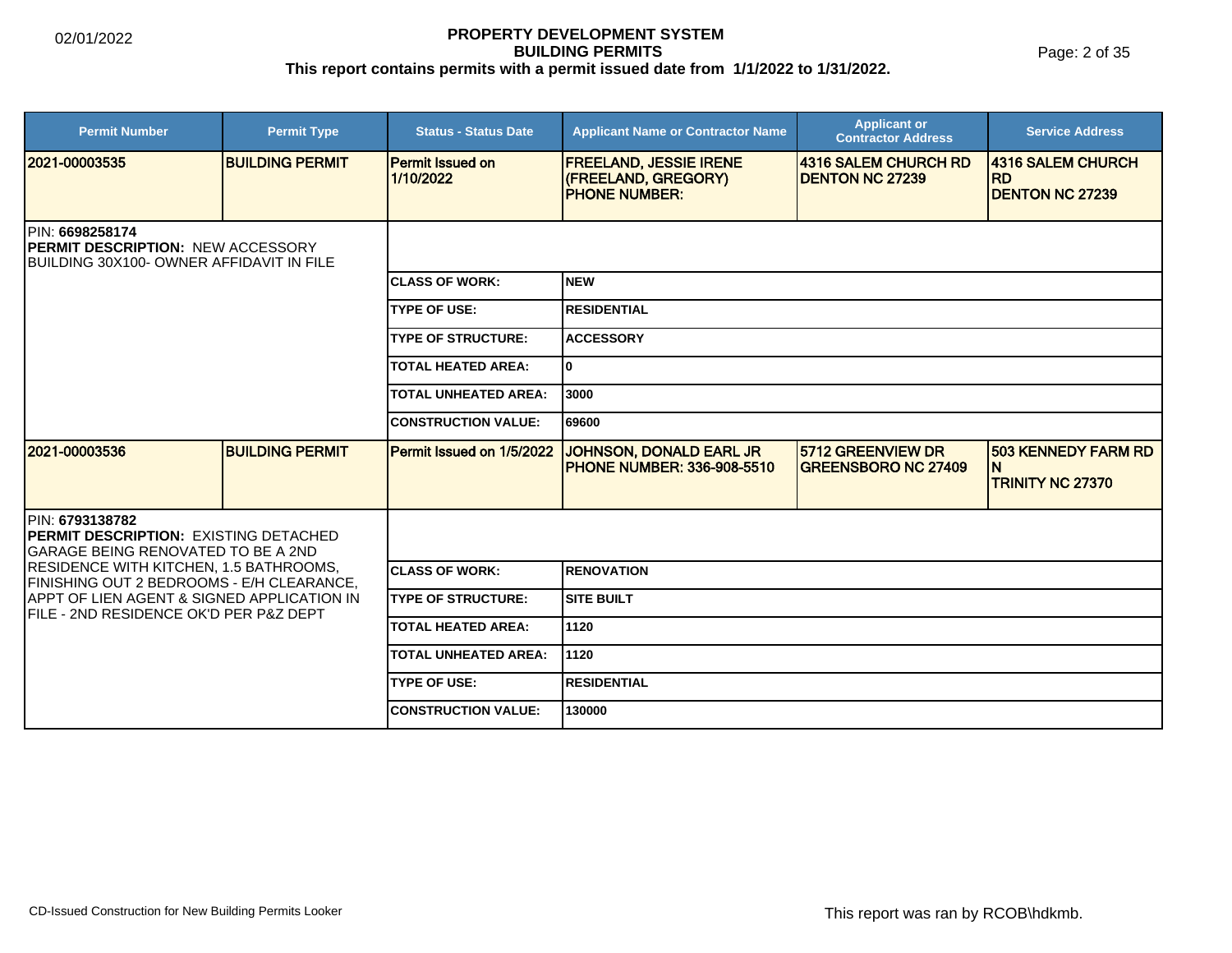Page: 3 of 35

| <b>Permit Number</b>                                                                                           | <b>Permit Type</b>     | <b>Status - Status Date</b>          | <b>Applicant Name or Contractor Name</b>                  | <b>Applicant or</b><br><b>Contractor Address</b>                 | <b>Service Address</b>                                             |  |
|----------------------------------------------------------------------------------------------------------------|------------------------|--------------------------------------|-----------------------------------------------------------|------------------------------------------------------------------|--------------------------------------------------------------------|--|
| 2022-00000003                                                                                                  | <b>BUILDING PERMIT</b> | Permit Issued on 1/3/2022            | <b>PAUL O COX</b><br><b>PHONE NUMBER: 336-816-5810</b>    | <b>176 CARPENTERS WAY</b><br><b>WINSTON SALEM NC 27107 RD</b>    | 3708 OLD MARLBORO                                                  |  |
|                                                                                                                |                        |                                      |                                                           |                                                                  | SOPHIA NC 27350                                                    |  |
| PIN: 7726928202<br><b>PERMIT DESCRIPTION: NEW RSBH- EH IN FILE-</b><br><b>ILIEN IN FILE- SITE PLAN IN FILE</b> |                        |                                      |                                                           |                                                                  |                                                                    |  |
|                                                                                                                |                        | <b>TYPE OF STRUCTURE:</b>            | <b>SITE BUILT</b>                                         |                                                                  |                                                                    |  |
|                                                                                                                |                        | <b>TYPE OF USE:</b>                  | <b>RESIDENTIAL</b>                                        |                                                                  |                                                                    |  |
|                                                                                                                |                        | <b>CLASS OF WORK:</b>                | <b>NEW</b>                                                |                                                                  |                                                                    |  |
|                                                                                                                |                        | <b>TOTAL UNHEATED AREA:</b>          | I٥                                                        |                                                                  |                                                                    |  |
|                                                                                                                |                        | <b>CONSTRUCTION VALUE:</b>           | 174762                                                    |                                                                  |                                                                    |  |
|                                                                                                                |                        | <b>TOTAL HEATED AREA:</b>            | 1425                                                      |                                                                  |                                                                    |  |
| 2022-00000004                                                                                                  | <b>BUILDING PERMIT</b> | <b>Permit Issued on</b><br>1/19/2022 | <b>RONALD PIERCE</b><br><b>PHONE NUMBER: 336-672-6066</b> | <b>255 MCCRANFORD RD</b><br><b>ASHEBORO NC 27205 NC</b><br>27317 | <b>2681 SPOONS CHAPEL</b><br><b>RD</b><br><b>ASHEBORO NC 27205</b> |  |
| PIN: 7780215106<br><b>IPERMIT DESCRIPTION: NEW SWMH-14X76 - EH IN</b><br><b>FILE</b>                           |                        |                                      |                                                           |                                                                  |                                                                    |  |
|                                                                                                                |                        | <b>TYPE OF USE:</b>                  | <b>RESIDENTIAL</b>                                        |                                                                  |                                                                    |  |
|                                                                                                                |                        | <b>CLASS OF WORK:</b>                | <b>NEW</b>                                                |                                                                  |                                                                    |  |
|                                                                                                                |                        | <b>CONSTRUCTION VALUE:</b>           | I٥                                                        |                                                                  |                                                                    |  |
|                                                                                                                |                        | <b>TYPE OF STRUCTURE:</b>            | <b>MOBILE</b>                                             |                                                                  |                                                                    |  |
|                                                                                                                |                        | <b>TOTAL HEATED AREA:</b>            | I٥                                                        |                                                                  |                                                                    |  |
|                                                                                                                |                        | <b>TOTAL UNHEATED AREA:</b>          | I٥                                                        |                                                                  |                                                                    |  |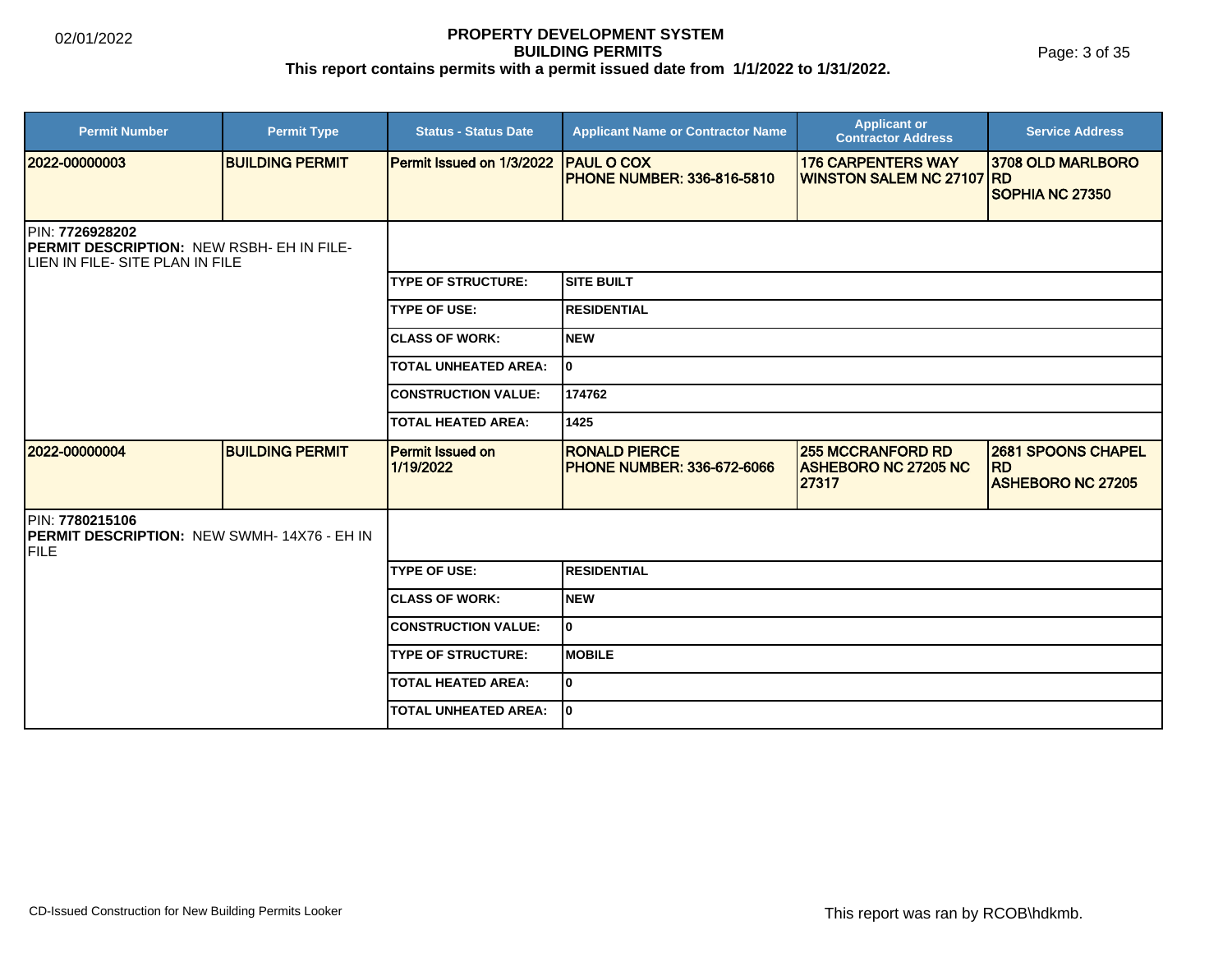Page: 4 of 35

| <b>Permit Number</b>                                                                                              | <b>Permit Type</b>     | <b>Status - Status Date</b> | <b>Applicant Name or Contractor Name</b>                        | <b>Applicant or</b><br><b>Contractor Address</b> | <b>Service Address</b>                                       |
|-------------------------------------------------------------------------------------------------------------------|------------------------|-----------------------------|-----------------------------------------------------------------|--------------------------------------------------|--------------------------------------------------------------|
| 2022-00000005                                                                                                     | <b>BUILDING PERMIT</b> | Permit Issued on 1/4/2022   | <b>JOBE, CARROLL ROBIN</b><br><b>PHONE NUMBER: 336-669-9619</b> | <b>P O BOX 665</b><br><b>RANDLEMAN NC 27317</b>  | 7619 RACINE RD<br><b>PLEASANT GARDEN NC</b><br>27313         |
| PIN: 7777578716<br><b>PERMIT DESCRIPTION: NEW SITE BUILT HOUSE -</b><br>E/H CLEARNCE & APPT OF LIEN AGENT IN FILE |                        |                             |                                                                 |                                                  |                                                              |
|                                                                                                                   |                        | <b>TYPE OF STRUCTURE:</b>   | SITE BUILT                                                      |                                                  |                                                              |
|                                                                                                                   |                        | <b>TOTAL HEATED AREA:</b>   | 1921                                                            |                                                  |                                                              |
|                                                                                                                   |                        | <b>TYPE OF USE:</b>         | <b>RESIDENTIAL</b>                                              |                                                  |                                                              |
|                                                                                                                   |                        | <b>CLASS OF WORK:</b>       | Inew                                                            |                                                  |                                                              |
|                                                                                                                   |                        | <b>CONSTRUCTION VALUE:</b>  | 331266                                                          |                                                  |                                                              |
|                                                                                                                   |                        | <b>TOTAL UNHEATED AREA:</b> | 1438                                                            |                                                  |                                                              |
| 2022-00000006                                                                                                     | <b>BUILDING PERMIT</b> | Permit Issued on 1/4/2022   | <b>LINEBERRY, RUSSELL SCOTT</b><br>PHONE NUMBER: 336-669-6910   | 6841 LAYTON RD<br><b>LIBERTY NC 27298</b>        | 6267 RICHLAND<br><b>CHURCH RD</b><br><b>LIBERTY NC 27298</b> |
| PIN: 8728510793<br><b>PERMIT DESCRIPTION: NEW RSBH- EH IN FILE-</b><br><b>SITE PLAN IN FILE- LIEN IN FILE</b>     |                        |                             |                                                                 |                                                  |                                                              |
|                                                                                                                   |                        | <b>TOTAL HEATED AREA:</b>   | 1620                                                            |                                                  |                                                              |
|                                                                                                                   |                        | <b>TYPE OF USE:</b>         | <b>RESIDENTIAL</b>                                              |                                                  |                                                              |
|                                                                                                                   |                        | <b>TYPE OF STRUCTURE:</b>   | <b>SITE BUILT</b>                                               |                                                  |                                                              |
|                                                                                                                   |                        | <b>CLASS OF WORK:</b>       | Inew                                                            |                                                  |                                                              |
|                                                                                                                   |                        | <b>TOTAL UNHEATED AREA:</b> | 816                                                             |                                                  |                                                              |
|                                                                                                                   |                        | <b>CONSTRUCTION VALUE:</b>  | 260065                                                          |                                                  |                                                              |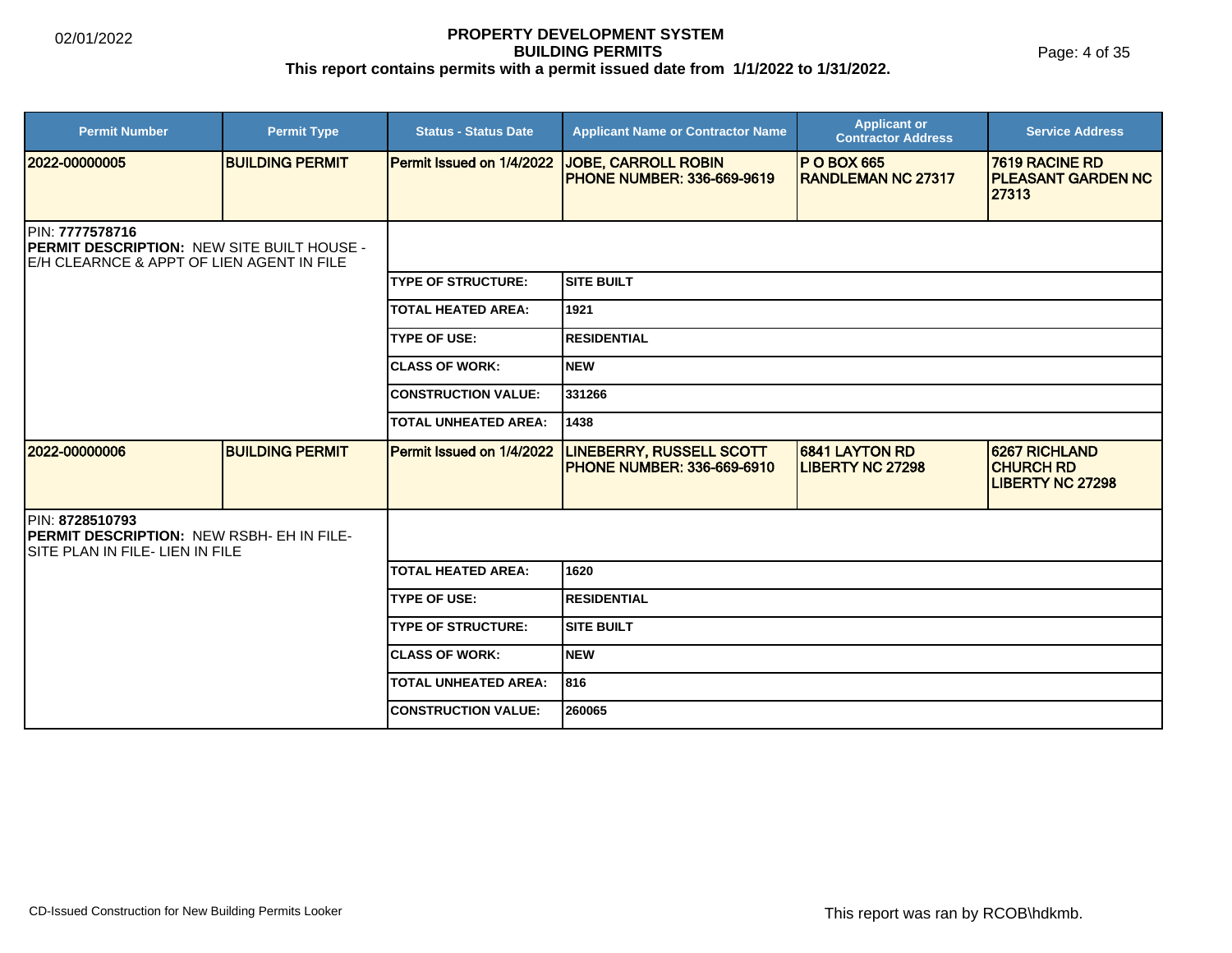Page: 5 of 35

| <b>Permit Number</b>                                                                                                                                                                                                                                                                                    | <b>Permit Type</b>      | <b>Status - Status Date</b> | <b>Applicant Name or Contractor Name</b>                        | <b>Applicant or</b><br><b>Contractor Address</b> | <b>Service Address</b>                                           |  |
|---------------------------------------------------------------------------------------------------------------------------------------------------------------------------------------------------------------------------------------------------------------------------------------------------------|-------------------------|-----------------------------|-----------------------------------------------------------------|--------------------------------------------------|------------------------------------------------------------------|--|
| 12022-00000007                                                                                                                                                                                                                                                                                          | <b>IBUILDING PERMIT</b> | Permit Issued on 1/4/2022   | <b>HODGE, DONALD L &amp; DEBORAH J</b><br><b>IPHONE NUMBER:</b> | 3052 LOCK HIGHLAND CT<br><b>CLIMAX NC 27233</b>  | <b>3052 LOCK HIGHLAND</b><br><b>ICT</b><br>CLIMAX NC 27233       |  |
| PIN: 7797385180<br><b>PERMIT DESCRIPTION: RESIDENTIAL 13'X14'</b><br>OFFICE ADDITION TO EXISTING HOUSE - OWNERS<br>ACTING AS GC - E/H APPROVAL MEMO IN FILE<br>**1/27/22 - UPDATED PERMIT INFO - 14'X20' OFFICE<br>8 HALF BATH ADDITION TO EXISTING HOUSE - E/H<br>ICLEARANCE & OWNER AFFIDAVIT IN FILE |                         |                             |                                                                 |                                                  |                                                                  |  |
|                                                                                                                                                                                                                                                                                                         |                         | <b>TYPE OF STRUCTURE:</b>   | Isite built                                                     |                                                  |                                                                  |  |
|                                                                                                                                                                                                                                                                                                         |                         | ITOTAL HEATED AREA:         | l 280                                                           |                                                  |                                                                  |  |
|                                                                                                                                                                                                                                                                                                         |                         | <b>TYPE OF USE:</b>         | RESIDENTIAL                                                     |                                                  |                                                                  |  |
|                                                                                                                                                                                                                                                                                                         |                         | <b>CLASS OF WORK:</b>       | <b>ADDITION</b>                                                 |                                                  |                                                                  |  |
|                                                                                                                                                                                                                                                                                                         |                         | <b>TOTAL UNHEATED AREA:</b> | lo.                                                             |                                                  |                                                                  |  |
|                                                                                                                                                                                                                                                                                                         |                         | <b>CONSTRUCTION VALUE:</b>  | 36562                                                           |                                                  |                                                                  |  |
| 2022-00000008                                                                                                                                                                                                                                                                                           | <b>BUILDING PERMIT</b>  | Permit Issued on 1/5/2022   | <b>BURGE, JOSEPH DEAN</b><br><b>PHONE NUMBER: 336-442-4480</b>  | <b>PO BOX 144</b><br>TRINITY NC 27370            | <b>2956 AUTUMN ACRES</b><br><b>LN</b><br><b>TRINITY NC 27370</b> |  |
| PIN: 6795598737<br><b>PERMIT DESCRIPTION: NEW RSBH- LIEN IN FILE-</b><br>IEH IN FILE- SITE IN FILE                                                                                                                                                                                                      |                         |                             |                                                                 |                                                  |                                                                  |  |
|                                                                                                                                                                                                                                                                                                         |                         | <b>TOTAL HEATED AREA:</b>   | 3259                                                            |                                                  |                                                                  |  |
|                                                                                                                                                                                                                                                                                                         |                         | <b>CLASS OF WORK:</b>       | Inew                                                            |                                                  |                                                                  |  |
|                                                                                                                                                                                                                                                                                                         |                         | <b>TYPE OF USE:</b>         | RESIDENTIAL                                                     |                                                  |                                                                  |  |
|                                                                                                                                                                                                                                                                                                         |                         | <b>TOTAL UNHEATED AREA:</b> | 1970                                                            |                                                  |                                                                  |  |
|                                                                                                                                                                                                                                                                                                         |                         | <b>TYPE OF STRUCTURE:</b>   | ISITE BUILT                                                     |                                                  |                                                                  |  |
|                                                                                                                                                                                                                                                                                                         |                         | <b>ICONSTRUCTION VALUE:</b> | 492052                                                          |                                                  |                                                                  |  |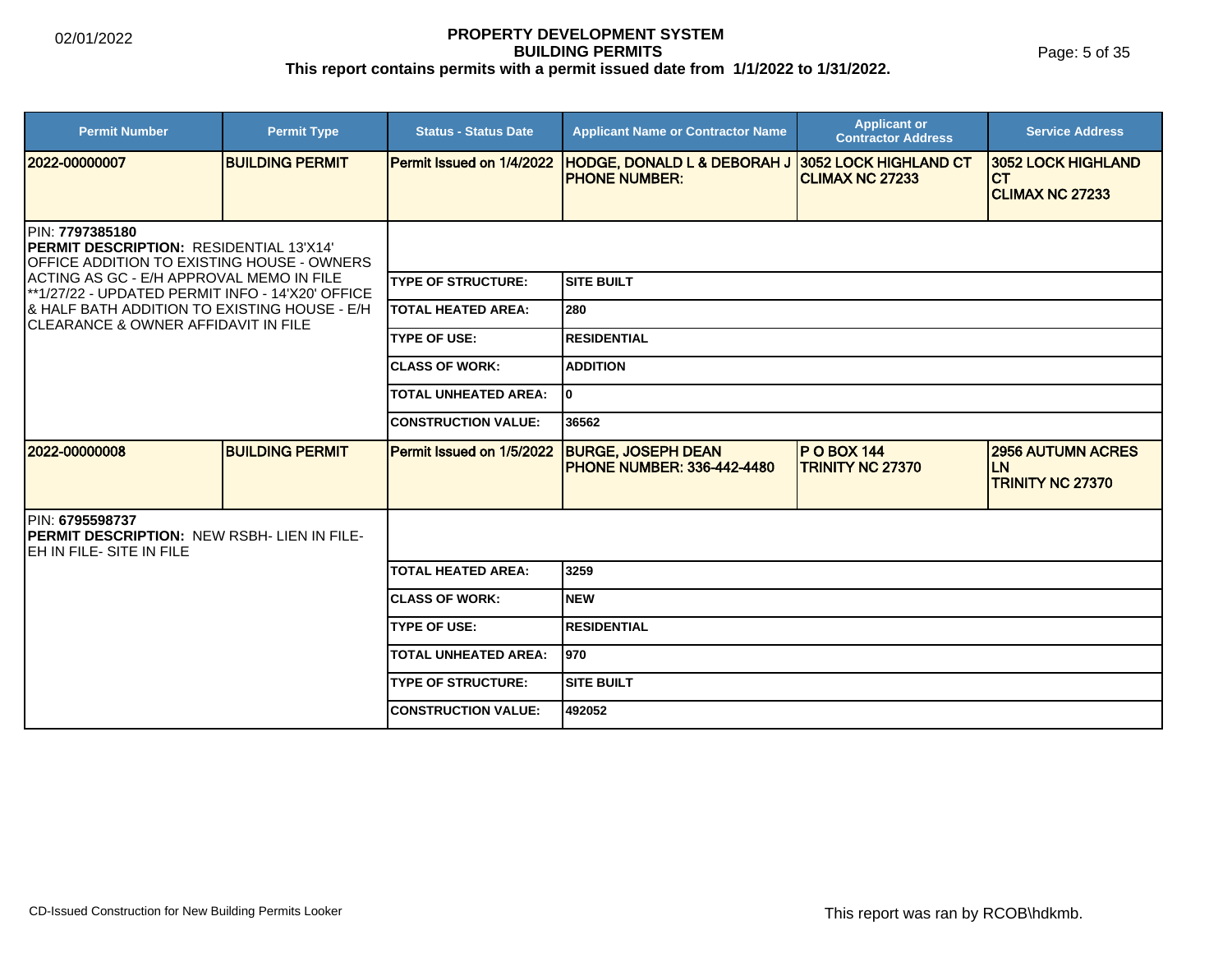Page: 6 of 35

| <b>Permit Number</b>                                                                                                | <b>Permit Type</b>     | <b>Status - Status Date</b>          | <b>Applicant Name or Contractor Name</b>                                                                     | <b>Applicant or</b><br><b>Contractor Address</b>              | <b>Service Address</b>                                        |  |  |
|---------------------------------------------------------------------------------------------------------------------|------------------------|--------------------------------------|--------------------------------------------------------------------------------------------------------------|---------------------------------------------------------------|---------------------------------------------------------------|--|--|
| 2022-00000009                                                                                                       | <b>BUILDING PERMIT</b> | Permit Issued on 1/6/2022            | COUPE, BRYANT K (FEARNS,<br><b>DENAM</b> )<br><b>PHONE NUMBER:</b>                                           | 4206 THORNBURG FARM<br><b>TRL</b><br><b>ASHEBORO NC 27205</b> | 4206 THORNBURG<br><b>FARM TRL</b><br><b>ASHEBORO NC 27205</b> |  |  |
| PIN: 7617457630<br>PERMIT DESCRIPTION: DETACHED GARAGE 30X30-<br><b>JEH IN FILE</b>                                 |                        |                                      |                                                                                                              |                                                               |                                                               |  |  |
|                                                                                                                     |                        | <b>TOTAL HEATED AREA:</b>            | I٥                                                                                                           |                                                               |                                                               |  |  |
|                                                                                                                     |                        | <b>TOTAL UNHEATED AREA:</b>          | 1900                                                                                                         |                                                               |                                                               |  |  |
|                                                                                                                     |                        | <b>TYPE OF USE:</b>                  | IRESIDENTIAL                                                                                                 |                                                               |                                                               |  |  |
|                                                                                                                     |                        | <b>TYPE OF STRUCTURE:</b>            | <b>ACCESSORY</b>                                                                                             |                                                               |                                                               |  |  |
|                                                                                                                     |                        | <b>CONSTRUCTION VALUE:</b>           | 20880                                                                                                        |                                                               |                                                               |  |  |
|                                                                                                                     |                        | <b>CLASS OF WORK:</b>                | Inew                                                                                                         |                                                               |                                                               |  |  |
| 2022-00000010                                                                                                       | <b>BUILDING PERMIT</b> | <b>Permit Issued on</b><br>1/19/2022 | <b>SOUTHEASTERN</b><br><b>CONSTRUCTION OF BUIES</b><br><b>CREEK LLC</b><br><b>PHONE NUMBER: 910-282-2443</b> | <b>P O BOX 4200</b><br><b>BUIES CREEK NC 27506</b>            | 135 N BRADY ST<br>RAMSEUR NC 27316                            |  |  |
| PIN: 8702541227<br><b>PERMIT DESCRIPTION: RENOVATING INTERIOR</b><br><b>PRODUCE AREA OF EXISTING GRACERY STORE,</b> |                        |                                      |                                                                                                              |                                                               |                                                               |  |  |
| IALSO ADDING NEW WALK-IN FREEZER                                                                                    |                        | <b>TYPE OF USE:</b>                  | <b>COMMERCIAL</b>                                                                                            |                                                               |                                                               |  |  |
|                                                                                                                     |                        | <b>CONSTRUCTION VALUE:</b>           | 100000                                                                                                       |                                                               |                                                               |  |  |
|                                                                                                                     |                        | <b>TOTAL HEATED AREA:</b>            | I٥                                                                                                           |                                                               |                                                               |  |  |
|                                                                                                                     |                        | <b>TYPE OF STRUCTURE:</b>            | SIGN                                                                                                         |                                                               |                                                               |  |  |
|                                                                                                                     |                        | <b>CLASS OF WORK:</b>                | IRENOVATION                                                                                                  |                                                               |                                                               |  |  |
|                                                                                                                     |                        | <b>TOTAL UNHEATED AREA:</b>          | I٥                                                                                                           |                                                               |                                                               |  |  |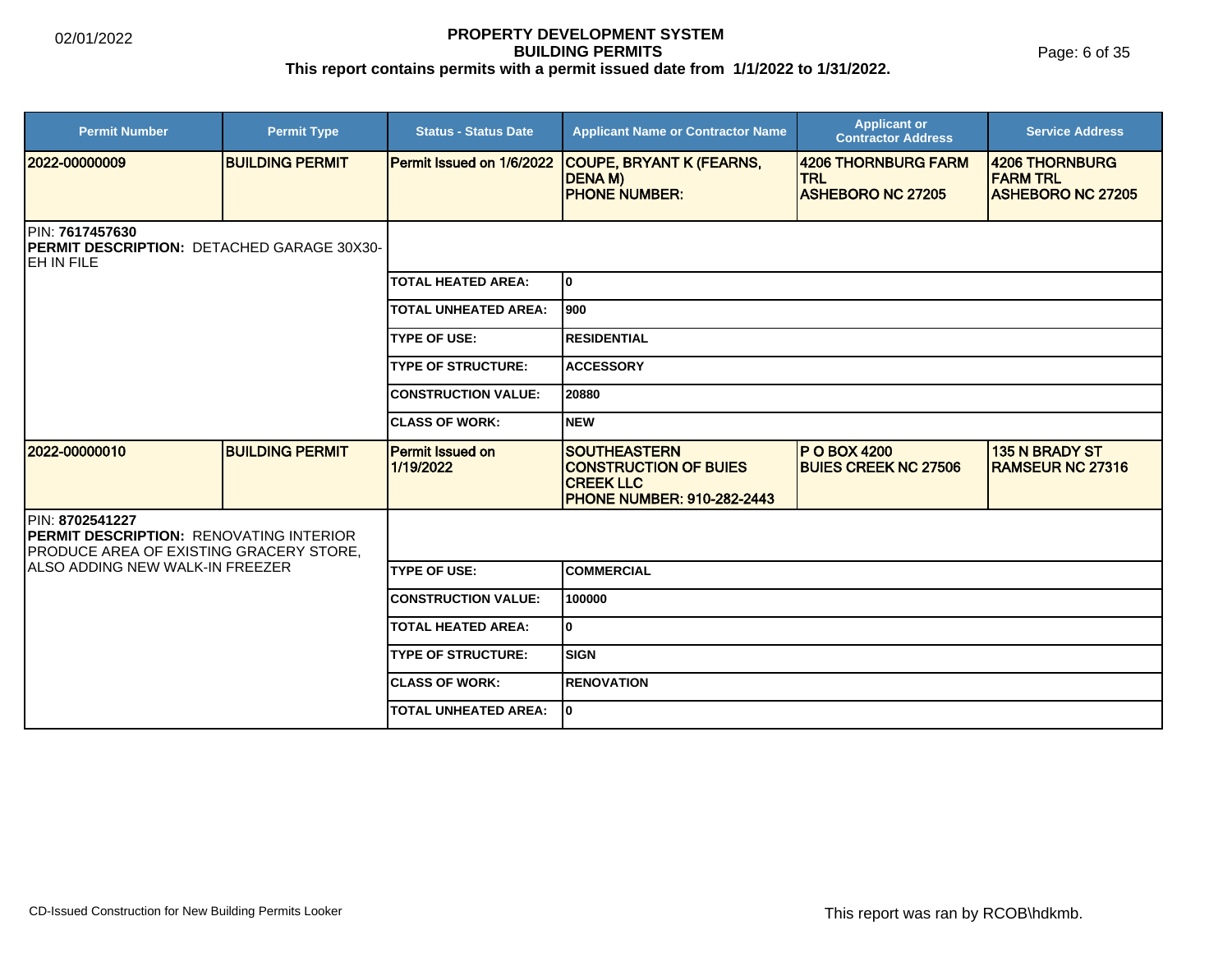Page: 7 of 35

| <b>Permit Number</b>                                                                                         | <b>Permit Type</b>     | <b>Status - Status Date</b>          | <b>Applicant Name or Contractor Name</b>                         | <b>Applicant or</b><br><b>Contractor Address</b>         | <b>Service Address</b>                                               |  |
|--------------------------------------------------------------------------------------------------------------|------------------------|--------------------------------------|------------------------------------------------------------------|----------------------------------------------------------|----------------------------------------------------------------------|--|
| 2022-00000011                                                                                                | <b>BUILDING PERMIT</b> | <b>Permit Issued on</b><br>1/11/2022 | <b>TSC CONSTRUCTION LLC</b><br><b>PHONE NUMBER: 607-217-7001</b> | <b>129 BROWN ST</b><br>JOHNSON CITY NY 13790             |                                                                      |  |
| PIN:<br><b>IPERMIT DESCRIPTION: INSTALLING NEW SERVICE.</b><br><b>ANTENNAS AND EQUPMENT FOR NEW T-MOBILE</b> |                        |                                      |                                                                  |                                                          |                                                                      |  |
| CO-LOCATION INCLUDING GENERATOR, PLANS<br>SCANNED TO FILE, WILL NEED THIRD PARTY                             |                        | <b>ICLASS OF WORK:</b>               | <b>RENOVATION</b>                                                |                                                          |                                                                      |  |
| APPROVAL BEFORE FINAL, TOWER LOCATED NEAR TOTAL UNHEATED AREA:<br><b>END OF SCOTTON RD</b>                   |                        |                                      | lo.                                                              |                                                          |                                                                      |  |
|                                                                                                              |                        | <b>TYPE OF STRUCTURE:</b>            | <b>TOWER</b>                                                     |                                                          |                                                                      |  |
|                                                                                                              |                        | <b>TOTAL HEATED AREA:</b>            | $\mathbf{0}$                                                     |                                                          |                                                                      |  |
|                                                                                                              |                        | <b>TYPE OF USE:</b>                  | <b>COMMERCIAL</b>                                                |                                                          |                                                                      |  |
|                                                                                                              |                        | <b>CONSTRUCTION VALUE:</b>           | 25000                                                            |                                                          |                                                                      |  |
| 2022-00000012                                                                                                | <b>BUILDING PERMIT</b> | <b>Permit Issued on</b><br>1/19/2022 | <b>TONY WOLGEMUTH</b><br><b>PHONE NUMBER:</b>                    | <b>1615 KERSEY VALLEY RD</b><br><b>ARCHDALE NC 27263</b> | <b>1615 KERSEY VALLEY</b><br><b>RD</b><br><b>HIGH POINT NC 27263</b> |  |
| PIN: 7729346724<br>PERMIT DESCRIPTION: NEW 24X38, 912 SQ FT<br>METAL ROOF ONLY SHELTER, NO ARCHDALE          |                        |                                      |                                                                  |                                                          |                                                                      |  |
| ZONING REQUIRED PER LETTER IN FILE, METAL<br><b>IBLDG PLANS SCANNED TO FILE</b>                              |                        | <b>CONSTRUCTION VALUE:</b>           | 10000                                                            |                                                          |                                                                      |  |
|                                                                                                              |                        | <b>TOTAL HEATED AREA:</b>            | $\mathbf{0}$                                                     |                                                          |                                                                      |  |
|                                                                                                              |                        | <b>TYPE OF STRUCTURE:</b>            | <b>ACCESSORY</b>                                                 |                                                          |                                                                      |  |
|                                                                                                              |                        | <b>TYPE OF USE:</b>                  | <b>COMMERCIAL</b>                                                |                                                          |                                                                      |  |
|                                                                                                              |                        | <b>ICLASS OF WORK:</b>               | <b>NEW</b>                                                       |                                                          |                                                                      |  |
|                                                                                                              |                        | <b>TOTAL UNHEATED AREA:</b>          | 912                                                              |                                                          |                                                                      |  |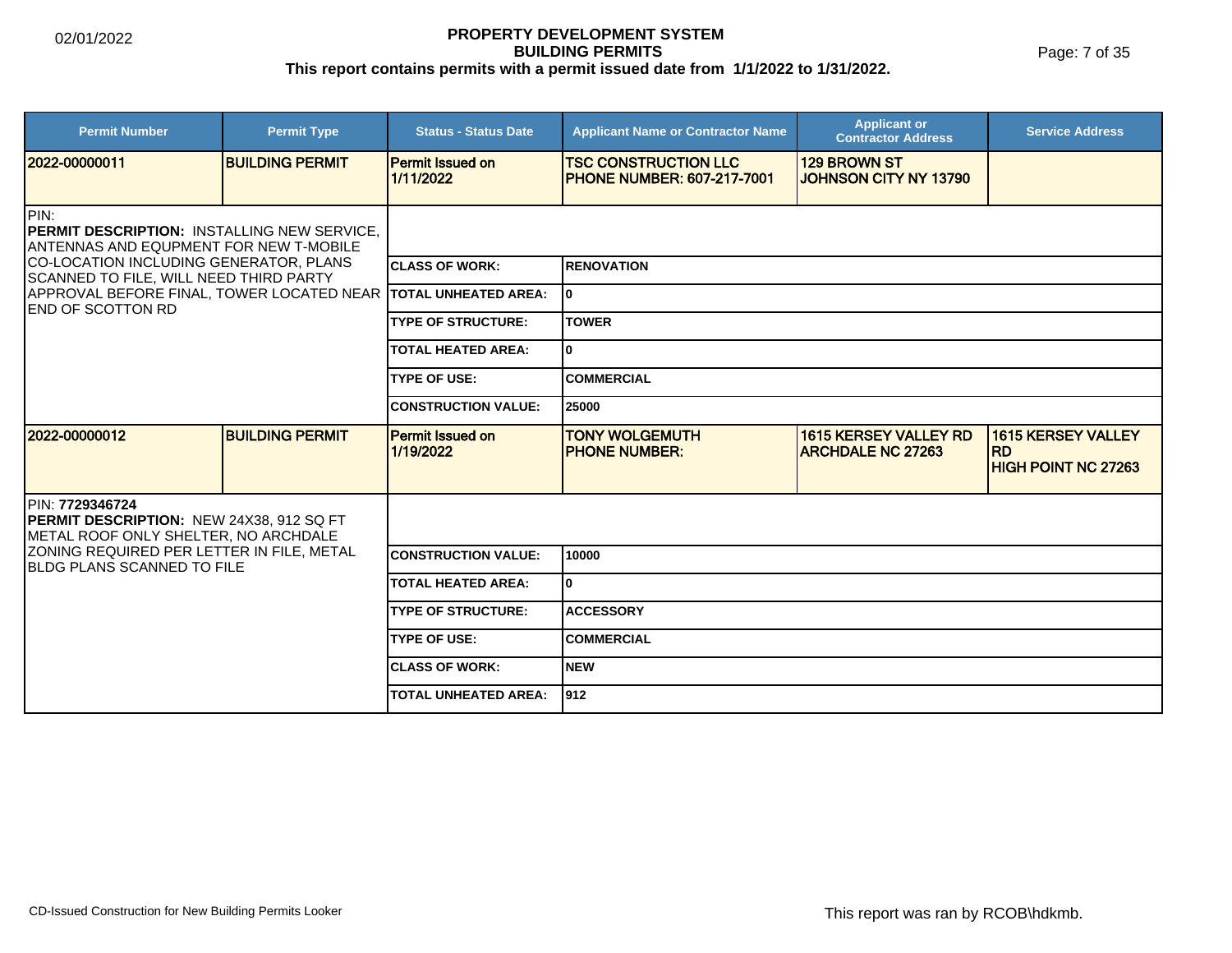Page: 8 of 35

| <b>Permit Number</b>                                                                                                                                                                         | <b>Permit Type</b>     | <b>Status - Status Date</b>          | <b>Applicant Name or Contractor Name</b>                       | <b>Applicant or</b><br><b>Contractor Address</b>                        | <b>Service Address</b>                                                |  |
|----------------------------------------------------------------------------------------------------------------------------------------------------------------------------------------------|------------------------|--------------------------------------|----------------------------------------------------------------|-------------------------------------------------------------------------|-----------------------------------------------------------------------|--|
| 12022-00000013                                                                                                                                                                               | <b>BUILDING PERMIT</b> | <b>Permit Issued on</b><br>1/19/2022 | <b>TONY WOLGEMUTH</b><br><b>IPHONE NUMBER:</b>                 | <b>1615 KERSEY VALLEY RD</b><br><b>ARCHDALE NC 27263</b>                | <b>1615 KERSEY VALLEY</b><br><b>IRD</b><br><b>HIGH POINT NC 27263</b> |  |
| PIN: 7729346724<br><b>PERMIT DESCRIPTION: NEW 18X55, 990 SQ FT</b><br>METAL ROOF ONLY SHELTER, NO ARCHDALE<br>ZONING REQUIRED PER LETTER IN FILE, METAL<br><b>BLDG PLANS SCANNED TO FILE</b> |                        |                                      |                                                                |                                                                         |                                                                       |  |
|                                                                                                                                                                                              |                        | <b>TOTAL HEATED AREA:</b>            | I٥                                                             |                                                                         |                                                                       |  |
|                                                                                                                                                                                              |                        | <b>TOTAL UNHEATED AREA:</b>          | l990                                                           |                                                                         |                                                                       |  |
|                                                                                                                                                                                              |                        | <b>CONSTRUCTION VALUE:</b>           | 10000                                                          |                                                                         |                                                                       |  |
|                                                                                                                                                                                              |                        | <b>TYPE OF USE:</b>                  | <b>COMMERCIAL</b>                                              |                                                                         |                                                                       |  |
|                                                                                                                                                                                              |                        | <b>TYPE OF STRUCTURE:</b>            | <b>ACCESSORY</b>                                               |                                                                         |                                                                       |  |
|                                                                                                                                                                                              |                        | <b>CLASS OF WORK:</b>                | Inew                                                           |                                                                         |                                                                       |  |
| 2022-00000015                                                                                                                                                                                | <b>BUILDING PERMIT</b> | Permit Issued on 1/7/2022            | <b>LARSON, TRACY EARL</b><br><b>PHONE NUMBER: 386-852-7157</b> | <b>7928 NATIONAL SERVICE</b><br><b>RD</b><br><b>GREENSBORO NC 27409</b> | <b>113 DOVE MEADOWS</b><br><b>DR</b><br><b>ARCHDALE NC 27263</b>      |  |
| PIN: 7728041780<br><b>PERMIT DESCRIPTION: SUNROOM ADDITION -</b><br><b>FRONT PORCH</b>                                                                                                       |                        |                                      |                                                                |                                                                         |                                                                       |  |
|                                                                                                                                                                                              |                        | <b>TYPE OF STRUCTURE:</b>            | <b>SITE BUILT</b>                                              |                                                                         |                                                                       |  |
|                                                                                                                                                                                              |                        | <b>CLASS OF WORK:</b>                | <b>ADDITION</b>                                                |                                                                         |                                                                       |  |
|                                                                                                                                                                                              |                        | <b>TOTAL UNHEATED AREA:</b>          | 230                                                            |                                                                         |                                                                       |  |
|                                                                                                                                                                                              |                        | <b>TYPE OF USE:</b>                  | <b>RESIDENTIAL</b>                                             |                                                                         |                                                                       |  |
|                                                                                                                                                                                              |                        | <b>TOTAL HEATED AREA:</b>            | I٥                                                             |                                                                         |                                                                       |  |
|                                                                                                                                                                                              |                        | <b>CONSTRUCTION VALUE:</b>           | 43000                                                          |                                                                         |                                                                       |  |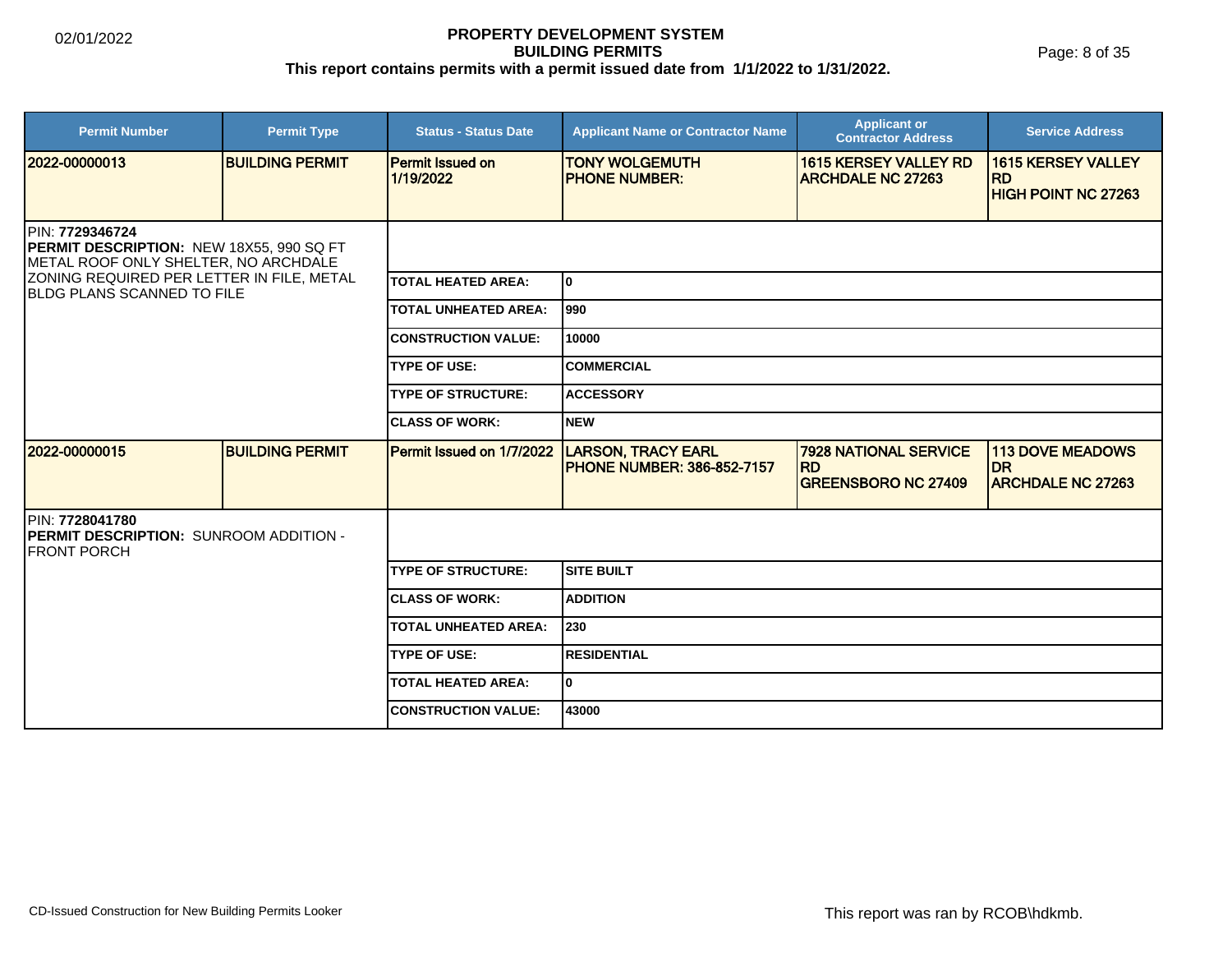Page: 9 of 35

| <b>Permit Number</b>                                                                                                 | <b>Permit Type</b>     | <b>Status - Status Date</b>          | <b>Applicant Name or Contractor Name</b>                                              | <b>Applicant or</b><br><b>Contractor Address</b>     | <b>Service Address</b>                               |  |
|----------------------------------------------------------------------------------------------------------------------|------------------------|--------------------------------------|---------------------------------------------------------------------------------------|------------------------------------------------------|------------------------------------------------------|--|
| 12022-00000016                                                                                                       | <b>BUILDING PERMIT</b> | Permit Issued on 1/7/2022            | <b>LARSON, TRACY EARL</b><br><b>PHONE NUMBER: 386-852-7157</b>                        | <b>7928 NATIONAL SERVICE</b><br><b>RD</b>            | 8282 CURTIS POWERS<br><b>RD</b>                      |  |
|                                                                                                                      |                        |                                      |                                                                                       | <b>GREENSBORO NC 27409</b>                           | <b>BENNETT NC 27208</b>                              |  |
| <b>IPIN: 8624880247</b><br><b>IPERMIT DESCRIPTION: SUNROOM ADDITION- BACK</b><br>IPORCH                              |                        |                                      |                                                                                       |                                                      |                                                      |  |
|                                                                                                                      |                        | <b>TOTAL HEATED AREA:</b>            | lo.                                                                                   |                                                      |                                                      |  |
|                                                                                                                      |                        | <b>TOTAL UNHEATED AREA:</b>          | 460                                                                                   |                                                      |                                                      |  |
|                                                                                                                      |                        | <b>CONSTRUCTION VALUE:</b>           | 56564                                                                                 |                                                      |                                                      |  |
|                                                                                                                      |                        | <b>TYPE OF USE:</b>                  | IRESIDENTIAL                                                                          |                                                      |                                                      |  |
|                                                                                                                      |                        | <b>TYPE OF STRUCTURE:</b>            | ISITE BUILT                                                                           |                                                      |                                                      |  |
|                                                                                                                      |                        | <b>CLASS OF WORK:</b>                | <b>ADDITION</b>                                                                       |                                                      |                                                      |  |
| 2022-00000017                                                                                                        | <b>BUILDING PERMIT</b> | <b>Permit Issued on</b><br>1/10/2022 | <b>SHEPHERD, ZACHARY MARCUS</b><br><b>&amp; ANGELA LUISA</b><br><b>IPHONE NUMBER:</b> | <b>6576 FLAT CREEK RD</b><br><b>BENNETT NC 27208</b> | <b>6576 FLAT CREEK RD</b><br><b>BENNETT NC 27208</b> |  |
| <b>IPIN: 8626613524</b><br><b>PERMIT DESCRIPTION: OWNERS FINISHING</b><br>APPROX 1,200 SQ FT IN UPSTAIRS OF EXISTING |                        |                                      |                                                                                       |                                                      |                                                      |  |
| OFF FRAME MODULAR HOME - WILL BE 2<br><b>BEDROOMS / BATHROOM / BONUS ROOM -</b>                                      |                        | <b>ICLASS OF WORK:</b>               | <b>IRENOVATION</b>                                                                    |                                                      |                                                      |  |
| EXISTING S/S INSTALLED FOR 4 BEDROOMS -<br>TOTAL BEDROOMS WHEN COMPLETED WILL BE 4                                   |                        | <b>TOTAL UNHEATED AREA:</b>          | lo                                                                                    |                                                      |                                                      |  |
| BEDROOMS IN HOUSE - OWNER AFFIDAVIT IN FILE                                                                          |                        | <b>TYPE OF USE:</b>                  | <b>RESIDENTIAL</b>                                                                    |                                                      |                                                      |  |
|                                                                                                                      |                        | <b>CONSTRUCTION VALUE:</b>           | 61536                                                                                 |                                                      |                                                      |  |
|                                                                                                                      |                        | <b>TYPE OF STRUCTURE:</b>            | ISITE BUILT                                                                           |                                                      |                                                      |  |
|                                                                                                                      |                        | TOTAL HEATED AREA:                   | 1200                                                                                  |                                                      |                                                      |  |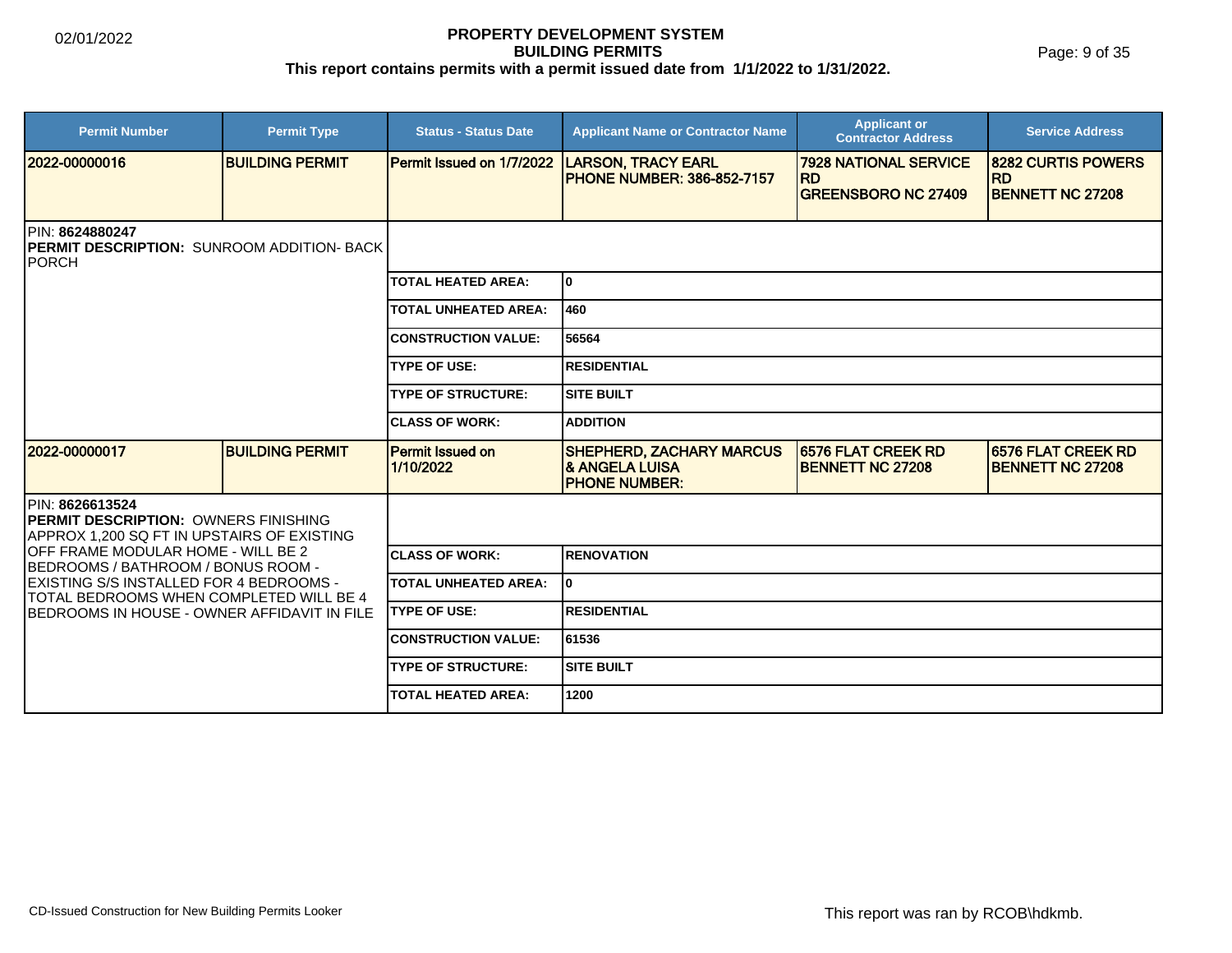Page: 10 of 35

| <b>Permit Number</b>                                                                                                                     | <b>Permit Type</b>     | <b>Status - Status Date</b>   | <b>Applicant Name or Contractor Name</b>                                 | <b>Applicant or</b><br><b>Contractor Address</b> | <b>Service Address</b>                        |  |
|------------------------------------------------------------------------------------------------------------------------------------------|------------------------|-------------------------------|--------------------------------------------------------------------------|--------------------------------------------------|-----------------------------------------------|--|
| 2022-00000018                                                                                                                            | <b>BUILDING PERMIT</b> | Permit Issued on<br>1/10/2022 | <b>SHEPHERD, ZACHARY MARCUS</b><br><b>PHONE NUMBER:</b>                  | 6576 FLAT CREEK RD<br><b>BENNETT NC 27208</b>    | 6576 FLAT CREEK RD<br><b>BENNETT NC 27208</b> |  |
| <b>IPIN: 8626613524</b><br>PERMIT DESCRIPTION: RESIDENTIAL 30'X30'<br>ACCESSORY BLDG - E/H APPROVAL MEMO IN FILE -<br>IOWNE ACTING AS GC |                        |                               |                                                                          |                                                  |                                               |  |
|                                                                                                                                          |                        | <b>TYPE OF STRUCTURE:</b>     | <b>ACCESSORY</b>                                                         |                                                  |                                               |  |
|                                                                                                                                          |                        | <b>TOTAL HEATED AREA:</b>     | 0                                                                        |                                                  |                                               |  |
|                                                                                                                                          |                        | <b>CLASS OF WORK:</b>         | <b>NEW</b>                                                               |                                                  |                                               |  |
|                                                                                                                                          |                        | <b>CONSTRUCTION VALUE:</b>    | 20880                                                                    |                                                  |                                               |  |
|                                                                                                                                          |                        | <b>TYPE OF USE:</b>           | <b>RESIDENTIAL</b>                                                       |                                                  |                                               |  |
|                                                                                                                                          |                        | <b>TOTAL UNHEATED AREA:</b>   | 900                                                                      |                                                  |                                               |  |
| 2022-00000019                                                                                                                            | <b>BUILDING PERMIT</b> | Permit Issued on<br>1/10/2022 | <b>LOPEZ, BLANCA ESTHELA</b><br>(LOPEZ, ARMANDO)<br><b>PHONE NUMBER:</b> | 493 TALL PINE ST<br><b>ASHEBORO NC 27205</b>     | 493 TALL PINE ST<br><b>ASHEBORO NC 27205</b>  |  |
| PIN: 7658788029<br>PERMIT DESCRIPTION: DETACHED GARAGE 23X22                                                                             |                        |                               |                                                                          |                                                  |                                               |  |
|                                                                                                                                          |                        | <b>TOTAL HEATED AREA:</b>     | 0                                                                        |                                                  |                                               |  |
|                                                                                                                                          |                        | <b>TYPE OF USE:</b>           | <b>RESIDENTIAL</b>                                                       |                                                  |                                               |  |
|                                                                                                                                          |                        | <b>TYPE OF STRUCTURE:</b>     | <b>ACCESSORY</b>                                                         |                                                  |                                               |  |
|                                                                                                                                          |                        | <b>CONSTRUCTION VALUE:</b>    | 11739                                                                    |                                                  |                                               |  |
|                                                                                                                                          |                        | <b>CLASS OF WORK:</b>         | <b>NEW</b>                                                               |                                                  |                                               |  |
|                                                                                                                                          |                        | <b>TOTAL UNHEATED AREA:</b>   | 506                                                                      |                                                  |                                               |  |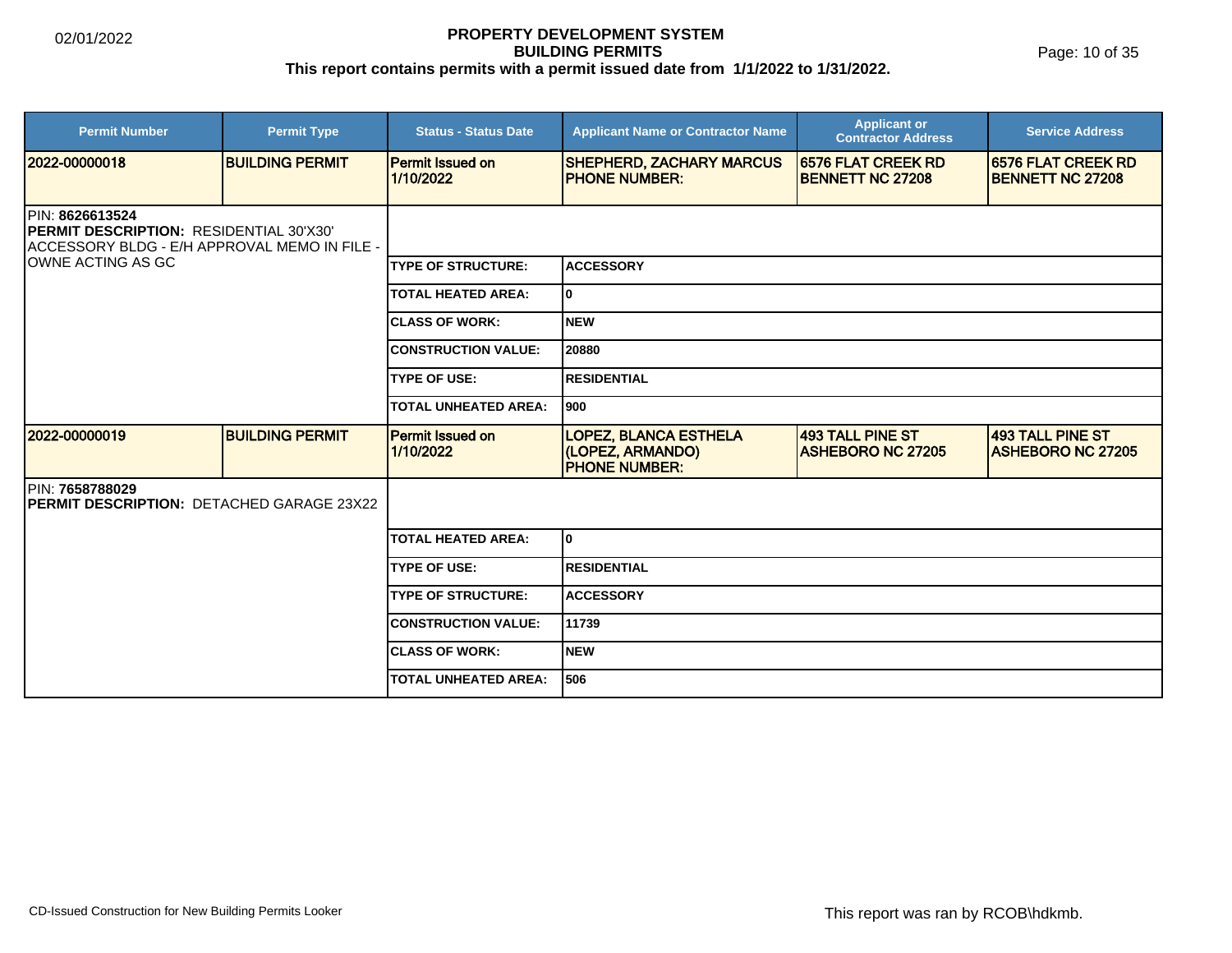| <b>Permit Number</b>                                                                                           | <b>Permit Type</b>     | <b>Status - Status Date</b>          | <b>Applicant Name or Contractor Name</b>                      | <b>Applicant or</b><br><b>Contractor Address</b>              | <b>Service Address</b>                                         |  |  |
|----------------------------------------------------------------------------------------------------------------|------------------------|--------------------------------------|---------------------------------------------------------------|---------------------------------------------------------------|----------------------------------------------------------------|--|--|
| 2022-00000020                                                                                                  | <b>BUILDING PERMIT</b> | <b>Permit Issued on</b><br>1/10/2022 | <b>THORNTON, PHILLIP ALAN</b><br><b>PHONE NUMBER:</b>         | 4748 OLD GREENSBORO<br><b>RD</b><br><b>RANDLEMAN NC 27317</b> | 4716 OLD<br><b>GREENSBORO RD</b><br><b>IRANDLEMAN NC 27317</b> |  |  |
| PIN: 7766730759<br>PERMIT DESCRIPTION: DETACHED GARAGE 30X40-<br>IEH IN FILE                                   |                        |                                      |                                                               |                                                               |                                                                |  |  |
|                                                                                                                |                        | <b>CLASS OF WORK:</b>                | <b>NEW</b>                                                    |                                                               |                                                                |  |  |
|                                                                                                                |                        | <b>TYPE OF USE:</b>                  | <b>RESIDENTIAL</b>                                            |                                                               |                                                                |  |  |
|                                                                                                                |                        | <b>TYPE OF STRUCTURE:</b>            | <b>ACCESSORY</b>                                              |                                                               |                                                                |  |  |
|                                                                                                                |                        | <b>CONSTRUCTION VALUE:</b>           | 27840                                                         |                                                               |                                                                |  |  |
|                                                                                                                |                        | <b>TOTAL HEATED AREA:</b>            | 0                                                             |                                                               |                                                                |  |  |
|                                                                                                                |                        | <b>TOTAL UNHEATED AREA:</b>          | 1200                                                          |                                                               |                                                                |  |  |
| 2022-00000021                                                                                                  | <b>BUILDING PERMIT</b> | <b>Permit Issued on</b><br>1/10/2022 | <b>BAYNE, RUSSELL F &amp; PEGGY H</b><br><b>PHONE NUMBER:</b> | <b>125 CLUBHOUSE DR</b><br><b>NEW LONDON NC 28127</b>         | <b>128 COLUMBUS AVE</b><br><b>ARCHDALE NC 27263</b>            |  |  |
| PIN: 7718457770<br><b>IPERMIT DESCRIPTION: OWNERS ENCLOSING</b><br>EXISTING 16'X19' ATTACHED GARAGE & ADDING A |                        |                                      |                                                               |                                                               |                                                                |  |  |
| BATHROOM - EXISTING HOUSE ON CITY SEWER -<br>INO ADDITIONAL SQ FT BEING ADDED                                  |                        | <b>TOTAL UNHEATED AREA:</b>          | I٥                                                            |                                                               |                                                                |  |  |
|                                                                                                                |                        | <b>CLASS OF WORK:</b>                | <b>RENOVATION</b>                                             |                                                               |                                                                |  |  |
|                                                                                                                |                        | <b>CONSTRUCTION VALUE:</b>           | 15589                                                         |                                                               |                                                                |  |  |
|                                                                                                                |                        | <b>TYPE OF USE:</b>                  | <b>RESIDENTIAL</b>                                            |                                                               |                                                                |  |  |
|                                                                                                                |                        | <b>TYPE OF STRUCTURE:</b>            | <b>SITE BUILT</b>                                             |                                                               |                                                                |  |  |
|                                                                                                                |                        | <b>TOTAL HEATED AREA:</b>            | 304                                                           |                                                               |                                                                |  |  |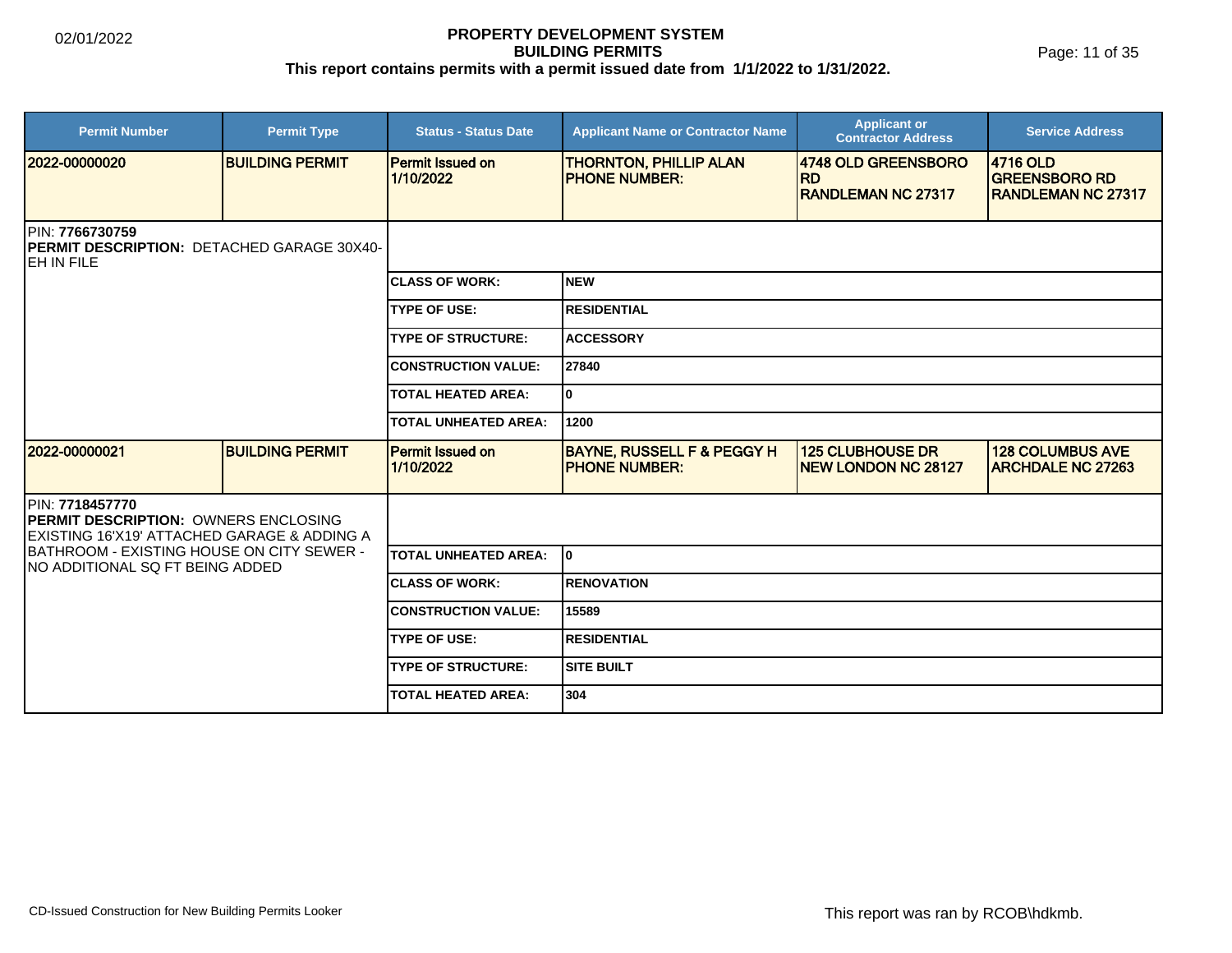Page: 12 of 35

| <b>Permit Number</b>                                                                              | <b>Permit Type</b>     | <b>Status - Status Date</b>          | <b>Applicant Name or Contractor Name</b>                           | <b>Applicant or</b><br><b>Contractor Address</b>                                      | <b>Service Address</b>                                              |
|---------------------------------------------------------------------------------------------------|------------------------|--------------------------------------|--------------------------------------------------------------------|---------------------------------------------------------------------------------------|---------------------------------------------------------------------|
| 2022-00000023                                                                                     | <b>BUILDING PERMIT</b> | <b>Permit Issued on</b><br>1/10/2022 | <b>JONES, STEPHEN WAYNE</b><br><b>PHONE NUMBER: 336-212-0926</b>   | 778 S. GRAHAM HOPEDALE 4382 LEWIS BROWN RD<br><b>RD</b><br><b>BURLINGTON NC 27217</b> | <b>BENNETT NC 27208</b>                                             |
| <b>IPIN: 8638341253</b><br><b>PERMIT DESCRIPTION: NEW DWMH-TAX IN FILE-</b><br><b>IEH IN FILE</b> |                        |                                      |                                                                    |                                                                                       |                                                                     |
|                                                                                                   |                        | <b>TYPE OF STRUCTURE:</b>            | IMOBILE                                                            |                                                                                       |                                                                     |
|                                                                                                   |                        | <b>TOTAL HEATED AREA:</b>            | 1344                                                               |                                                                                       |                                                                     |
|                                                                                                   |                        | <b>TOTAL UNHEATED AREA:</b>          | lo.                                                                |                                                                                       |                                                                     |
|                                                                                                   |                        | <b>TYPE OF USE:</b>                  | IRESIDENTIAL                                                       |                                                                                       |                                                                     |
|                                                                                                   |                        | <b>CONSTRUCTION VALUE:</b>           | lo.                                                                |                                                                                       |                                                                     |
|                                                                                                   |                        | <b>CLASS OF WORK:</b>                | <b>NEW</b>                                                         |                                                                                       |                                                                     |
| 2022-00000024                                                                                     | <b>BUILDING PERMIT</b> | <b>Permit Issued on</b><br>1/11/2022 | <b>LUCAS CONTRACTORS, LLC</b><br><b>PHONE NUMBER: 336-465-0947</b> | <b>P O BOX 2021</b><br><b>ASHEBORO NC 27204</b>                                       | <b>1014 CANNON HEIGHTS</b><br><b>DR</b><br><b>ASHEBORO NC 27205</b> |
| PIN: 7649772878<br>PERMIT DESCRIPTION: NEW RSBH- 3 BEDROOM-                                       |                        |                                      |                                                                    |                                                                                       |                                                                     |
|                                                                                                   |                        | <b>TYPE OF USE:</b>                  | IRESIDENTIAL                                                       |                                                                                       |                                                                     |
|                                                                                                   |                        | <b>TYPE OF STRUCTURE:</b>            | Isite built                                                        |                                                                                       |                                                                     |
|                                                                                                   |                        | <b>ICLASS OF WORK:</b>               | <b>NEW</b>                                                         |                                                                                       |                                                                     |
|                                                                                                   |                        | <b>TOTAL HEATED AREA:</b>            | 1300                                                               |                                                                                       |                                                                     |
|                                                                                                   |                        | <b>TOTAL UNHEATED AREA:</b>          | lo                                                                 |                                                                                       |                                                                     |
|                                                                                                   |                        | <b>CONSTRUCTION VALUE:</b>           | 173582                                                             |                                                                                       |                                                                     |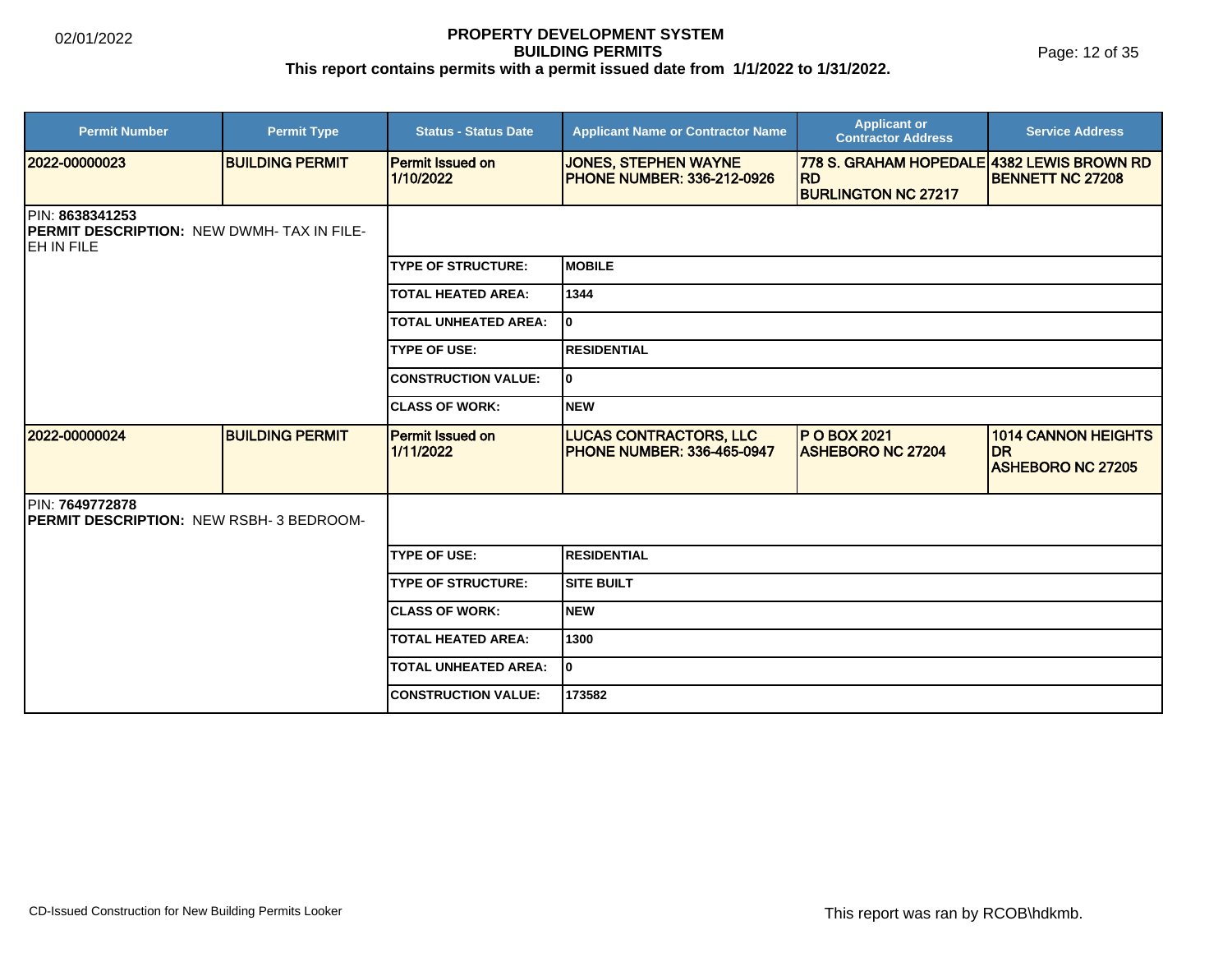Page: 13 of 35

| <b>Permit Number</b>                                                                                         | <b>Permit Type</b>     | <b>Status - Status Date</b>          | <b>Applicant Name or Contractor Name</b>                           | <b>Applicant or</b><br><b>Contractor Address</b> | <b>Service Address</b>                            |
|--------------------------------------------------------------------------------------------------------------|------------------------|--------------------------------------|--------------------------------------------------------------------|--------------------------------------------------|---------------------------------------------------|
| 2022-00000025                                                                                                | <b>BUILDING PERMIT</b> | <b>Permit Issued on</b><br>1/11/2022 | <b>LUCAS CONTRACTORS, LLC</b><br><b>PHONE NUMBER: 336-465-0947</b> | <b>P O BOX 2021</b><br><b>ASHEBORO NC 27204</b>  | <b>1028 CANNON HEIGHTS</b><br><b>IDR</b>          |
|                                                                                                              |                        |                                      |                                                                    |                                                  | <b>ASHEBORO NC 27205</b>                          |
| PIN: 7649677874<br><b>PERMIT DESCRIPTION: NEW RSBH- LIEN AGENT IN</b><br><b>IFILE- SITE PLAN IN FILE-</b>    |                        |                                      |                                                                    |                                                  |                                                   |
|                                                                                                              |                        | <b>TOTAL UNHEATED AREA:</b>          | lo.                                                                |                                                  |                                                   |
|                                                                                                              |                        | <b>TYPE OF STRUCTURE:</b>            | ISITE BUILT                                                        |                                                  |                                                   |
|                                                                                                              |                        | <b>CLASS OF WORK:</b>                | Inew                                                               |                                                  |                                                   |
|                                                                                                              |                        | <b>TOTAL HEATED AREA:</b>            | 1300                                                               |                                                  |                                                   |
|                                                                                                              |                        | <b>TYPE OF USE:</b>                  | IRESIDENTIAL                                                       |                                                  |                                                   |
|                                                                                                              |                        | <b>CONSTRUCTION VALUE:</b>           | 173582                                                             |                                                  |                                                   |
| 2022-00000026                                                                                                | <b>BUILDING PERMIT</b> | <b>Permit Issued on</b><br>1/11/2022 | <b>POOL WORKS</b><br><b>PHONE NUMBER:</b>                          | 2427 VARNER RD<br><b>GREENSBORO NC 27406</b>     | <b>108 SHINING WAY</b><br><b>TRINITY NC 27370</b> |
| PIN: 7726396848<br><b>PERMIT DESCRIPTION: NEW POOL- ARCHDALE</b><br>IZONING IN FILE- PUBLIC WATER AND SEWAGE |                        |                                      |                                                                    |                                                  |                                                   |
|                                                                                                              |                        | <b>TYPE OF STRUCTURE:</b>            | lpool                                                              |                                                  |                                                   |
|                                                                                                              |                        | <b>TOTAL HEATED AREA:</b>            | I٥                                                                 |                                                  |                                                   |
|                                                                                                              |                        | <b>CONSTRUCTION VALUE:</b>           | 27300                                                              |                                                  |                                                   |
|                                                                                                              |                        | <b>TYPE OF USE:</b>                  | <b>RESIDENTIAL</b>                                                 |                                                  |                                                   |
|                                                                                                              |                        | <b>CLASS OF WORK:</b>                | Inew                                                               |                                                  |                                                   |
|                                                                                                              |                        | <b>TOTAL UNHEATED AREA:</b>          | I٥                                                                 |                                                  |                                                   |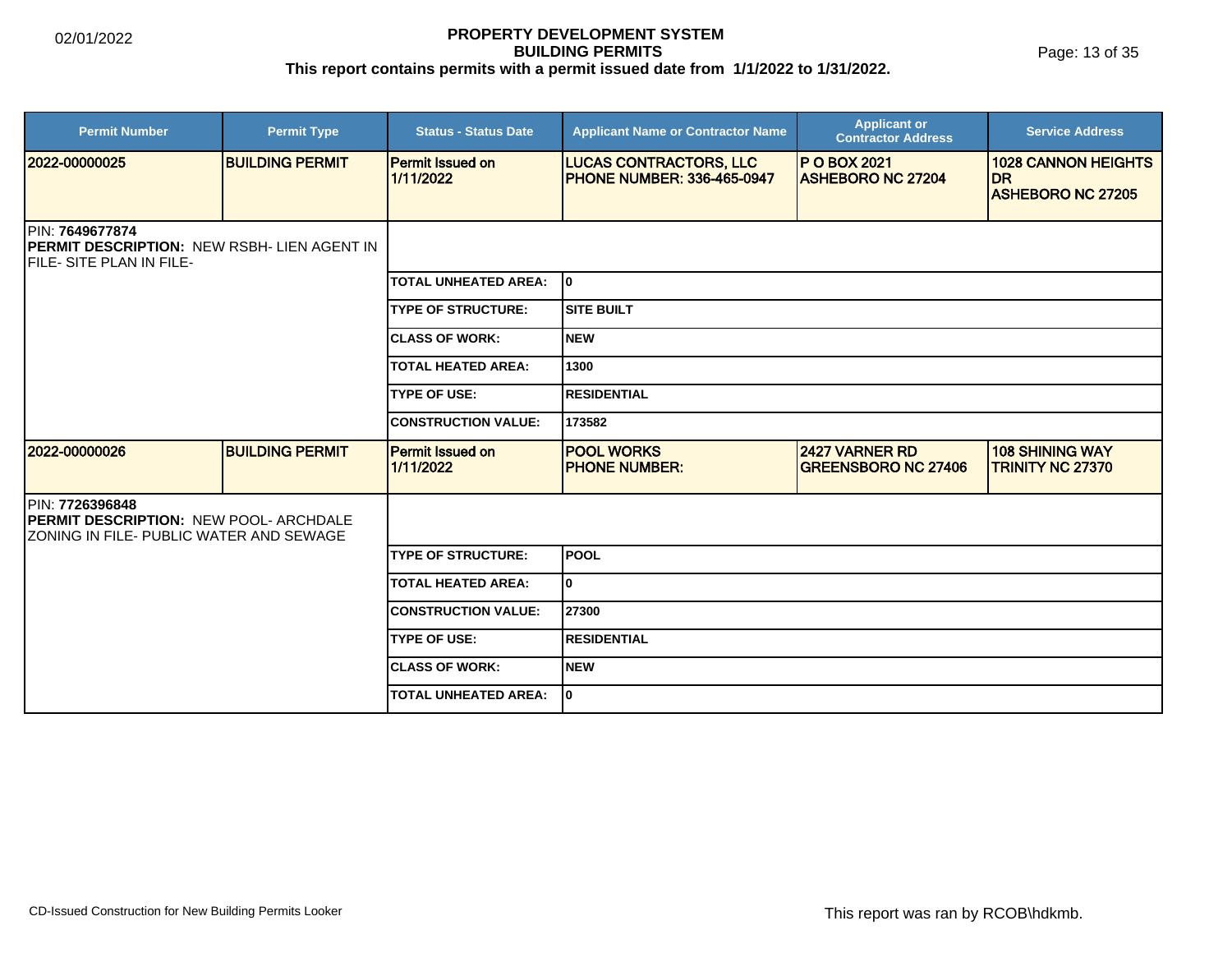Page: 14 of 35

| <b>Permit Number</b>                                                                                                                                                      | <b>Permit Type</b>     | <b>Status - Status Date</b>          | <b>Applicant Name or Contractor Name</b>                               | <b>Applicant or</b><br><b>Contractor Address</b>         | <b>Service Address</b>                                              |  |  |
|---------------------------------------------------------------------------------------------------------------------------------------------------------------------------|------------------------|--------------------------------------|------------------------------------------------------------------------|----------------------------------------------------------|---------------------------------------------------------------------|--|--|
| 2022-00000027                                                                                                                                                             | <b>BUILDING PERMIT</b> | <b>Permit Issued on</b><br>1/12/2022 | PEACE, PENNY SMITH (PEACE,<br><b>JOSEPH M)</b><br><b>PHONE NUMBER:</b> | <b>103 DOVE MEADOWS DR</b><br><b>HIGH POINT NC 27263</b> | <b>103 DOVE MEADOWS</b><br><b>DR</b><br><b>ARCHDALE NC 27263</b>    |  |  |
| PIN: 7728041245<br><b>PERMIT DESCRIPTION: TEARING DOWN EXISTING</b><br>14X10 DECK AND REPLACING WITH 10X18<br><b>ENCLOSED SUNROOM HEATED- ARCHDALE</b><br>IZONING IN FILE |                        |                                      |                                                                        |                                                          |                                                                     |  |  |
|                                                                                                                                                                           |                        | <b>TYPE OF STRUCTURE:</b>            | Isite built                                                            |                                                          |                                                                     |  |  |
|                                                                                                                                                                           |                        | <b>TYPE OF USE:</b>                  | <b>IRESIDENTIAL</b>                                                    |                                                          |                                                                     |  |  |
|                                                                                                                                                                           |                        | <b>CONSTRUCTION VALUE:</b>           | 23504                                                                  |                                                          |                                                                     |  |  |
|                                                                                                                                                                           |                        | <b>CLASS OF WORK:</b>                | <b>ADDITION</b>                                                        |                                                          |                                                                     |  |  |
|                                                                                                                                                                           |                        | <b>TOTAL UNHEATED AREA:</b>          | lo.                                                                    |                                                          |                                                                     |  |  |
|                                                                                                                                                                           |                        | <b>TOTAL HEATED AREA:</b>            | 180                                                                    |                                                          |                                                                     |  |  |
| 2022-00000028                                                                                                                                                             | <b>BUILDING PERMIT</b> | <b>Permit Issued on</b><br>1/13/2022 | <b>HAITHCOCK, JASON O'BRIEN</b><br><b>IPHONE NUMBER: 336-215-4728</b>  | <b>2986 EMERALD FARM RD</b><br><b>CLIMAX NC 27233</b>    | <b>2882 OLD STAGECOACH</b><br><b>RD</b><br><b>ASHEBORO NC 27205</b> |  |  |
| PIN: 7781752975<br>PERMIT DESCRIPTION: REPAIRING HOUSE DUE TO<br><b>ITREE DAMAGE</b>                                                                                      |                        |                                      |                                                                        |                                                          |                                                                     |  |  |
|                                                                                                                                                                           |                        | <b>CLASS OF WORK:</b>                | <b>RENOVATION</b>                                                      |                                                          |                                                                     |  |  |
|                                                                                                                                                                           |                        | <b>TOTAL UNHEATED AREA:</b>          | lo                                                                     |                                                          |                                                                     |  |  |
|                                                                                                                                                                           |                        | <b>TYPE OF USE:</b>                  | RESIDENTIAL                                                            |                                                          |                                                                     |  |  |
|                                                                                                                                                                           |                        | <b>TOTAL HEATED AREA:</b>            | I٥                                                                     |                                                          |                                                                     |  |  |
|                                                                                                                                                                           |                        | <b>TYPE OF STRUCTURE:</b>            | <b>SITE BUILT</b>                                                      |                                                          |                                                                     |  |  |
|                                                                                                                                                                           |                        | <b>CONSTRUCTION VALUE:</b>           | 15000                                                                  |                                                          |                                                                     |  |  |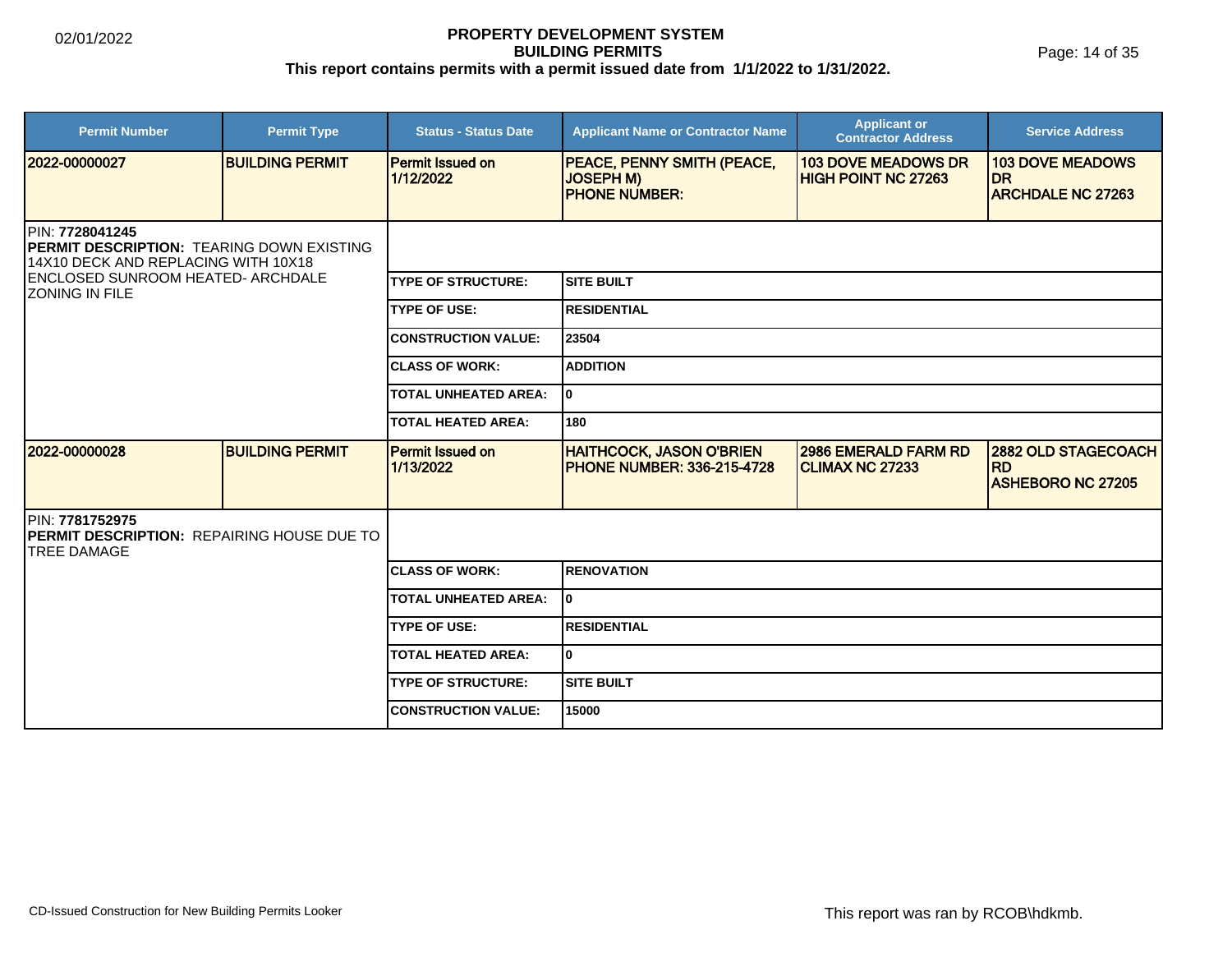| <b>Permit Number</b>                                                                                                                                                   | <b>Permit Type</b>     | <b>Status - Status Date</b>          | <b>Applicant Name or Contractor Name</b>                        | <b>Applicant or</b><br><b>Contractor Address</b>                | <b>Service Address</b>                                                        |  |
|------------------------------------------------------------------------------------------------------------------------------------------------------------------------|------------------------|--------------------------------------|-----------------------------------------------------------------|-----------------------------------------------------------------|-------------------------------------------------------------------------------|--|
| 2022-00000029                                                                                                                                                          | <b>BUILDING PERMIT</b> | <b>Permit Issued on</b><br>1/13/2022 | <b>BRILES, DERIC JAMES</b><br><b>PHONE NUMBER: 336-953-4318</b> | 1918 OLD MILL RD<br><b>ASHEBORO NC 27205</b>                    | <b>1579 MULBERRY</b><br><b>ACADEMY ST</b><br><b>FRANKLINVILLE NC</b><br>27248 |  |
| PIN: 7793636122<br><b>PERMIT DESCRIPTION: PROPOSED NEW RSBH-</b><br>FRANKLINVILLE CITY ZONING- EH CLEARANCE IN<br><b>IFILE- SIGNED APP IN FILE- LIEN AGETN IN FILE</b> |                        |                                      |                                                                 |                                                                 |                                                                               |  |
|                                                                                                                                                                        |                        | <b>TYPE OF USE:</b>                  | <b>RESIDENTIAL</b>                                              |                                                                 |                                                                               |  |
|                                                                                                                                                                        |                        | <b>TYPE OF STRUCTURE:</b>            | <b>ISITE BUILT</b>                                              |                                                                 |                                                                               |  |
|                                                                                                                                                                        |                        | <b>CLASS OF WORK:</b>                | <b>NEW</b>                                                      |                                                                 |                                                                               |  |
|                                                                                                                                                                        |                        | <b>TOTAL HEATED AREA:</b>            | 2984                                                            |                                                                 |                                                                               |  |
|                                                                                                                                                                        |                        | <b>TOTAL UNHEATED AREA:</b>          | 652                                                             |                                                                 |                                                                               |  |
|                                                                                                                                                                        |                        | <b>CONSTRUCTION VALUE:</b>           | 434314                                                          |                                                                 |                                                                               |  |
| 2022-00000030                                                                                                                                                          | <b>BUILDING PERMIT</b> | <b>Permit Issued on</b><br>1/14/2022 | <b>CARTER, FREDERICK PRESTON,</b><br><b>IPHONE NUMBER:</b>      | 1252 FLAT ROCK CHURCH<br><b>RD</b><br><b>LOUISBURG NC 27549</b> | 6447 MUDDY CREEK RD<br><b>ARCHDALE NC 27263</b>                               |  |
| <b>IPIN: 7738428723</b><br><b>IPERMIT DESCRIPTION: NEW POOL- EH IN FILE</b>                                                                                            |                        |                                      |                                                                 |                                                                 |                                                                               |  |
|                                                                                                                                                                        |                        | <b>TOTAL UNHEATED AREA:</b>          | I٥                                                              |                                                                 |                                                                               |  |
|                                                                                                                                                                        |                        | <b>TYPE OF STRUCTURE:</b>            | POOL                                                            |                                                                 |                                                                               |  |
|                                                                                                                                                                        |                        | <b>CLASS OF WORK:</b>                | Inew                                                            |                                                                 |                                                                               |  |
|                                                                                                                                                                        |                        | <b>CONSTRUCTION VALUE:</b>           | 54521                                                           |                                                                 |                                                                               |  |
|                                                                                                                                                                        |                        | <b>TOTAL HEATED AREA:</b>            | I٥                                                              |                                                                 |                                                                               |  |
|                                                                                                                                                                        |                        | <b>TYPE OF USE:</b>                  | <b>RESIDENTIAL</b>                                              |                                                                 |                                                                               |  |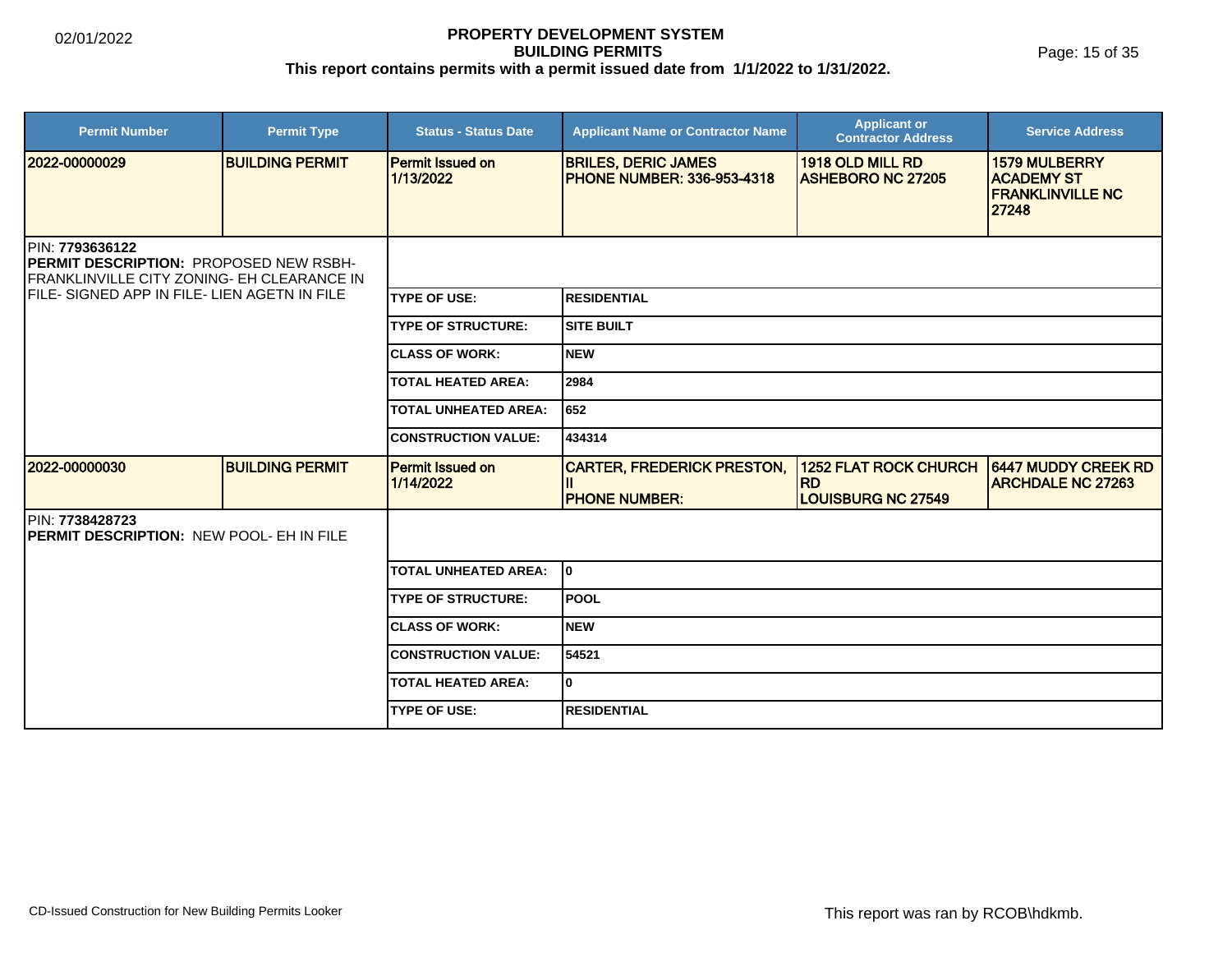Page: 16 of 35

| <b>Permit Number</b>                                                                                                | <b>Permit Type</b>     | <b>Status - Status Date</b>          | <b>Applicant Name or Contractor Name</b>                                             | <b>Applicant or</b><br><b>Contractor Address</b> | <b>Service Address</b>                                        |  |
|---------------------------------------------------------------------------------------------------------------------|------------------------|--------------------------------------|--------------------------------------------------------------------------------------|--------------------------------------------------|---------------------------------------------------------------|--|
| 2022-00000031                                                                                                       | <b>BUILDING PERMIT</b> | Permit Issued on<br>1/13/2022        | <b>TODD ALLRED CONSTRUCTION,</b><br><b>ILLC</b><br><b>PHONE NUMBER: 336-736-0005</b> | 3018 W O W RD<br><b>RANDLEMAN NC 27317</b>       | 4309 NEW HOPE<br><b>CHURCH RD</b><br><b>ASHEBORO NC 27205</b> |  |
| IPIN: 7656958077<br><b>PERMIT DESCRIPTION: NEW SITE BUILT HOUSE -</b><br>E/H CLEARANCE & APPT OF LIEN AGENT IN FILE |                        |                                      |                                                                                      |                                                  |                                                               |  |
|                                                                                                                     |                        | <b>TOTAL HEATED AREA:</b>            | 800                                                                                  |                                                  |                                                               |  |
|                                                                                                                     |                        | <b>TYPE OF USE:</b>                  | <b>RESIDENTIAL</b>                                                                   |                                                  |                                                               |  |
|                                                                                                                     |                        | <b>TYPE OF STRUCTURE:</b>            | <b>SITE BUILT</b>                                                                    |                                                  |                                                               |  |
|                                                                                                                     |                        | <b>ICLASS OF WORK:</b>               | Inew                                                                                 |                                                  |                                                               |  |
|                                                                                                                     |                        | <b>TOTAL UNHEATED AREA:</b>          | 1800                                                                                 |                                                  |                                                               |  |
|                                                                                                                     |                        | <b>CONSTRUCTION VALUE:</b>           | 145488                                                                               |                                                  |                                                               |  |
| 2022-00000032                                                                                                       | <b>BUILDING PERMIT</b> | <b>Permit Issued on</b><br>1/13/2022 | <b>OAKWOOD HOMES #710</b><br><b>PHONE NUMBER: 336-228-7844</b>                       | 2512 N CHURCH ST<br><b>BURLINGTON NC 27217</b>   | <b>2838 GEORGE YORK RD</b><br><b>RANDLEMAN NC 27317</b>       |  |
| PIN: 7774354123<br><b>PERMIT DESCRIPTION: NEW DWMH-EH</b><br><b>CLEARANCE- TAX CERTIFICATION IN FILE</b>            |                        |                                      |                                                                                      |                                                  |                                                               |  |
|                                                                                                                     |                        | <b>ICONSTRUCTION VALUE:</b>          | 186150                                                                               |                                                  |                                                               |  |
|                                                                                                                     |                        | <b>ICLASS OF WORK:</b>               | Inew                                                                                 |                                                  |                                                               |  |
|                                                                                                                     |                        | <b>TOTAL UNHEATED AREA:</b>          | lo.                                                                                  |                                                  |                                                               |  |
|                                                                                                                     |                        | <b>TYPE OF USE:</b>                  | <b>FARM</b>                                                                          |                                                  |                                                               |  |
|                                                                                                                     |                        | <b>TYPE OF STRUCTURE:</b>            | <b>MOBILE</b>                                                                        |                                                  |                                                               |  |
|                                                                                                                     |                        | <b>TOTAL HEATED AREA:</b>            | 2128                                                                                 |                                                  |                                                               |  |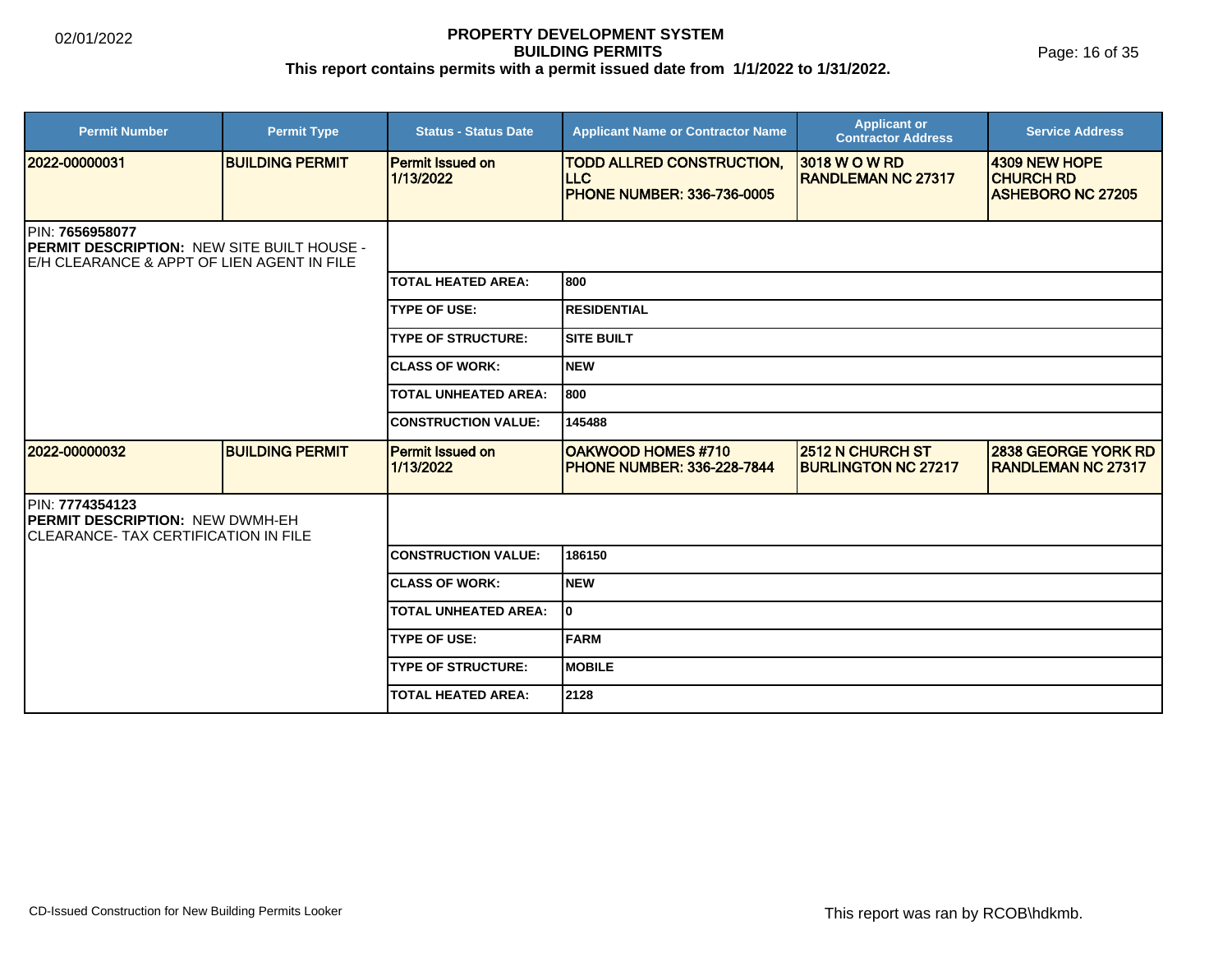Page: 17 of 35

| <b>Permit Number</b>                                                                                            | <b>Permit Type</b>     | <b>Status - Status Date</b>          | <b>Applicant Name or Contractor Name</b>                        | <b>Applicant or</b><br><b>Contractor Address</b>        | <b>Service Address</b>                                            |  |
|-----------------------------------------------------------------------------------------------------------------|------------------------|--------------------------------------|-----------------------------------------------------------------|---------------------------------------------------------|-------------------------------------------------------------------|--|
| 12022-00000033                                                                                                  | <b>BUILDING PERMIT</b> | <b>Permit Issued on</b><br>1/13/2022 | <b>RAMSEUR B-LINE, INC</b><br><b>PHONE NUMBER: 336-824-3205</b> | <b>IP O BOX 1330</b><br><b>RAMSEUR NC 27316</b>         | <b>5678 WHITES CHAPEL</b><br><b>RD</b><br><b>STALEY NC 27355</b>  |  |
| PIN: 8714734758<br><b>PERMIT DESCRIPTION: NEW SW MOBILE HOME -</b><br>E/H CLEARANCE & TAX CERTIFICATE IN FILE - |                        |                                      |                                                                 |                                                         |                                                                   |  |
| <b>IMOBILE HOME MUST BE MINUMUM VINYL</b><br><b>UNDERPINNED</b>                                                 |                        | <b>CONSTRUCTION VALUE:</b>           | lo.                                                             |                                                         |                                                                   |  |
|                                                                                                                 |                        | <b>ICLASS OF WORK:</b>               | INEW                                                            |                                                         |                                                                   |  |
|                                                                                                                 |                        | <b>TYPE OF USE:</b>                  | IRESIDENTIAL                                                    |                                                         |                                                                   |  |
|                                                                                                                 |                        | <b>TYPE OF STRUCTURE:</b>            | <b>IMOBILE</b>                                                  |                                                         |                                                                   |  |
|                                                                                                                 |                        | <b>TOTAL HEATED AREA:</b>            | l980                                                            |                                                         |                                                                   |  |
|                                                                                                                 |                        | TOTAL UNHEATED AREA:                 | I٥                                                              |                                                         |                                                                   |  |
| 2022-00000034                                                                                                   | <b>BUILDING PERMIT</b> | <b>Permit Issued on</b><br>1/14/2022 | <b>BREWER, ROBERT FOSTER III</b><br><b>IPHONE NUMBER:</b>       | <b>1310 UNION CHURCH RD</b><br><b>ASHEBORO NC 27205</b> | <b>1336 UNION CHURCH</b><br><b>RD</b><br><b>ASHEBORO NC 27205</b> |  |
| PIN: 7730507598<br><b>IPERMIT DESCRIPTION: NEW RSBH- LIEN IN FILE-</b><br>EH IN FILE- SITE IN FILE              |                        |                                      |                                                                 |                                                         |                                                                   |  |
|                                                                                                                 |                        | <b>TYPE OF STRUCTURE:</b>            | Isite built                                                     |                                                         |                                                                   |  |
|                                                                                                                 |                        | <b>TOTAL HEATED AREA:</b>            | 3000                                                            |                                                         |                                                                   |  |
|                                                                                                                 |                        | <b>TOTAL UNHEATED AREA:</b>          | 600                                                             |                                                         |                                                                   |  |
|                                                                                                                 |                        | <b>TYPE OF USE:</b>                  | <b>RESIDENTIAL</b>                                              |                                                         |                                                                   |  |
|                                                                                                                 |                        | <b>ICLASS OF WORK:</b>               | INEW                                                            |                                                         |                                                                   |  |
|                                                                                                                 |                        | <b>CONSTRUCTION VALUE:</b>           | 425292                                                          |                                                         |                                                                   |  |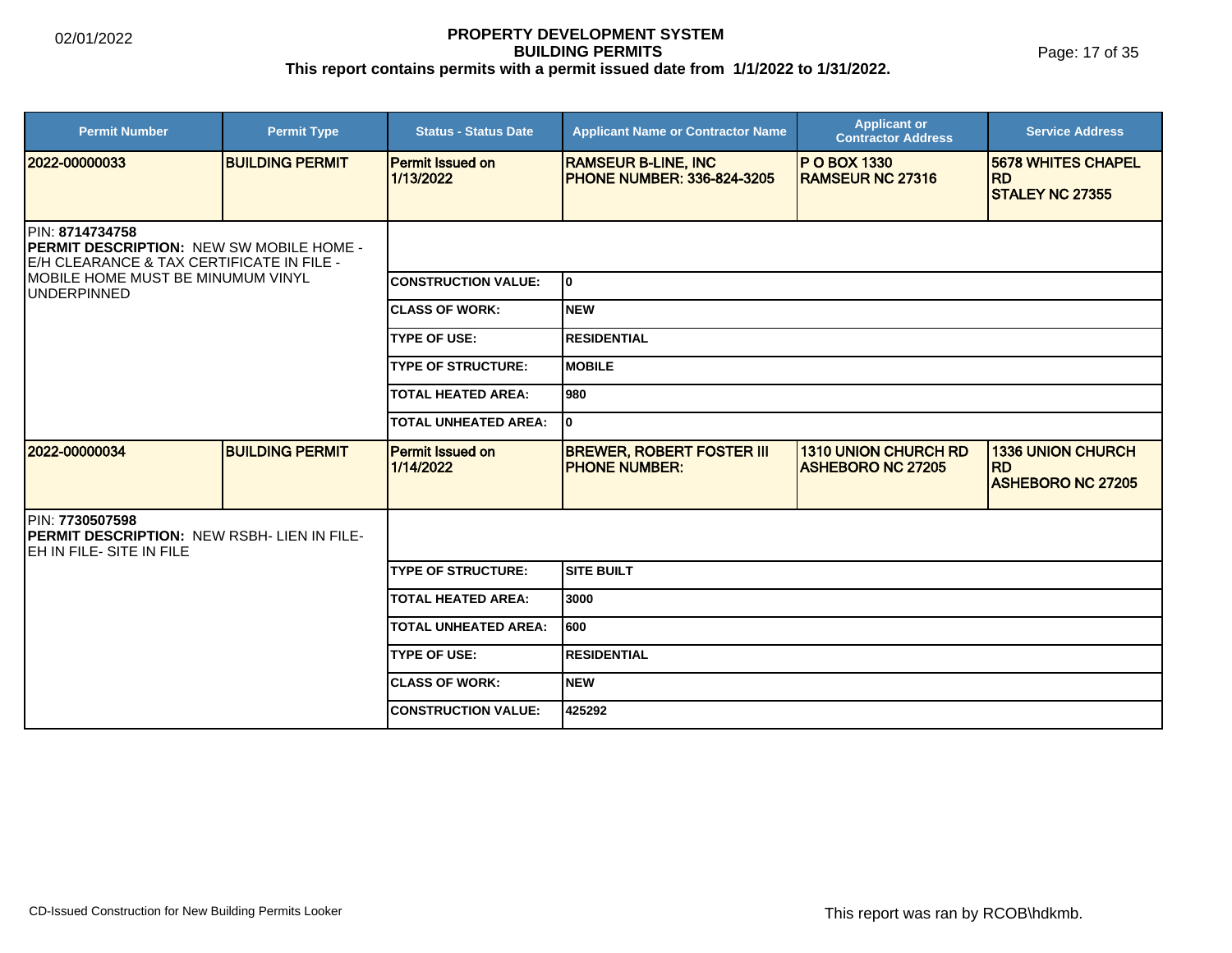Page: 18 of 35

| <b>Permit Number</b>                                                                                                                                       | <b>Permit Type</b>     | <b>Status - Status Date</b>          | <b>Applicant Name or Contractor Name</b>                       | <b>Applicant or</b><br><b>Contractor Address</b>  | <b>Service Address</b>                       |  |
|------------------------------------------------------------------------------------------------------------------------------------------------------------|------------------------|--------------------------------------|----------------------------------------------------------------|---------------------------------------------------|----------------------------------------------|--|
| 2022-00000035                                                                                                                                              | <b>BUILDING PERMIT</b> | <b>Permit Issued on</b><br>1/14/2022 | <b>ETHERIDGE, BRIAN L</b><br><b>PHONE NUMBER: 704-345-1019</b> | 8001 ARROWRIDGE BLVD<br><b>CHARLOTTE NC 28273</b> | 6456 BELLAWOOD DR<br><b>TRINITY NC 27370</b> |  |
| <b>IPIN: 6797338352</b><br><b>PERMIT DESCRIPTION: NEW RSBH- LIEN AGENT IN</b><br><b>FILE- DAVIDSON WATER AND CITY SEWER- SIGNED</b><br><b>JAPP IN FILE</b> |                        |                                      |                                                                |                                                   |                                              |  |
|                                                                                                                                                            |                        | <b>TOTAL HEATED AREA:</b>            | 3108                                                           |                                                   |                                              |  |
|                                                                                                                                                            |                        | <b>TYPE OF STRUCTURE:</b>            | <b>SITE BUILT</b>                                              |                                                   |                                              |  |
|                                                                                                                                                            |                        | <b>TOTAL UNHEATED AREA:</b>          | 441                                                            |                                                   |                                              |  |
|                                                                                                                                                            |                        | <b>CONSTRUCTION VALUE:</b>           | 430615                                                         |                                                   |                                              |  |
|                                                                                                                                                            |                        | <b>TYPE OF USE:</b>                  | <b>RESIDENTIAL</b>                                             |                                                   |                                              |  |
|                                                                                                                                                            |                        | <b>ICLASS OF WORK:</b>               | <b>NEW</b>                                                     |                                                   |                                              |  |
| 12022-00000036                                                                                                                                             | <b>BUILDING PERMIT</b> | <b>Permit Issued on</b><br>1/14/2022 | <b>ETHERIDGE, BRIAN L</b><br><b>PHONE NUMBER: 704-345-1019</b> | 8001 ARROWRIDGE BLVD<br><b>CHARLOTTE NC 28273</b> | 6462 BELLAWOOD DR<br><b>TRINITY NC 27370</b> |  |
| PIN: 6797338256<br><b>IPERMIT DESCRIPTION: NEW RSBH- LIEN AGENT IN</b><br><b>IFILE- DAVIDSON WATER AND CITY SEWER- SITE</b>                                |                        |                                      |                                                                |                                                   |                                              |  |
| IPLAN IN FILE- SIGNED APP IN FILE                                                                                                                          |                        | <b>ICLASS OF WORK:</b>               | <b>NEW</b>                                                     |                                                   |                                              |  |
|                                                                                                                                                            |                        | <b>TOTAL UNHEATED AREA:</b>          | 411                                                            |                                                   |                                              |  |
|                                                                                                                                                            |                        | <b>TYPE OF USE:</b>                  | <b>RESIDENTIAL</b>                                             |                                                   |                                              |  |
|                                                                                                                                                            |                        | <b>TOTAL HEATED AREA:</b>            | 2820                                                           |                                                   |                                              |  |
|                                                                                                                                                            |                        | <b>ICONSTRUCTION VALUE:</b>          | 392520                                                         |                                                   |                                              |  |
|                                                                                                                                                            |                        | <b>TYPE OF STRUCTURE:</b>            | <b>SITE BUILT</b>                                              |                                                   |                                              |  |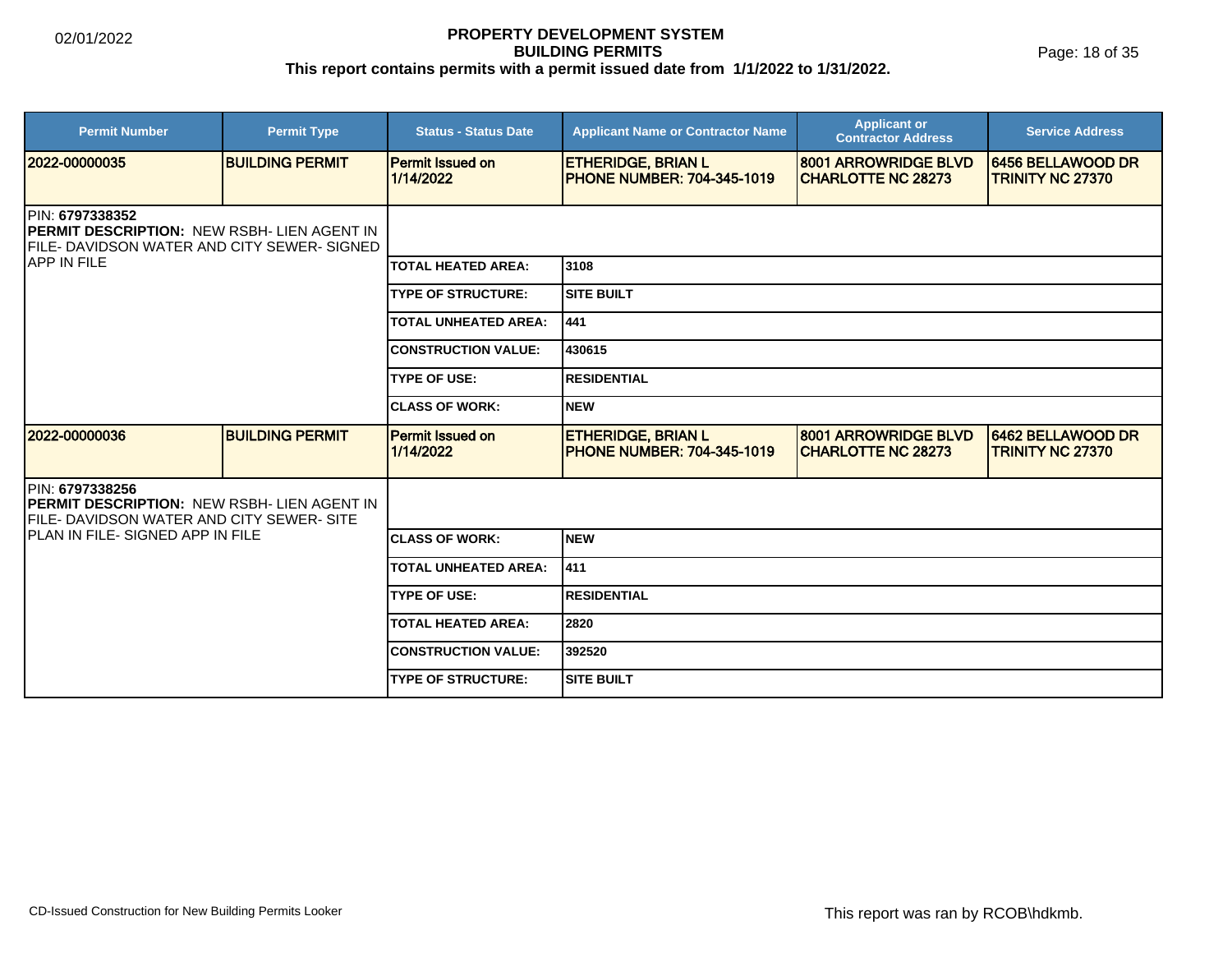Page: 19 of 35

| <b>Permit Number</b>                                                                                                                | <b>Permit Type</b>     | <b>Status - Status Date</b>          | <b>Applicant Name or Contractor Name</b>                       | <b>Applicant or</b><br><b>Contractor Address</b>  | <b>Service Address</b>                       |  |  |
|-------------------------------------------------------------------------------------------------------------------------------------|------------------------|--------------------------------------|----------------------------------------------------------------|---------------------------------------------------|----------------------------------------------|--|--|
| 2022-00000037                                                                                                                       | <b>BUILDING PERMIT</b> | <b>Permit Issued on</b><br>1/14/2022 | <b>ETHERIDGE, BRIAN L</b><br><b>PHONE NUMBER: 704-345-1019</b> | 8001 ARROWRIDGE BLVD<br><b>CHARLOTTE NC 28273</b> | 6466 BELLAWOOD DR<br><b>TRINITY NC 27370</b> |  |  |
| <b>IPIN: 6797338260</b><br><b>IPERMIT DESCRIPTION: NEW RSBH- LIEN AGENT IN</b><br><b>IFILE- DAVIDSON WATER AND CITY SEWER- SITE</b> |                        |                                      |                                                                |                                                   |                                              |  |  |
| IPLAN IN FILE-SIGNED APP IN FILE                                                                                                    |                        | <b>TYPE OF STRUCTURE:</b>            | <b>SITE BUILT</b>                                              |                                                   |                                              |  |  |
|                                                                                                                                     |                        | <b>CONSTRUCTION VALUE:</b>           | 430615                                                         |                                                   |                                              |  |  |
|                                                                                                                                     |                        | <b>TOTAL HEATED AREA:</b>            | 3108                                                           |                                                   |                                              |  |  |
|                                                                                                                                     |                        | <b>TOTAL UNHEATED AREA:</b>          | 441                                                            |                                                   |                                              |  |  |
|                                                                                                                                     |                        | <b>TYPE OF USE:</b>                  | <b>RESIDENTIAL</b>                                             |                                                   |                                              |  |  |
|                                                                                                                                     |                        | <b>CLASS OF WORK:</b>                | <b>NEW</b>                                                     |                                                   |                                              |  |  |
| 2022-00000038                                                                                                                       | <b>BUILDING PERMIT</b> | <b>Permit Issued on</b><br>1/14/2022 | <b>ETHERIDGE, BRIAN L</b><br><b>PHONE NUMBER: 704-345-1019</b> | 8001 ARROWRIDGE BLVD<br><b>CHARLOTTE NC 28273</b> | 6478 BELLAWOOD DR<br><b>TRINITY NC 27370</b> |  |  |
| <b>PIN: 6797338088</b><br>PERMIT DESCRIPTION: NEW RSBH- LIEN AGENT IN<br>FILE- DAVIDSON WATER AND CITY SEWER- SITE                  |                        |                                      |                                                                |                                                   |                                              |  |  |
| IPLAN IN FILE- SIGNED APP IN FILE                                                                                                   |                        | <b>TYPE OF STRUCTURE:</b>            | <b>SITE BUILT</b>                                              |                                                   |                                              |  |  |
|                                                                                                                                     |                        | <b>TYPE OF USE:</b>                  | <b>RESIDENTIAL</b>                                             |                                                   |                                              |  |  |
|                                                                                                                                     |                        | <b>TOTAL HEATED AREA:</b>            | 3108                                                           |                                                   |                                              |  |  |
|                                                                                                                                     |                        | <b>TOTAL UNHEATED AREA:</b>          | 441                                                            |                                                   |                                              |  |  |
|                                                                                                                                     |                        | <b>CONSTRUCTION VALUE:</b>           | 430615                                                         |                                                   |                                              |  |  |
|                                                                                                                                     |                        | <b>ICLASS OF WORK:</b>               | <b>NEW</b>                                                     |                                                   |                                              |  |  |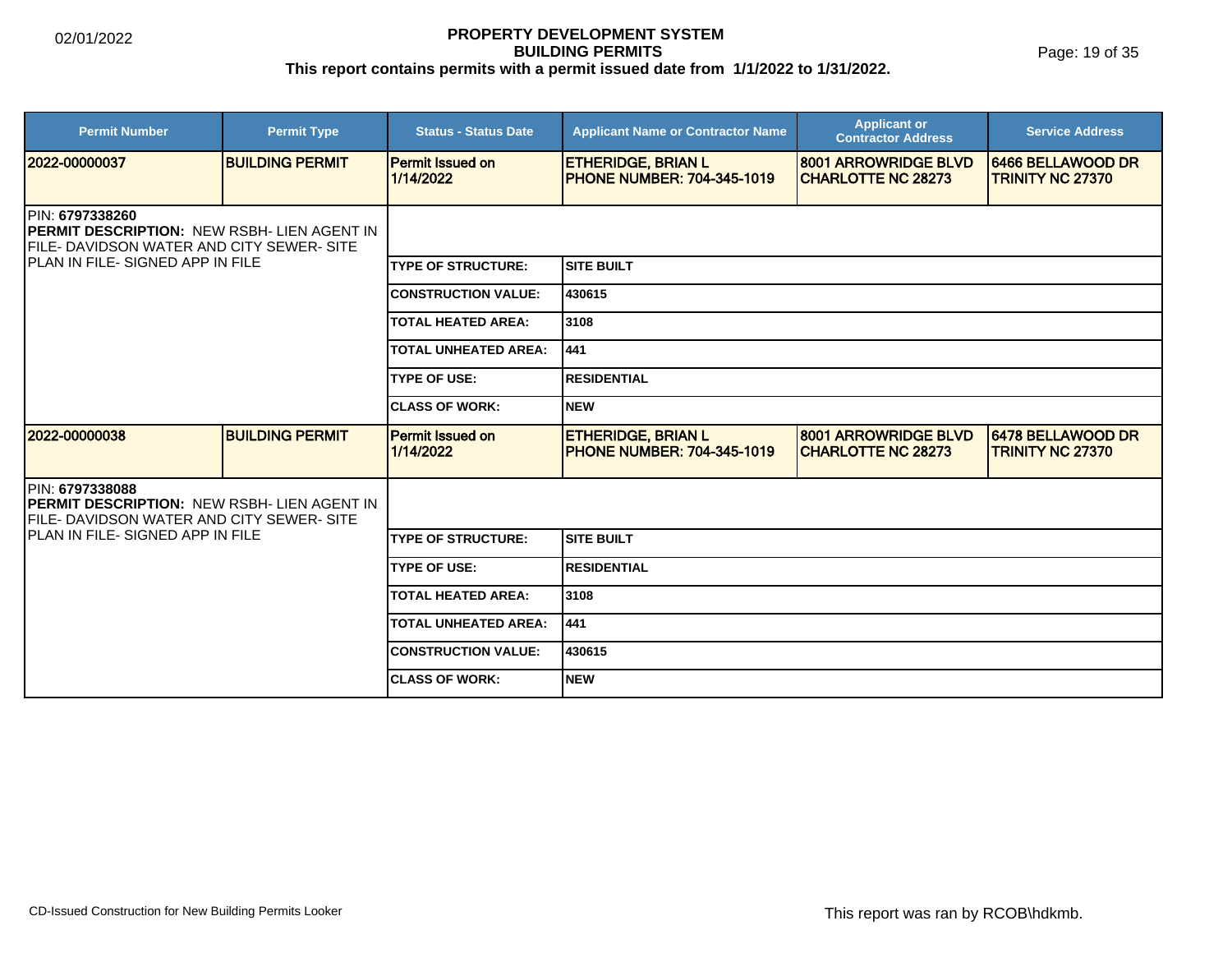Page: 20 of 35

| <b>Permit Number</b>                                                                                                                             | <b>Permit Type</b>     | <b>Status - Status Date</b>          | <b>Applicant Name or Contractor Name</b>                                                  | <b>Applicant or</b><br><b>Contractor Address</b>                   | <b>Service Address</b>                                            |  |  |
|--------------------------------------------------------------------------------------------------------------------------------------------------|------------------------|--------------------------------------|-------------------------------------------------------------------------------------------|--------------------------------------------------------------------|-------------------------------------------------------------------|--|--|
| 2022-00000039                                                                                                                                    | <b>BUILDING PERMIT</b> | <b>Permit Issued on</b><br>1/14/2022 | <b>ETHERIDGE, BRIAN L</b><br><b>IPHONE NUMBER: 704-345-1019</b>                           | 8001 ARROWRIDGE BLVD<br><b>CHARLOTTE NC 28273</b>                  | <b>6825 QUARTER HORSE</b><br><b>DR</b><br><b>TRINITY NC 27370</b> |  |  |
| PIN: 6796392748<br>PERMIT DESCRIPTION: NEW RSBH- LIEN AGENT IN<br>FILE- DAVIDSON WATER AND CITY SEWER- SITE<br>IPLAN IN FILE- SIGNED APP IN FILE |                        |                                      |                                                                                           |                                                                    |                                                                   |  |  |
|                                                                                                                                                  |                        | <b>TYPE OF STRUCTURE:</b>            | Isite built                                                                               |                                                                    |                                                                   |  |  |
|                                                                                                                                                  |                        | <b>CLASS OF WORK:</b>                | INEW                                                                                      |                                                                    |                                                                   |  |  |
|                                                                                                                                                  |                        | <b>CONSTRUCTION VALUE:</b>           | 308741                                                                                    |                                                                    |                                                                   |  |  |
|                                                                                                                                                  |                        | <b>TOTAL HEATED AREA:</b>            | 2207                                                                                      |                                                                    |                                                                   |  |  |
|                                                                                                                                                  |                        | <b>TYPE OF USE:</b>                  | <b>RESIDENTIAL</b>                                                                        |                                                                    |                                                                   |  |  |
|                                                                                                                                                  |                        | TOTAL UNHEATED AREA:                 | 1370                                                                                      |                                                                    |                                                                   |  |  |
| 2022-00000040                                                                                                                                    | <b>BUILDING PERMIT</b> | <b>Permit Issued on</b><br>1/14/2022 | <b>HARDISTER &amp; SONS BUILDERS,</b><br><b>INC</b><br><b>IPHONE NUMBER: 336-859-5341</b> | <b>1783 PIEDMONT SCHOOL</b><br><b>RD</b><br><b>DENTON NC 27239</b> | 6695 STANTON FARM<br><b>RD</b><br><b>RANDLEMAN NC 27317</b>       |  |  |
| PIN: 7758109805<br><b>PERMIT DESCRIPTION: NEW DETACHED GARAGE</b><br>140X30- EH IN FILE                                                          |                        |                                      |                                                                                           |                                                                    |                                                                   |  |  |
|                                                                                                                                                  |                        | TOTAL UNHEATED AREA:                 | 1200                                                                                      |                                                                    |                                                                   |  |  |
|                                                                                                                                                  |                        | <b>TYPE OF USE:</b>                  | IRESIDENTIAL                                                                              |                                                                    |                                                                   |  |  |
|                                                                                                                                                  |                        | <b>TOTAL HEATED AREA:</b>            | lo.                                                                                       |                                                                    |                                                                   |  |  |
|                                                                                                                                                  |                        | <b>TYPE OF STRUCTURE:</b>            | <b>ACCESSORY</b>                                                                          |                                                                    |                                                                   |  |  |
|                                                                                                                                                  |                        | <b>ICLASS OF WORK:</b>               | INEW                                                                                      |                                                                    |                                                                   |  |  |
|                                                                                                                                                  |                        | <b>CONSTRUCTION VALUE:</b>           | 27840                                                                                     |                                                                    |                                                                   |  |  |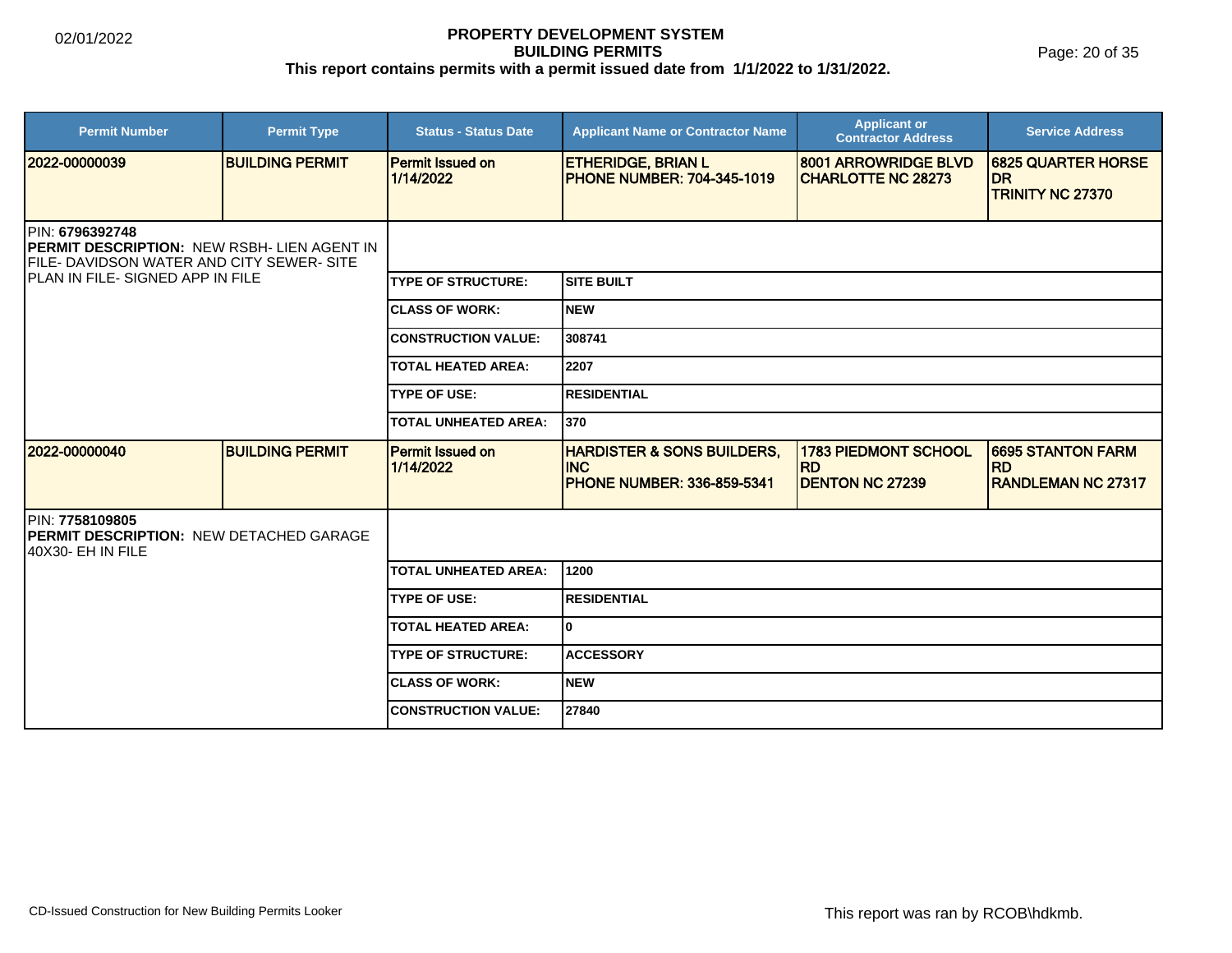Page: 21 of 35

| <b>Permit Number</b>                                                                                                        | <b>Permit Type</b>     | <b>Status - Status Date</b>          | <b>Applicant Name or Contractor Name</b>                       | <b>Applicant or</b><br><b>Contractor Address</b>  | <b>Service Address</b>                         |  |  |
|-----------------------------------------------------------------------------------------------------------------------------|------------------------|--------------------------------------|----------------------------------------------------------------|---------------------------------------------------|------------------------------------------------|--|--|
| 2022-00000041                                                                                                               | <b>BUILDING PERMIT</b> | <b>Permit Issued on</b><br>1/14/2022 | <b>ETHERIDGE, BRIAN L</b><br><b>PHONE NUMBER: 704-345-1019</b> | 8001 ARROWRIDGE BLVD<br><b>CHARLOTTE NC 28273</b> | 3766 WHITE HORSE DR<br><b>TRINITY NC 27370</b> |  |  |
| <b>IPIN: 6797209281</b><br><b>IPERMIT DESCRIPTION: NEW RSBH- LIEN AGENT IN</b><br>FILE- DAVIDSON WATER AND CITY SEWER- SITE |                        |                                      |                                                                |                                                   |                                                |  |  |
| <b>IPLAN IN FILE-SIGNED APP IN FILE</b>                                                                                     |                        | <b>TYPE OF STRUCTURE:</b>            | <b>SITE BUILT</b>                                              |                                                   |                                                |  |  |
|                                                                                                                             |                        | <b>CLASS OF WORK:</b>                | <b>NEW</b>                                                     |                                                   |                                                |  |  |
|                                                                                                                             |                        | <b>TYPE OF USE:</b>                  | <b>RESIDENTIAL</b>                                             |                                                   |                                                |  |  |
|                                                                                                                             |                        | <b>TOTAL UNHEATED AREA:</b>          | 370                                                            |                                                   |                                                |  |  |
|                                                                                                                             |                        | <b>TOTAL HEATED AREA:</b>            | 2207                                                           |                                                   |                                                |  |  |
|                                                                                                                             |                        | <b>CONSTRUCTION VALUE:</b>           | 308741                                                         |                                                   |                                                |  |  |
| 2022-00000042                                                                                                               | <b>BUILDING PERMIT</b> | Permit Issued on<br>1/14/2022        | <b>ETHERIDGE, BRIAN L</b><br><b>PHONE NUMBER: 704-345-1019</b> | 8001 ARROWRIDGE BLVD<br><b>CHARLOTTE NC 28273</b> | 3768 WHITE HORSE DR<br><b>TRINITY NC 27370</b> |  |  |
| PIN: 6797300249<br>PERMIT DESCRIPTION: NEW RSBH- LIEN AGENT IN<br>FILE- DAVIDSON WATER AND CITY SEWER- SITE                 |                        |                                      |                                                                |                                                   |                                                |  |  |
| IPLAN IN FILE- SIGNED APP IN FILE                                                                                           |                        | <b>TYPE OF STRUCTURE:</b>            | <b>SITE BUILT</b>                                              |                                                   |                                                |  |  |
|                                                                                                                             |                        | <b>TOTAL HEATED AREA:</b>            | 2454                                                           |                                                   |                                                |  |  |
|                                                                                                                             |                        | <b>TOTAL UNHEATED AREA:</b>          | 402                                                            |                                                   |                                                |  |  |
|                                                                                                                             |                        | <b>CONSTRUCTION VALUE:</b>           | 342635                                                         |                                                   |                                                |  |  |
|                                                                                                                             |                        | <b>TYPE OF USE:</b>                  | <b>RESIDENTIAL</b>                                             |                                                   |                                                |  |  |
|                                                                                                                             |                        | <b>ICLASS OF WORK:</b>               | <b>NEW</b>                                                     |                                                   |                                                |  |  |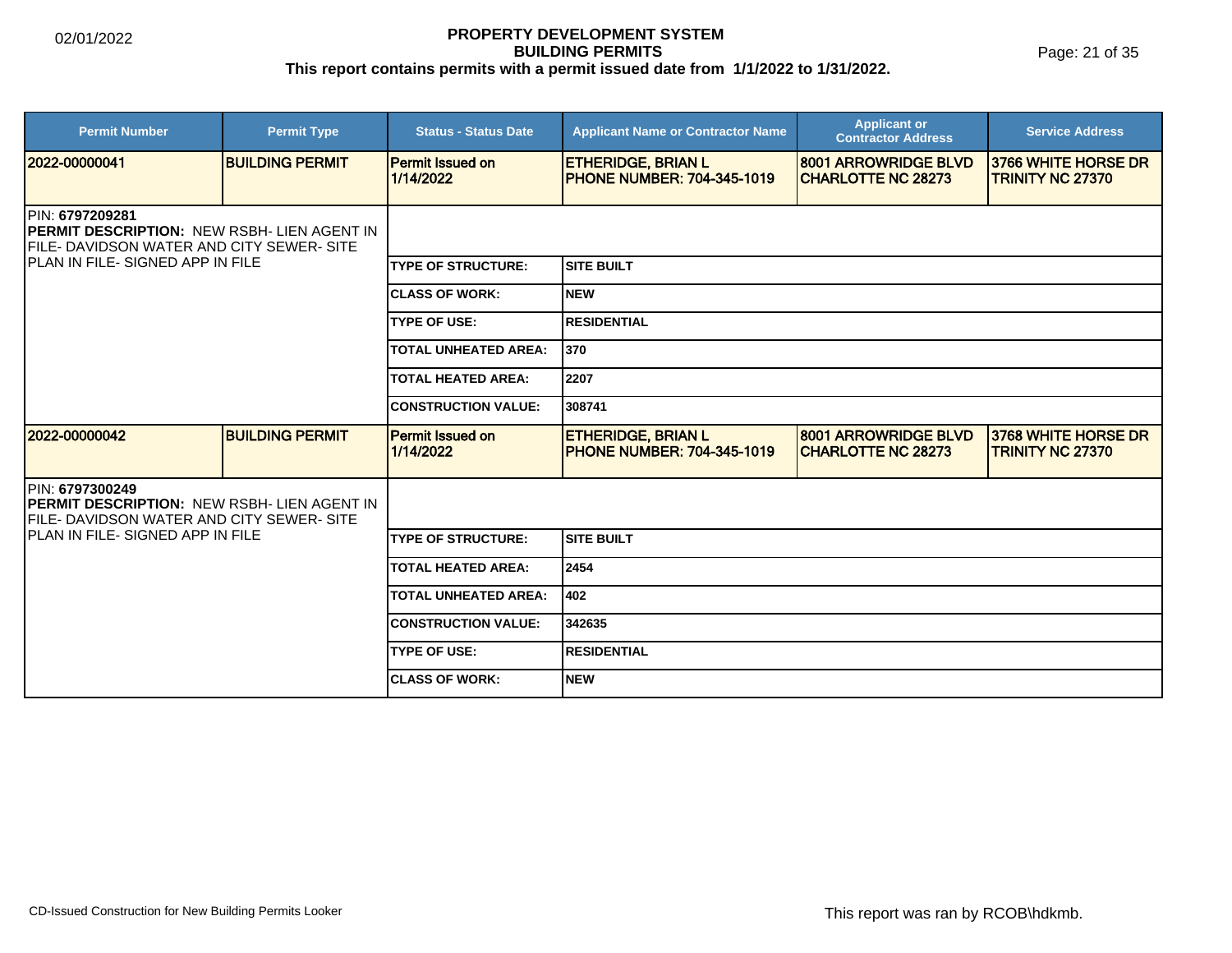Page: 22 of 35

| <b>Permit Number</b>                                                                                                                                           | <b>Permit Type</b>     | <b>Status - Status Date</b>          | <b>Applicant Name or Contractor Name</b>                       | <b>Applicant or</b><br><b>Contractor Address</b>  | <b>Service Address</b>                          |  |  |
|----------------------------------------------------------------------------------------------------------------------------------------------------------------|------------------------|--------------------------------------|----------------------------------------------------------------|---------------------------------------------------|-------------------------------------------------|--|--|
| 2022-00000043                                                                                                                                                  | <b>BUILDING PERMIT</b> | <b>Permit Issued on</b><br>1/14/2022 | <b>ETHERIDGE, BRIAN L</b><br><b>PHONE NUMBER: 704-345-1019</b> | 8001 ARROWRIDGE BLVD<br><b>CHARLOTTE NC 28273</b> | 3769 WHITE HORSE DR<br><b>TRINITY NC 27370</b>  |  |  |
| PIN: 6797301341<br>PERMIT DESCRIPTION: NEW RSBH- LIEN AGENT IN<br><b>IFILE- DAVIDSON WATER AND CITY SEWER- SITE</b><br><b>IPLAN IN FILE-SIGNED APP IN FILE</b> |                        |                                      |                                                                |                                                   |                                                 |  |  |
|                                                                                                                                                                |                        | <b>ICLASS OF WORK:</b>               | <b>NEW</b>                                                     |                                                   |                                                 |  |  |
|                                                                                                                                                                |                        | <b>TYPE OF STRUCTURE:</b>            | <b>SITE BUILT</b>                                              |                                                   |                                                 |  |  |
|                                                                                                                                                                |                        | <b>CONSTRUCTION VALUE:</b>           | 433178                                                         |                                                   |                                                 |  |  |
|                                                                                                                                                                |                        | <b>TYPE OF USE:</b>                  | <b>RESIDENTIAL</b>                                             |                                                   |                                                 |  |  |
|                                                                                                                                                                |                        | <b>TOTAL HEATED AREA:</b>            | 3108                                                           |                                                   |                                                 |  |  |
|                                                                                                                                                                |                        | <b>TOTAL UNHEATED AREA:</b>          | 491                                                            |                                                   |                                                 |  |  |
| 2022-00000044                                                                                                                                                  | <b>BUILDING PERMIT</b> | <b>Permit Issued on</b><br>1/19/2022 | <b>SNIDER, N CLINTON</b><br><b>PHONE NUMBER: 336-953-5059</b>  | $P$ O BOX 113<br><b>DENTON NC 27239</b>           | <b>1203 TORY LN</b><br><b>ASHEBORO NC 27205</b> |  |  |
| PIN: 7753002289<br>PERMIT DESCRIPTION: REMODEL KITCHEN, OPEN<br>WALL IN KITCHEN, CHANGING CLOSET IN MASTER                                                     |                        |                                      |                                                                |                                                   |                                                 |  |  |
| IBEDROOM TO A MASTER BATH                                                                                                                                      |                        | <b>ICLASS OF WORK:</b>               | <b>RENOVATION</b>                                              |                                                   |                                                 |  |  |
|                                                                                                                                                                |                        | <b>TOTAL HEATED AREA:</b>            | 0                                                              |                                                   |                                                 |  |  |
|                                                                                                                                                                |                        | <b>TOTAL UNHEATED AREA:</b>          | I٥                                                             |                                                   |                                                 |  |  |
|                                                                                                                                                                |                        | <b>TYPE OF STRUCTURE:</b>            | <b>SITE BUILT</b>                                              |                                                   |                                                 |  |  |
|                                                                                                                                                                |                        | <b>CONSTRUCTION VALUE:</b>           | 56000                                                          |                                                   |                                                 |  |  |
|                                                                                                                                                                |                        | <b>TYPE OF USE:</b>                  | <b>RESIDENTIAL</b>                                             |                                                   |                                                 |  |  |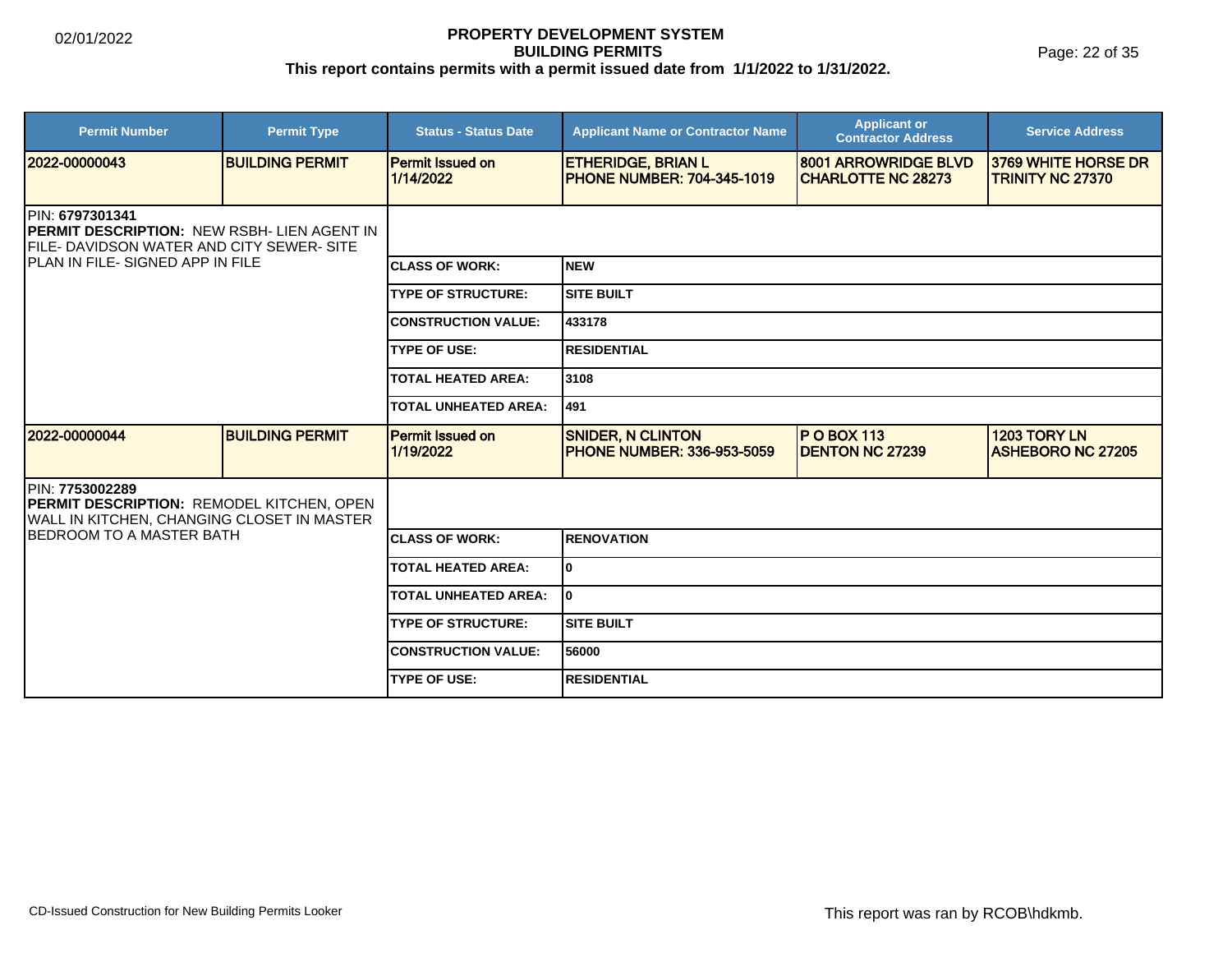Page: 23 of 35

| <b>Permit Number</b>                                                                                      | <b>Permit Type</b>     | <b>Status - Status Date</b>          | <b>Applicant Name or Contractor Name</b>                                                 | <b>Applicant or</b><br><b>Contractor Address</b>      | <b>Service Address</b>                                        |  |  |
|-----------------------------------------------------------------------------------------------------------|------------------------|--------------------------------------|------------------------------------------------------------------------------------------|-------------------------------------------------------|---------------------------------------------------------------|--|--|
| 2022-00000045                                                                                             | <b>BUILDING PERMIT</b> | <b>Permit Issued on</b><br>1/18/2022 | <b>REBECCA LUCCHESI</b><br><b>PHONE NUMBER:</b>                                          | <b>2132 GRANTVILLE LN</b><br><b>ASHEBORO NC 27205</b> | <b>2132 GRANTVILLE LN</b><br><b>ASHEBORO NC 27205</b>         |  |  |
| <b>IPIN: 7790139363</b><br><b>IPERMIT DESCRIPTION: NEW GARAGE- EH IN FILE</b>                             |                        |                                      |                                                                                          |                                                       |                                                               |  |  |
|                                                                                                           |                        | <b>ICLASS OF WORK:</b>               | <b>NEW</b>                                                                               |                                                       |                                                               |  |  |
|                                                                                                           |                        | <b>TYPE OF USE:</b>                  | <b>RESIDENTIAL</b>                                                                       |                                                       |                                                               |  |  |
|                                                                                                           |                        | <b>TYPE OF STRUCTURE:</b>            | <b>ACCESSORY</b>                                                                         |                                                       |                                                               |  |  |
|                                                                                                           |                        | <b>TOTAL HEATED AREA:</b>            | 0                                                                                        |                                                       |                                                               |  |  |
|                                                                                                           |                        | <b>TOTAL UNHEATED AREA:</b>          | 680                                                                                      |                                                       |                                                               |  |  |
|                                                                                                           |                        | <b>CONSTRUCTION VALUE:</b>           | 15776                                                                                    |                                                       |                                                               |  |  |
| 2022-00000046                                                                                             | <b>BUILDING PERMIT</b> | Permit Issued on<br>1/18/2022        | <b>FAIRCLOTH, CHRISTOPHER</b><br><b>MCCOY (FAIRCLOTH, LYNSI)</b><br><b>PHONE NUMBER:</b> | 10402 US HWY 220 BUS N<br><b>RANDLEMAN NC 27317</b>   | <b>10402 US HWY 220 BUS</b><br>N<br><b>RANDLEMAN NC 27317</b> |  |  |
| PIN: 7757995245<br><b>PERMIT DESCRIPTION: NEW ACCESSORY</b><br>BUILDING- EH IN FILE-30X60 CONTRACTING JOB |                        |                                      |                                                                                          |                                                       |                                                               |  |  |
| <b>IPRICE IN FILE UNDER 30K</b>                                                                           |                        | <b>TYPE OF USE:</b>                  | <b>RESIDENTIAL</b>                                                                       |                                                       |                                                               |  |  |
|                                                                                                           |                        | <b>TYPE OF STRUCTURE:</b>            | <b>ACCESSORY</b>                                                                         |                                                       |                                                               |  |  |
|                                                                                                           |                        | <b>CLASS OF WORK:</b>                | <b>NEW</b>                                                                               |                                                       |                                                               |  |  |
|                                                                                                           |                        | <b>TOTAL HEATED AREA:</b>            | 0                                                                                        |                                                       |                                                               |  |  |
|                                                                                                           |                        | <b>TOTAL UNHEATED AREA:</b>          | 1800                                                                                     |                                                       |                                                               |  |  |
|                                                                                                           |                        | <b>ICONSTRUCTION VALUE:</b>          | 17434                                                                                    |                                                       |                                                               |  |  |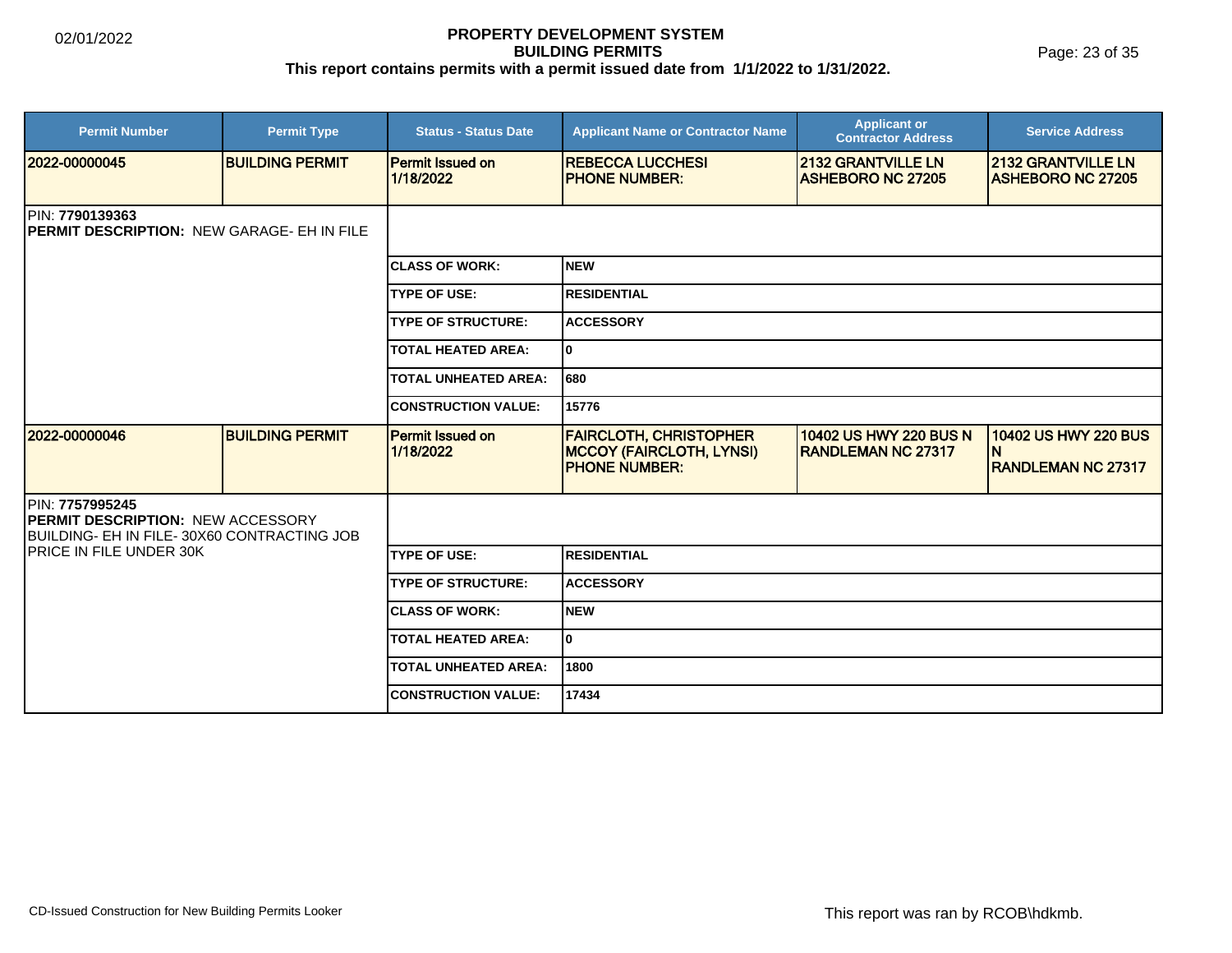Page: 24 of 35

| <b>Permit Number</b>                                                                               | <b>Permit Type</b>     | <b>Status - Status Date</b>          | <b>Applicant Name or Contractor Name</b>                 | <b>Applicant or</b><br><b>Contractor Address</b>                       | <b>Service Address</b>                                  |
|----------------------------------------------------------------------------------------------------|------------------------|--------------------------------------|----------------------------------------------------------|------------------------------------------------------------------------|---------------------------------------------------------|
| 2022-00000048                                                                                      | <b>BUILDING PERMIT</b> | <b>Permit Issued on</b><br>1/19/2022 | <b>HR &amp; SON</b><br><b>PHONE NUMBER: 336-463-2912</b> | <b>P O BOX 626</b><br><b>YADKINVILLE NC 27055</b>                      | 4742 VALLEY FARM RD<br><b>DENTON NC 27239</b>           |
| <b>IPIN: 6688523872</b><br>PERMIT DESCRIPTION: NEW DWMH- EH IN FILE-<br>ITAX IN FILE- SITE IN FILE |                        |                                      |                                                          |                                                                        |                                                         |
|                                                                                                    |                        | <b>CONSTRUCTION VALUE:</b>           | I٥                                                       |                                                                        |                                                         |
|                                                                                                    |                        | <b>TYPE OF STRUCTURE:</b>            | IMOBILE                                                  |                                                                        |                                                         |
|                                                                                                    |                        | <b>CLASS OF WORK:</b>                | <b>NEW</b>                                               |                                                                        |                                                         |
|                                                                                                    |                        | <b>TOTAL UNHEATED AREA:</b>          | I٥                                                       |                                                                        |                                                         |
|                                                                                                    |                        | <b>TYPE OF USE:</b>                  | <b>RESIDENTIAL</b>                                       |                                                                        |                                                         |
|                                                                                                    |                        | <b>TOTAL HEATED AREA:</b>            | 1296                                                     |                                                                        |                                                         |
| 12022-00000049                                                                                     | <b>BUILDING PERMIT</b> | <b>Permit Issued on</b><br>1/21/2022 | <b>WHITE, REECE</b><br><b>PHONE NUMBER: 336-434-5989</b> | <b>5663 TROTTER COUNTRY</b><br><b>RD</b><br><b>HIGH POINT NC 27263</b> | <b>162 POINTE SOUTH DR</b><br><b>RANDLEMAN NC 27317</b> |
| PIN: 7754983520<br><b>PERMIT DESCRIPTION: TRAINING ROM AND</b><br><b>IOFFICE RENOVATION</b>        |                        |                                      |                                                          |                                                                        |                                                         |
|                                                                                                    |                        | <b>TYPE OF USE:</b>                  | ICOMMERCIAL                                              |                                                                        |                                                         |
|                                                                                                    |                        | <b>CLASS OF WORK:</b>                | <b>RENOVATION</b>                                        |                                                                        |                                                         |
|                                                                                                    |                        | <b>TOTAL UNHEATED AREA:</b>          | I٥                                                       |                                                                        |                                                         |
|                                                                                                    |                        | <b>TYPE OF STRUCTURE:</b>            | <b>SITE BUILT</b>                                        |                                                                        |                                                         |
|                                                                                                    |                        | <b>TOTAL HEATED AREA:</b>            | lo.                                                      |                                                                        |                                                         |
|                                                                                                    |                        | <b>CONSTRUCTION VALUE:</b>           | 32500                                                    |                                                                        |                                                         |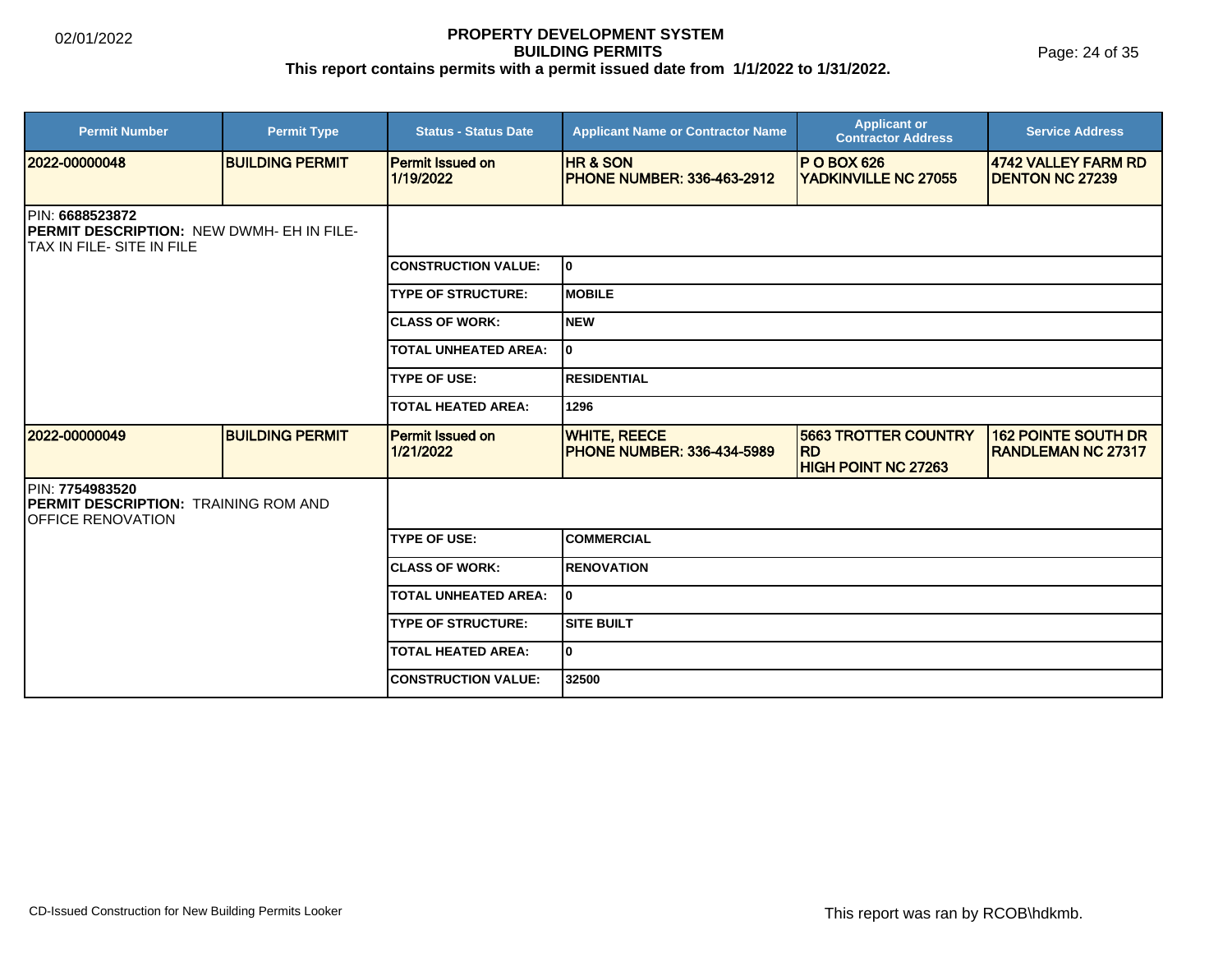Page: 25 of 35

| <b>Permit Number</b>                                                                              | <b>Permit Type</b>     | <b>Status - Status Date</b>          | <b>Applicant Name or Contractor Name</b>                                   | <b>Applicant or</b><br><b>Contractor Address</b> | <b>Service Address</b>                                                       |  |
|---------------------------------------------------------------------------------------------------|------------------------|--------------------------------------|----------------------------------------------------------------------------|--------------------------------------------------|------------------------------------------------------------------------------|--|
| 2022-00000050                                                                                     | <b>BUILDING PERMIT</b> | <b>Permit Issued on</b><br>1/19/2022 | <b>WRIGHT, STEPHEN D</b><br><b>PHONE NUMBER: 336-736-8621</b>              | 3706 BUFFALO FORD RD<br><b>ASHEBORO NC 27205</b> | <b>2019 CEDAR MEADOWS</b><br><b>CT</b><br><b>PLEASANT GARDEN NC</b><br>27313 |  |
| PIN: 7788051786<br><b>IPERMIT DESCRIPTION: NEW POOL- EH IN FILE-</b><br><b>IWATERSHED IN FILE</b> |                        |                                      |                                                                            |                                                  |                                                                              |  |
|                                                                                                   |                        | <b>CLASS OF WORK:</b>                | <b>NEW</b>                                                                 |                                                  |                                                                              |  |
|                                                                                                   |                        | <b>TOTAL UNHEATED AREA:</b>          | I٥                                                                         |                                                  |                                                                              |  |
|                                                                                                   |                        | <b>CONSTRUCTION VALUE:</b>           | 62500                                                                      |                                                  |                                                                              |  |
|                                                                                                   |                        | <b>TYPE OF USE:</b>                  | <b>RESIDENTIAL</b>                                                         |                                                  |                                                                              |  |
|                                                                                                   |                        | <b>TYPE OF STRUCTURE:</b>            | lpool                                                                      |                                                  |                                                                              |  |
|                                                                                                   |                        | <b>TOTAL HEATED AREA:</b>            | lo.                                                                        |                                                  |                                                                              |  |
| 2022-00000052                                                                                     | <b>BUILDING PERMIT</b> | <b>Permit Issued on</b><br>1/19/2022 | <b>FARIAS, LEONARD (FARIAS,</b><br><b>MELISSA)</b><br><b>PHONE NUMBER:</b> | 232 SYLVAN DR<br><b>ASHEBORO NC 27205</b>        | 232 SYLVAN DR<br><b>ASHEBORO NC 27205</b>                                    |  |
| PIN: 7781581036<br><b>IPERMIT DESCRIPTION: RESIDENTIAL ACCESSORY</b><br>BUILDING 10 X 16          |                        |                                      |                                                                            |                                                  |                                                                              |  |
| <b>IEH CLEARANCE IN FILE</b>                                                                      |                        | <b>TYPE OF USE:</b>                  | RESIDENTIAL                                                                |                                                  |                                                                              |  |
|                                                                                                   |                        | <b>CONSTRUCTION VALUE:</b>           | 3712                                                                       |                                                  |                                                                              |  |
|                                                                                                   |                        | <b>CLASS OF WORK:</b>                | <b>NEW</b>                                                                 |                                                  |                                                                              |  |
|                                                                                                   |                        | <b>TOTAL UNHEATED AREA:</b>          | 160                                                                        |                                                  |                                                                              |  |
|                                                                                                   |                        | <b>TYPE OF STRUCTURE:</b>            | <b>ACCESSORY</b>                                                           |                                                  |                                                                              |  |
|                                                                                                   |                        | <b>TOTAL HEATED AREA:</b>            | I٥                                                                         |                                                  |                                                                              |  |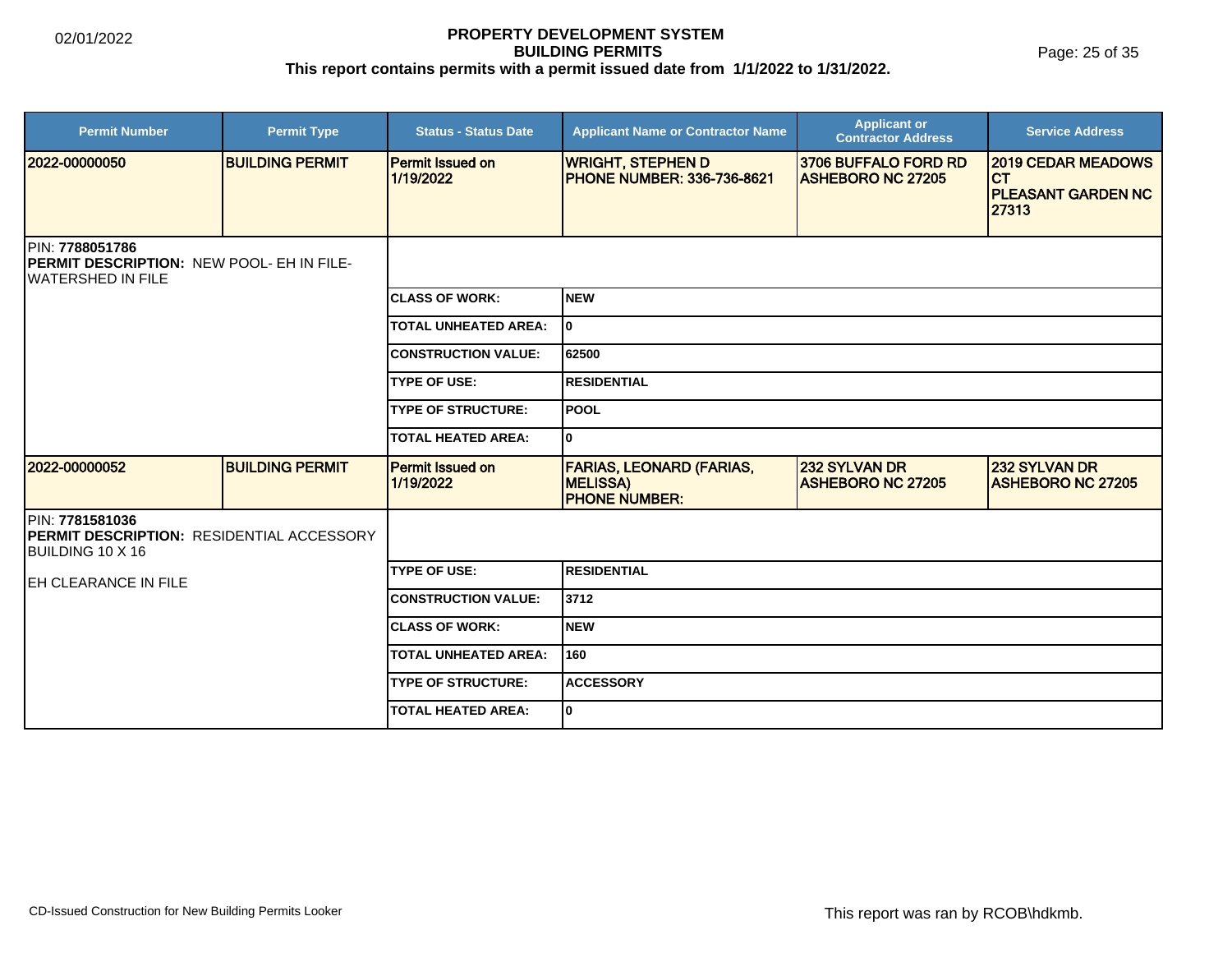Page: 26 of 35

| <b>Permit Number</b>                                                                                                                                                                                         | <b>Permit Type</b>     | <b>Status - Status Date</b>          | <b>Applicant Name or Contractor Name</b>                         | <b>Applicant or</b><br><b>Contractor Address</b>                                       | <b>Service Address</b>                            |  |
|--------------------------------------------------------------------------------------------------------------------------------------------------------------------------------------------------------------|------------------------|--------------------------------------|------------------------------------------------------------------|----------------------------------------------------------------------------------------|---------------------------------------------------|--|
| 2022-00000053                                                                                                                                                                                                | <b>BUILDING PERMIT</b> | <b>Permit Issued on</b><br>1/19/2022 | <b>SOMERO, ETHAN A</b><br><b>PHONE NUMBER: 336-479-2856</b>      | <b>206 BLAIR CT</b><br><b>ARCHDALE NC 27263</b>                                        | 4062 OLD MARLBORO<br><b>RD</b><br>SOPHIA NC 27350 |  |
| <b>IPIN: 7726623011</b><br><b>PERMIT DESCRIPTION: NEW SITE BUILT HOUSE -</b><br>E/H CLEARANCE, APPT OF LIEN AGENT & SIGNED<br>APPLICATION IN FILE - THIS WILL BE THE 2ND<br><b>RESIDENCE ON THE PROPERTY</b> |                        |                                      |                                                                  |                                                                                        |                                                   |  |
|                                                                                                                                                                                                              |                        | <b>TYPE OF STRUCTURE:</b>            | Isite built                                                      |                                                                                        |                                                   |  |
|                                                                                                                                                                                                              |                        | <b>TOTAL HEATED AREA:</b>            | 1200                                                             |                                                                                        |                                                   |  |
|                                                                                                                                                                                                              |                        | <b>TYPE OF USE:</b>                  | <b>IRESIDENTIAL</b>                                              |                                                                                        |                                                   |  |
|                                                                                                                                                                                                              |                        | <b>CONSTRUCTION VALUE:</b>           | 320792                                                           |                                                                                        |                                                   |  |
|                                                                                                                                                                                                              |                        | <b>CLASS OF WORK:</b>                | INEW                                                             |                                                                                        |                                                   |  |
|                                                                                                                                                                                                              |                        | <b>TOTAL UNHEATED AREA:</b>          | 3200                                                             |                                                                                        |                                                   |  |
| 2022-00000055                                                                                                                                                                                                | <b>BUILDING PERMIT</b> | <b>Permit Issued on</b><br>1/21/2022 | <b>JONES, STEPHEN WAYNE</b><br><b>PHONE NUMBER: 336-212-0926</b> | 778 S. GRAHAM HOPEDALE 3040 HEATH DAIRY RD<br><b>IRD</b><br><b>BURLINGTON NC 27217</b> | <b>RANDLEMAN NC 27317</b>                         |  |
| <b>IPIN: 7743999271</b><br><b>PERMIT DESCRIPTION: NEW DWMH- EH IN FILE-</b><br>ITAX IN FILE                                                                                                                  |                        |                                      |                                                                  |                                                                                        |                                                   |  |
|                                                                                                                                                                                                              |                        | <b>TOTAL HEATED AREA:</b>            | I٥                                                               |                                                                                        |                                                   |  |
|                                                                                                                                                                                                              |                        | <b>TYPE OF USE:</b>                  | <b>RESIDENTIAL</b>                                               |                                                                                        |                                                   |  |
|                                                                                                                                                                                                              |                        | <b>CLASS OF WORK:</b>                | INEW                                                             |                                                                                        |                                                   |  |
|                                                                                                                                                                                                              |                        | <b>TOTAL UNHEATED AREA:</b>          | I٥                                                               |                                                                                        |                                                   |  |
|                                                                                                                                                                                                              |                        | <b>TYPE OF STRUCTURE:</b>            | IMOBILE                                                          |                                                                                        |                                                   |  |
|                                                                                                                                                                                                              |                        | <b>CONSTRUCTION VALUE:</b>           | I٥                                                               |                                                                                        |                                                   |  |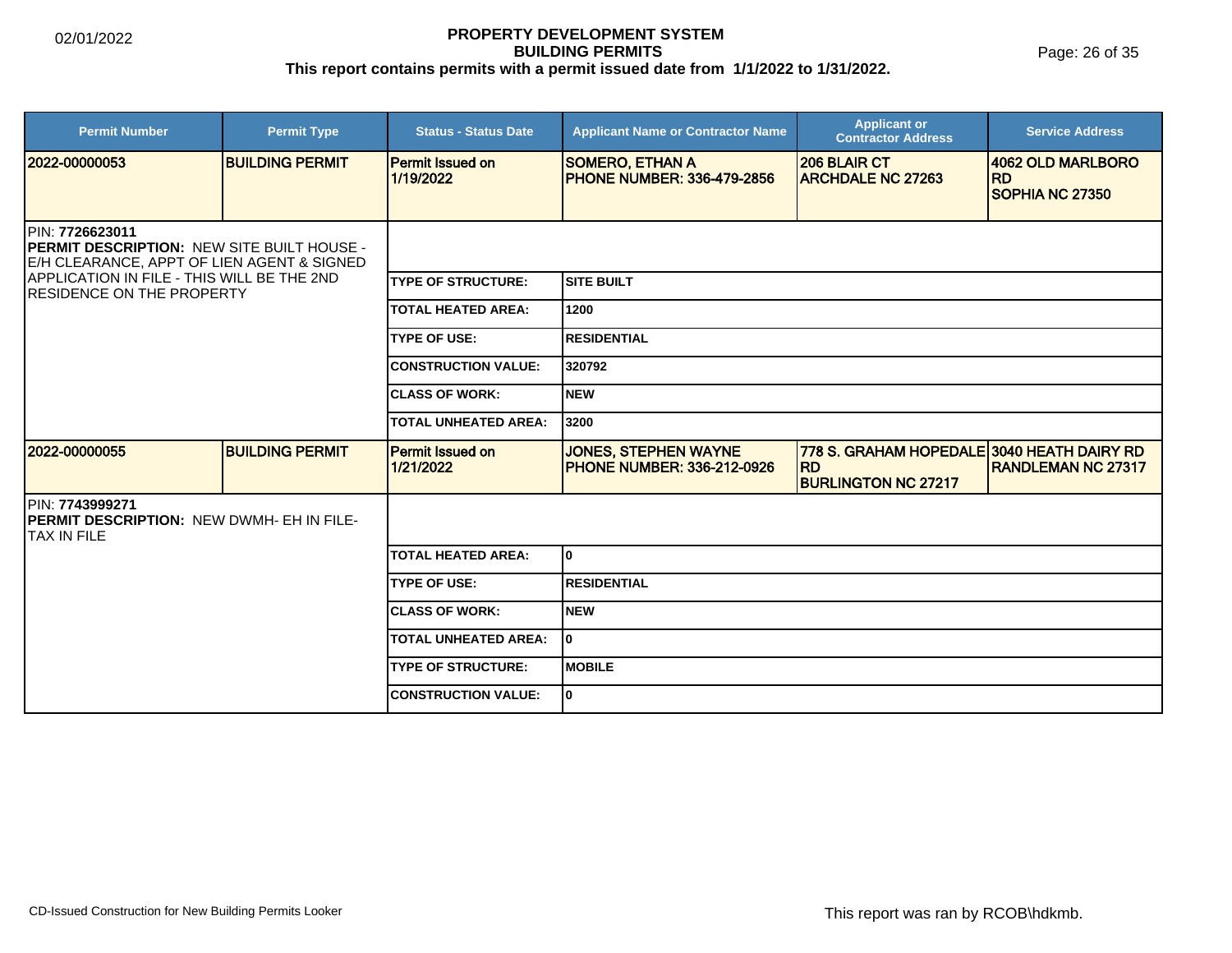Page: 27 of 35

| <b>Permit Number</b>                                                                                          | <b>Permit Type</b>     | <b>Status - Status Date</b>          | <b>Applicant Name or Contractor Name</b>                         | <b>Applicant or</b><br><b>Contractor Address</b>                                    | <b>Service Address</b>   |  |
|---------------------------------------------------------------------------------------------------------------|------------------------|--------------------------------------|------------------------------------------------------------------|-------------------------------------------------------------------------------------|--------------------------|--|
| 2022-00000056                                                                                                 | <b>BUILDING PERMIT</b> | <b>Permit Issued on</b><br>1/25/2022 | <b>JONES, STEPHEN WAYNE</b><br><b>PHONE NUMBER: 336-212-0926</b> | 778 S. GRAHAM HOPEDALE 2898 PILOT MOUNTAIN<br><b>RD</b>                             | <b>RD</b>                |  |
|                                                                                                               |                        |                                      |                                                                  | <b>BURLINGTON NC 27217</b>                                                          | <b>ASHEBORO NC 27205</b> |  |
| PIN: 7699527420<br><b>PERMIT DESCRIPTION: NEW DWMH- EH IN FILE-</b><br>ITAX IN FILE                           |                        |                                      |                                                                  |                                                                                     |                          |  |
|                                                                                                               |                        | <b>TOTAL HEATED AREA:</b>            | I٥                                                               |                                                                                     |                          |  |
|                                                                                                               |                        | <b>TOTAL UNHEATED AREA:</b>          | I٥                                                               |                                                                                     |                          |  |
|                                                                                                               |                        | <b>CLASS OF WORK:</b>                | Inew                                                             |                                                                                     |                          |  |
|                                                                                                               |                        | <b>TYPE OF USE:</b>                  | <b>IRESIDENTIAL</b>                                              |                                                                                     |                          |  |
|                                                                                                               |                        | <b>TYPE OF STRUCTURE:</b>            | <b>MOBILE</b>                                                    |                                                                                     |                          |  |
|                                                                                                               |                        | <b>CONSTRUCTION VALUE:</b>           | I٥                                                               |                                                                                     |                          |  |
| 2022-00000057                                                                                                 | <b>BUILDING PERMIT</b> | <b>Permit Issued on</b><br>1/21/2022 | <b>JONES, STEPHEN WAYNE</b><br><b>PHONE NUMBER: 336-212-0926</b> | 778 S. GRAHAM HOPEDALE 705 BRADY ST EXT<br><b>IRD</b><br><b>BURLINGTON NC 27217</b> | <b>RAMSEUR NC 27316</b>  |  |
| PIN: 8702682774<br><b>PERMIT DESCRIPTION: NEW SW MOBILE HOME -</b><br>E/H CLEARANCE, TAX CERTIFICATE & SIGNED |                        |                                      |                                                                  |                                                                                     |                          |  |
| <b>APPLICATION IN FILE</b>                                                                                    |                        | <b>TYPE OF USE:</b>                  | <b>RESIDENTIAL</b>                                               |                                                                                     |                          |  |
|                                                                                                               |                        | <b>TYPE OF STRUCTURE:</b>            | <b>MOBILE</b>                                                    |                                                                                     |                          |  |
|                                                                                                               |                        | <b>CONSTRUCTION VALUE:</b>           | I٥                                                               |                                                                                     |                          |  |
|                                                                                                               |                        | <b>CLASS OF WORK:</b>                | Inew                                                             |                                                                                     |                          |  |
|                                                                                                               |                        | <b>TOTAL HEATED AREA:</b>            | 1178                                                             |                                                                                     |                          |  |
|                                                                                                               |                        | <b>TOTAL UNHEATED AREA:</b>          | I٥                                                               |                                                                                     |                          |  |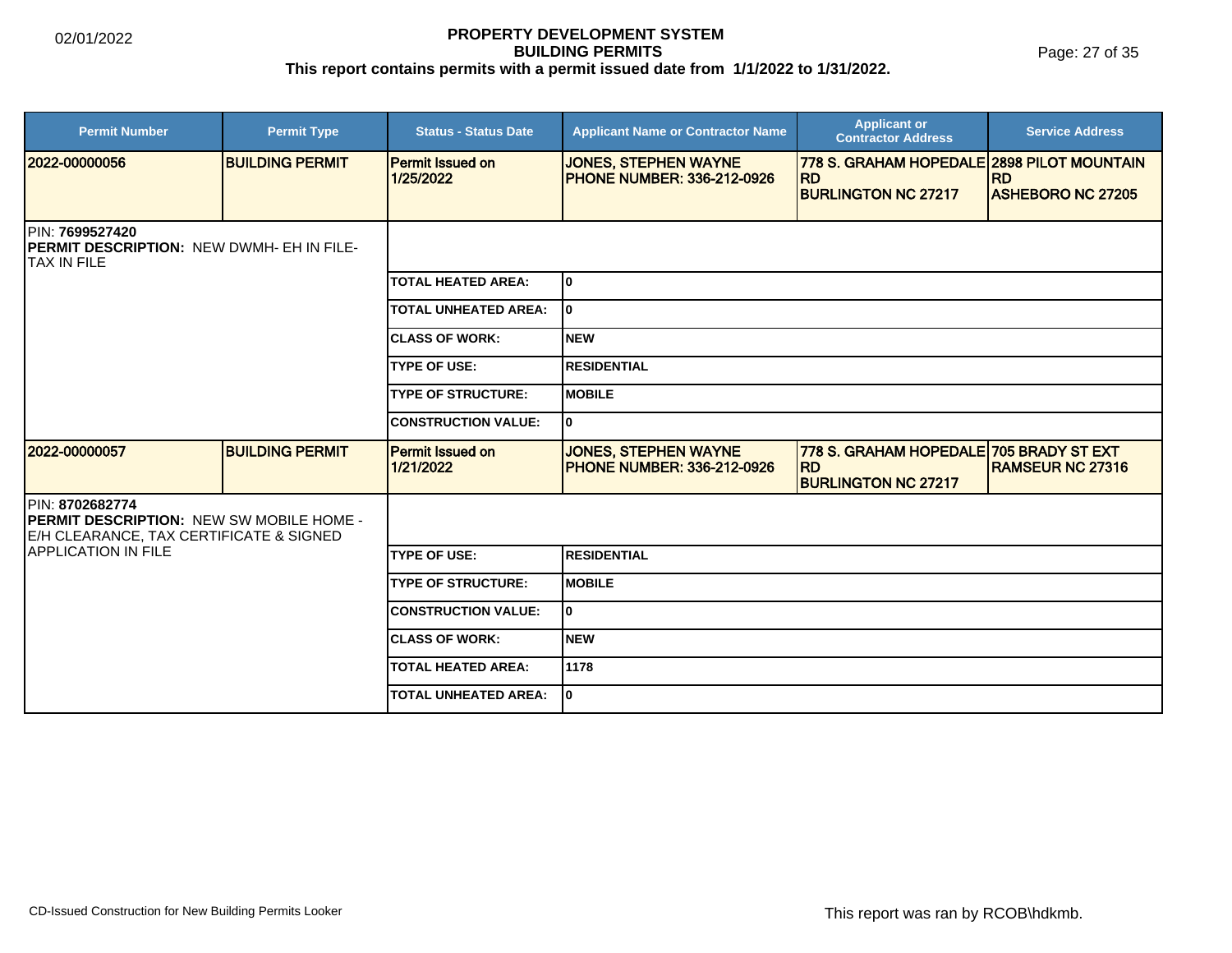Page: 28 of 35

| <b>Permit Number</b>                                                                                                                                                  | <b>Permit Type</b>     | <b>Status - Status Date</b>          | <b>Applicant Name or Contractor Name</b>            | <b>Applicant or</b><br><b>Contractor Address</b>   | <b>Service Address</b>                                |
|-----------------------------------------------------------------------------------------------------------------------------------------------------------------------|------------------------|--------------------------------------|-----------------------------------------------------|----------------------------------------------------|-------------------------------------------------------|
| 2022-00000060                                                                                                                                                         | <b>BUILDING PERMIT</b> | <b>Permit Issued on</b><br>1/21/2022 | <b>GRUBB, CARL W III</b><br><b>PHONE NUMBER:</b>    | <b>PO BOX 169</b><br><b>TRINITY NC 27370</b>       | 4683 COLLETT FARM RD<br><b>TRINITY NC 27370</b>       |
| PIN: 6797579211<br><b>PERMIT DESCRIPTION: NEW RSBH- EH IN FILE-</b><br>TRINITY ZONINING IN FILE- LIEN IN FILE- AFFIDAVIT<br>IIN FILE- ATTACHED GARAGE WITH BREEZE WAY |                        |                                      |                                                     |                                                    |                                                       |
|                                                                                                                                                                       |                        | <b>TYPE OF USE:</b>                  | IRESIDENTIAL                                        |                                                    |                                                       |
|                                                                                                                                                                       |                        | <b>TYPE OF STRUCTURE:</b>            | <b>SITE BUILT</b>                                   |                                                    |                                                       |
|                                                                                                                                                                       |                        | <b>TOTAL UNHEATED AREA:</b>          | 1601                                                |                                                    |                                                       |
|                                                                                                                                                                       |                        | <b>TOTAL HEATED AREA:</b>            | 4645                                                |                                                    |                                                       |
|                                                                                                                                                                       |                        | <b>CLASS OF WORK:</b>                | Inew                                                |                                                    |                                                       |
|                                                                                                                                                                       |                        | <b>CONSTRUCTION VALUE:</b>           | 699176                                              |                                                    |                                                       |
| 2022-00000062                                                                                                                                                         | <b>BUILDING PERMIT</b> | <b>Permit Issued on</b><br>1/21/2022 | <b>REEDER, JACOB JARED</b><br><b>IPHONE NUMBER:</b> | 2763 GUILFORD WAY<br><b>FRANKLINVILLE NC 27248</b> | 2763 GUILFORD WAY<br><b>FRANKLINVILLE NC</b><br>27248 |
| <b>IPIN: 7784647329</b><br><b>IPERMIT DESCRIPTION: NEW ACCESSORY</b><br><b>IBUIDLING 42X26 METAL</b>                                                                  |                        |                                      |                                                     |                                                    |                                                       |
|                                                                                                                                                                       |                        | <b>TOTAL HEATED AREA:</b>            | I٥                                                  |                                                    |                                                       |
|                                                                                                                                                                       |                        | <b>TYPE OF USE:</b>                  | <b>RESIDENTIAL</b>                                  |                                                    |                                                       |
|                                                                                                                                                                       |                        | <b>CLASS OF WORK:</b>                | Inew                                                |                                                    |                                                       |
|                                                                                                                                                                       |                        | <b>CONSTRUCTION VALUE:</b>           | 25334                                               |                                                    |                                                       |
|                                                                                                                                                                       |                        | <b>TYPE OF STRUCTURE:</b>            | <b>ACCESSORY</b>                                    |                                                    |                                                       |
|                                                                                                                                                                       |                        | <b>TOTAL UNHEATED AREA:</b>          | 1092                                                |                                                    |                                                       |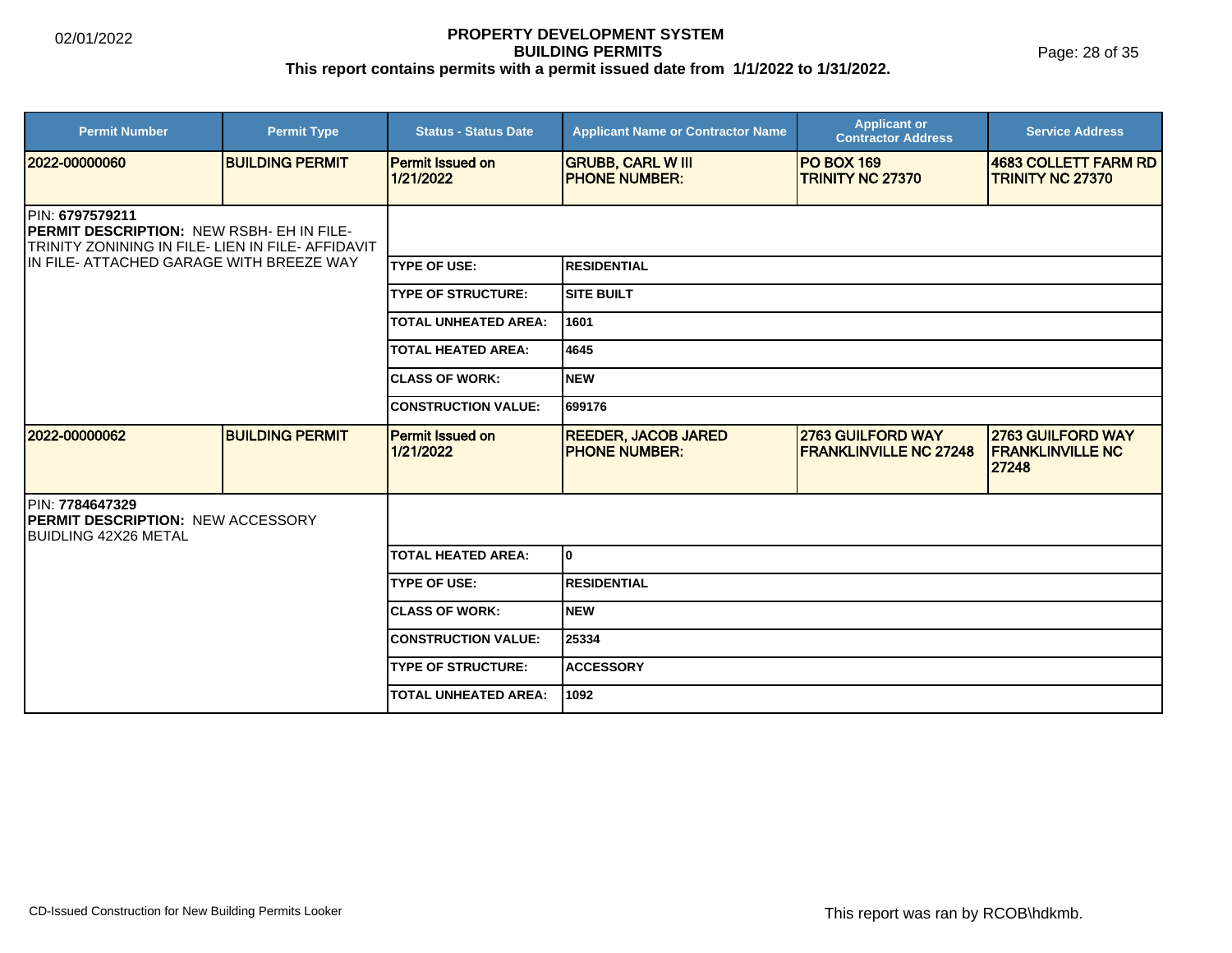Page: 29 of 35

| <b>Permit Number</b>                                                                                               | <b>Permit Type</b>     | <b>Status - Status Date</b>          | <b>Applicant Name or Contractor Name</b>                          | <b>Applicant or</b><br><b>Contractor Address</b>      | <b>Service Address</b>                                |  |
|--------------------------------------------------------------------------------------------------------------------|------------------------|--------------------------------------|-------------------------------------------------------------------|-------------------------------------------------------|-------------------------------------------------------|--|
| 12022-00000063                                                                                                     | <b>BUILDING PERMIT</b> | <b>Permit Issued on</b><br>1/21/2022 | <b>JONES, STEPHEN WAYNE</b><br><b>IPHONE NUMBER: 336-212-0926</b> | 778 S. GRAHAM HOPEDALE 6055 LITTLE BEANE<br><b>RD</b> | <b>STORE RD</b>                                       |  |
|                                                                                                                    |                        |                                      |                                                                   | <b>BURLINGTON NC 27217</b>                            | <b>ISEAGROVE NC 27341</b>                             |  |
| PIN: 7696453565<br><b>IPERMIT DESCRIPTION: NEW DWMH- TAX IN FILE-</b><br>IEH IN FILE                               |                        |                                      |                                                                   |                                                       |                                                       |  |
|                                                                                                                    |                        | <b>TYPE OF USE:</b>                  | IRESIDENTIAL                                                      |                                                       |                                                       |  |
|                                                                                                                    |                        | <b>TYPE OF STRUCTURE:</b>            | <b>IMOBILE</b>                                                    |                                                       |                                                       |  |
|                                                                                                                    |                        | <b>TOTAL HEATED AREA:</b>            | I٥                                                                |                                                       |                                                       |  |
|                                                                                                                    |                        | <b>ICLASS OF WORK:</b>               | Inew                                                              |                                                       |                                                       |  |
|                                                                                                                    |                        | <b>TOTAL UNHEATED AREA:</b>          | l0                                                                |                                                       |                                                       |  |
|                                                                                                                    |                        | <b>CONSTRUCTION VALUE:</b>           | I٥                                                                |                                                       |                                                       |  |
| 12022-00000064                                                                                                     | <b>BUILDING PERMIT</b> | <b>Permit Issued on</b><br>1/24/2022 | <b>TOWN OF LIBERTY</b><br><b>PHONE NUMBER:</b>                    | <b>P O BOX 1006</b><br><b>LIBERTY NC 27298</b>        | <b>130 W SWANNANOA AVE</b><br><b>LIBERTY NC 27298</b> |  |
| <b>IPIN: 8736065035</b><br><b>IPERMIT DESCRIPTION: CHANGING USE OF</b><br>BUILDING FROM MERCANTILE TO ASSEMBLY FOR |                        |                                      |                                                                   |                                                       |                                                       |  |
| <b> USE AS MUSEUM, ADDING HANDICAP RESTROOMS</b><br>IAND UPDATING EXIT DOORS AND HARDEWARE.                        |                        | <b>ICLASS OF WORK:</b>               | IRENOVATION                                                       |                                                       |                                                       |  |
| PLANS SCANNED TO FILE, WAIVED ALL FEES FOR<br><b>TOWN OF LIBERTY</b>                                               |                        | <b>ITOTAL HEATED AREA:</b>           | I٥                                                                |                                                       |                                                       |  |
|                                                                                                                    |                        | <b>TOTAL UNHEATED AREA:</b>          | I٥                                                                |                                                       |                                                       |  |
|                                                                                                                    |                        | <b>TYPE OF USE:</b>                  | ICOMMERCIAL                                                       |                                                       |                                                       |  |
|                                                                                                                    |                        | <b>TYPE OF STRUCTURE:</b>            | <b>SITE BUILT</b>                                                 |                                                       |                                                       |  |
|                                                                                                                    |                        | <b>CONSTRUCTION VALUE:</b>           | 25000                                                             |                                                       |                                                       |  |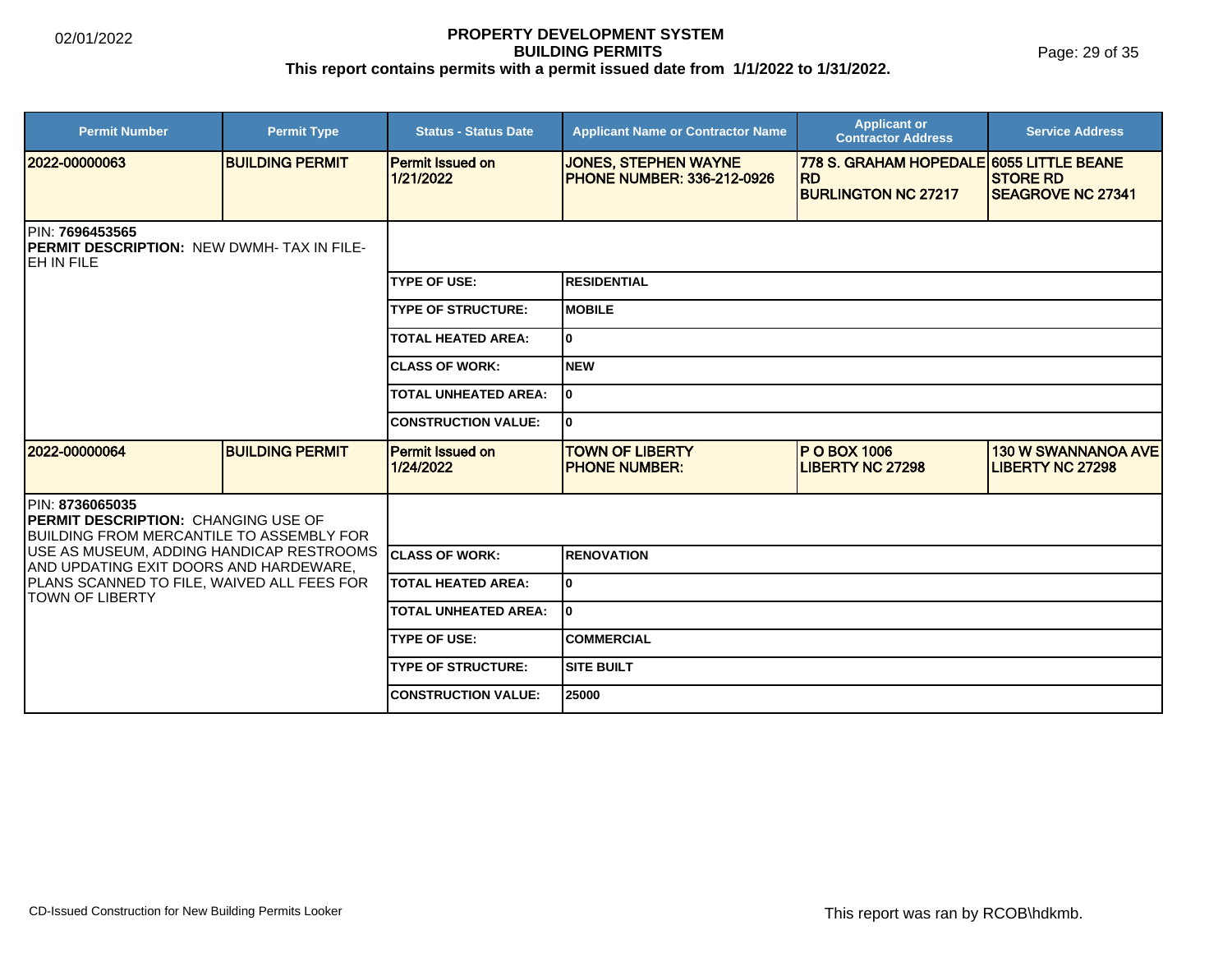Page: 30 of 35

| <b>Permit Number</b>                                                                                                          | <b>Permit Type</b>     | <b>Status - Status Date</b>          | <b>Applicant Name or Contractor Name</b>                                  | <b>Applicant or</b><br><b>Contractor Address</b>       | <b>Service Address</b>                                        |  |
|-------------------------------------------------------------------------------------------------------------------------------|------------------------|--------------------------------------|---------------------------------------------------------------------------|--------------------------------------------------------|---------------------------------------------------------------|--|
| 2022-00000065                                                                                                                 | <b>BUILDING PERMIT</b> | <b>Permit Issued on</b><br>1/24/2022 | <b>IDANIEL AUSTIN BUILDERS INC.</b><br><b>IPHONE NUMBER: 336-317-0693</b> | <b>325 DANIEL PAUL DR</b><br><b>ARHCHDALE NC 27263</b> | 4966 CREEKS<br><b>CROSSING RD</b><br><b>ASHEBORO NC 27205</b> |  |
| <b>IPIN: 7713117179</b><br><b>PERMIT DESCRIPTION: NEW SITE BUILT HOUSE -</b><br>E/H CLEARANCE & APPT OF LIEN AGENT IN FILE -  |                        |                                      |                                                                           |                                                        |                                                               |  |
| <b>GC TO BE AWARE OF ANY SUBDIVISION</b><br><b>RESTRICTIONS ON FILE AT R.O.D.</b>                                             |                        | <b>ICLASS OF WORK:</b>               | <b>NEW</b>                                                                |                                                        |                                                               |  |
|                                                                                                                               |                        | <b>CONSTRUCTION VALUE:</b>           | 231269                                                                    |                                                        |                                                               |  |
|                                                                                                                               |                        | <b>TOTAL UNHEATED AREA:</b>          | 678                                                                       |                                                        |                                                               |  |
|                                                                                                                               |                        | <b>TYPE OF USE:</b>                  | <b>RESIDENTIAL</b>                                                        |                                                        |                                                               |  |
|                                                                                                                               |                        | <b>TYPE OF STRUCTURE:</b>            | <b>SITE BUILT</b>                                                         |                                                        |                                                               |  |
|                                                                                                                               |                        | <b>TOTAL HEATED AREA:</b>            | 1416                                                                      |                                                        |                                                               |  |
| 2022-00000066                                                                                                                 | <b>BUILDING PERMIT</b> | <b>Permit Issued on</b><br>1/24/2022 | <b>HR &amp; SON</b><br><b>PHONE NUMBER: 336-463-2912</b>                  | <b>P O BOX 626</b><br>YADKINVILLE NC 27055             | 3853 KEMP MILL RD<br><b>IASHEBORO NC 27205</b>                |  |
| <b>IPIN: 7698468314</b><br><b>IPERMIT DESCRIPTION: NEW DWMH- EH IN FILE-</b><br>ITAX CERTIFICATE IN FILE- PZ3 SPECIAL USE FOR |                        |                                      |                                                                           |                                                        |                                                               |  |
| ITHIRD RESIDENCE- APPROVED BY ERIC MARTIN                                                                                     |                        | <b>CONSTRUCTION VALUE:</b>           | lo.                                                                       |                                                        |                                                               |  |
|                                                                                                                               |                        | <b>CLASS OF WORK:</b>                | <b>NEW</b>                                                                |                                                        |                                                               |  |
|                                                                                                                               |                        | <b>TOTAL HEATED AREA:</b>            | I٥                                                                        |                                                        |                                                               |  |
|                                                                                                                               |                        | <b>TYPE OF USE:</b>                  | RESIDENTIAL                                                               |                                                        |                                                               |  |
|                                                                                                                               |                        | <b>TYPE OF STRUCTURE:</b>            | <b>MOBILE</b>                                                             |                                                        |                                                               |  |
|                                                                                                                               |                        | <b>TOTAL UNHEATED AREA:</b>          | I٥                                                                        |                                                        |                                                               |  |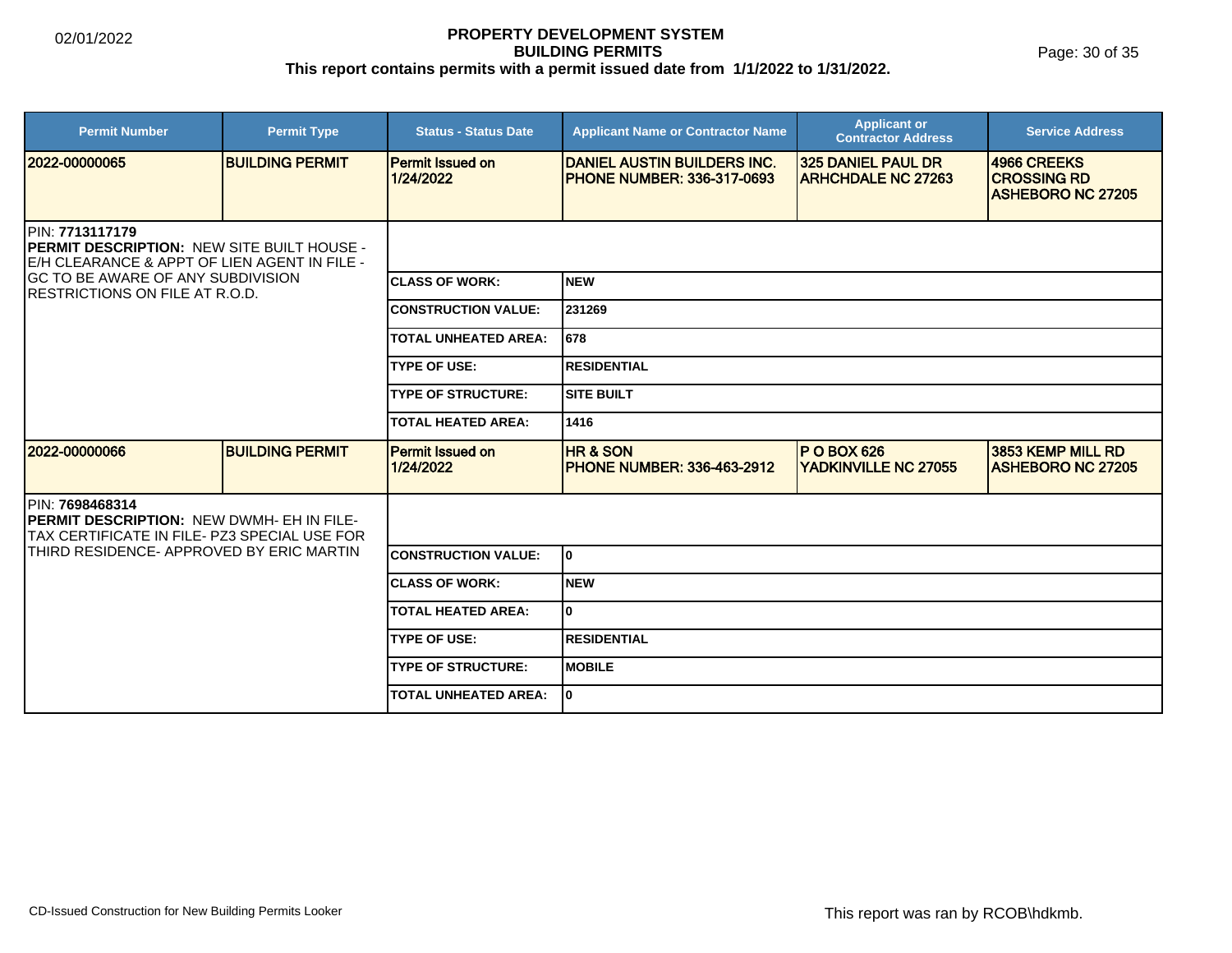Page: 31 of 35

| <b>Permit Number</b>                                                                                   | <b>Permit Type</b>     | <b>Status - Status Date</b>          | <b>Applicant Name or Contractor Name</b>                         | <b>Applicant or</b><br><b>Contractor Address</b>      | <b>Service Address</b>                 |  |
|--------------------------------------------------------------------------------------------------------|------------------------|--------------------------------------|------------------------------------------------------------------|-------------------------------------------------------|----------------------------------------|--|
| 2022-00000067                                                                                          | <b>BUILDING PERMIT</b> | <b>Permit Issued on</b><br>1/26/2022 | <b>STEELE, BOBBY RAY JR</b><br><b>PHONE NUMBER: 919-663-2034</b> | <b>P O BOX 686</b><br><b>SILER CITY NC 27344</b>      | 3053 BETHEL CHURCH<br><b>RD</b>        |  |
|                                                                                                        |                        |                                      |                                                                  |                                                       | <b>ICLIMAX NC 27233</b>                |  |
| PIN: 7797069322<br><b>IPERMIT DESCRIPTION: NEW RSBH- EH IN FILE-</b><br>LIEN IN FILE                   |                        |                                      |                                                                  |                                                       |                                        |  |
|                                                                                                        |                        | <b>TYPE OF USE:</b>                  | RESIDENTIAL                                                      |                                                       |                                        |  |
|                                                                                                        |                        | <b>CONSTRUCTION VALUE:</b>           | 353345                                                           |                                                       |                                        |  |
|                                                                                                        |                        | <b>TYPE OF STRUCTURE:</b>            | ISITE BUILT                                                      |                                                       |                                        |  |
|                                                                                                        |                        | <b>ICLASS OF WORK:</b>               | Inew                                                             |                                                       |                                        |  |
|                                                                                                        |                        |                                      | 2377                                                             |                                                       |                                        |  |
|                                                                                                        |                        | <b>TOTAL UNHEATED AREA:</b>          | 1616                                                             |                                                       |                                        |  |
| 2022-00000068                                                                                          | <b>BUILDING PERMIT</b> | <b>Permit Issued on</b><br>1/26/2022 | <b>BRASWELL, BRIAN L.</b><br><b>PHONE NUMBER: 336-225-0484</b>   | <b>2530 RIVERSIDE DR</b><br><b>LEXINGTON NC 27292</b> | 106 RAY AVE<br><b>TRINITY NC 27370</b> |  |
| PIN: 7718302207<br>PERMIT DESCRIPTION: RESIDENTIAL 28'X28'<br>ADDITION TO EXISTING HOUSE - 2 BEDROOMS, |                        |                                      |                                                                  |                                                       |                                        |  |
| IBATHROOM 7 WASH ROOM - OK PER ARCHDALE<br>CITY ZONING PERMIT - HOUSE ON CITY SEWER -                  |                        | <b>ITYPE OF USE:</b>                 | IRESIDENTIAL                                                     |                                                       |                                        |  |
| <b>ISIGNED APPLICATION IN FILE</b>                                                                     |                        | <b>TOTAL HEATED AREA:</b>            | 784                                                              |                                                       |                                        |  |
|                                                                                                        |                        | <b>TOTAL UNHEATED AREA:</b>          | I٥                                                               |                                                       |                                        |  |
|                                                                                                        |                        | <b>TYPE OF STRUCTURE:</b>            | Isite built                                                      |                                                       |                                        |  |
|                                                                                                        |                        | <b>ICLASS OF WORK:</b>               | <b>ADDITION</b>                                                  |                                                       |                                        |  |
|                                                                                                        |                        | <b>CONSTRUCTION VALUE:</b>           | 102375                                                           |                                                       |                                        |  |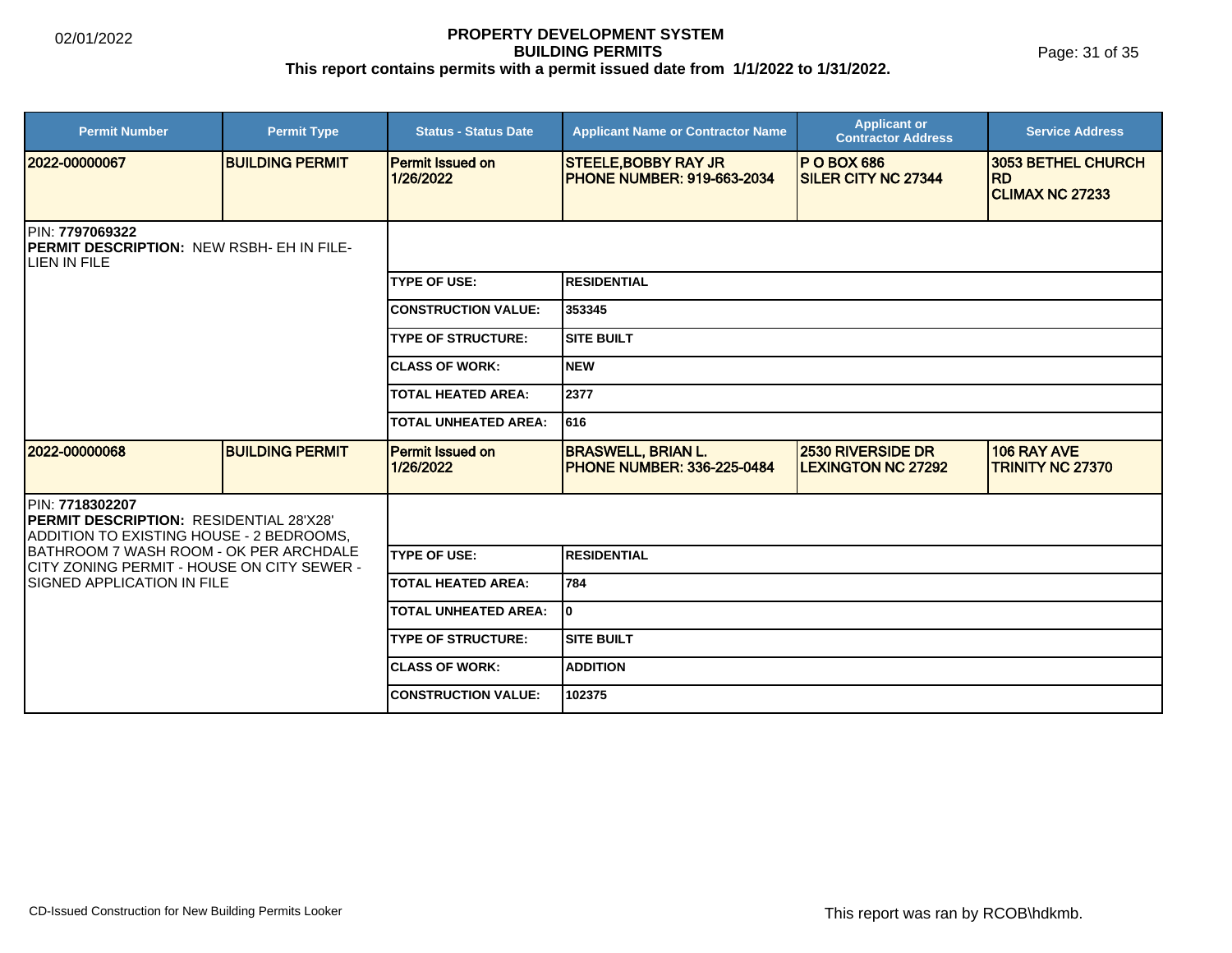| <b>Permit Number</b>                                                                                      | <b>Permit Type</b>     | <b>Status - Status Date</b>          | <b>Applicant Name or Contractor Name</b>                                    | <b>Applicant or</b><br><b>Contractor Address</b>                          | <b>Service Address</b>                                                  |  |
|-----------------------------------------------------------------------------------------------------------|------------------------|--------------------------------------|-----------------------------------------------------------------------------|---------------------------------------------------------------------------|-------------------------------------------------------------------------|--|
| 2022-00000069                                                                                             | <b>BUILDING PERMIT</b> | <b>Permit Issued on</b><br>1/27/2022 | <b>ASHE, JASON</b><br><b>PHONE NUMBER:</b>                                  | <b>5187 CEDAR WOOD DR</b><br><b>TRINITY NC 27370</b>                      | <b>5501 GLENNVILLE DR</b><br><b>TRINITY NC 27370</b>                    |  |
| PIN: 7707738455<br><b>PERMIT DESCRIPTION: NEW RSBH-LIEN IN FILE-</b><br>EH IN FILE-TRINITY ZONING IN FILE |                        |                                      |                                                                             |                                                                           |                                                                         |  |
|                                                                                                           |                        | <b>TYPE OF STRUCTURE:</b>            | <b>SITE BUILT</b>                                                           |                                                                           |                                                                         |  |
|                                                                                                           |                        | <b>CONSTRUCTION VALUE:</b>           | 360864                                                                      |                                                                           |                                                                         |  |
|                                                                                                           |                        | <b>TOTAL HEATED AREA:</b>            | 0                                                                           |                                                                           |                                                                         |  |
|                                                                                                           |                        | <b>TYPE OF USE:</b>                  | <b>RESIDENTIAL</b>                                                          |                                                                           |                                                                         |  |
|                                                                                                           |                        | <b>CLASS OF WORK:</b>                | <b>NEW</b>                                                                  |                                                                           |                                                                         |  |
|                                                                                                           |                        | <b>TOTAL UNHEATED AREA:</b>          | 0                                                                           |                                                                           |                                                                         |  |
| 2022-00000070                                                                                             | <b>BUILDING PERMIT</b> | <b>Permit Issued on</b><br>1/28/2022 | <b>RANDOLPH COUNTY BOARD OF</b><br><b>EDUCATION</b><br><b>PHONE NUMBER:</b> | <b>2222-C SOUTH</b><br><b>FAYETTEVILLE ST</b><br><b>ASHEBORO NC 27205</b> | <b>5746 TRINITY HIGH</b><br><b>SCHOOL DR</b><br><b>TRINITY NC 27370</b> |  |
| PIN: 7708415891<br><b>IPERMIT DESCRIPTION: 24X60 GREENHOUSE ON</b><br><b>SLAB</b>                         |                        |                                      |                                                                             |                                                                           |                                                                         |  |
|                                                                                                           |                        | <b>TYPE OF USE:</b>                  | <b>COMMERCIAL</b>                                                           |                                                                           |                                                                         |  |
|                                                                                                           |                        | <b>ICLASS OF WORK:</b>               | <b>NEW</b>                                                                  |                                                                           |                                                                         |  |
|                                                                                                           |                        | <b>CONSTRUCTION VALUE:</b>           | 88000                                                                       |                                                                           |                                                                         |  |
|                                                                                                           |                        | <b>TYPE OF STRUCTURE:</b>            | <b>ACCESSORY</b>                                                            |                                                                           |                                                                         |  |
|                                                                                                           |                        | <b>TOTAL HEATED AREA:</b>            | 1440                                                                        |                                                                           |                                                                         |  |
|                                                                                                           |                        | <b>TOTAL UNHEATED AREA:</b>          | 0                                                                           |                                                                           |                                                                         |  |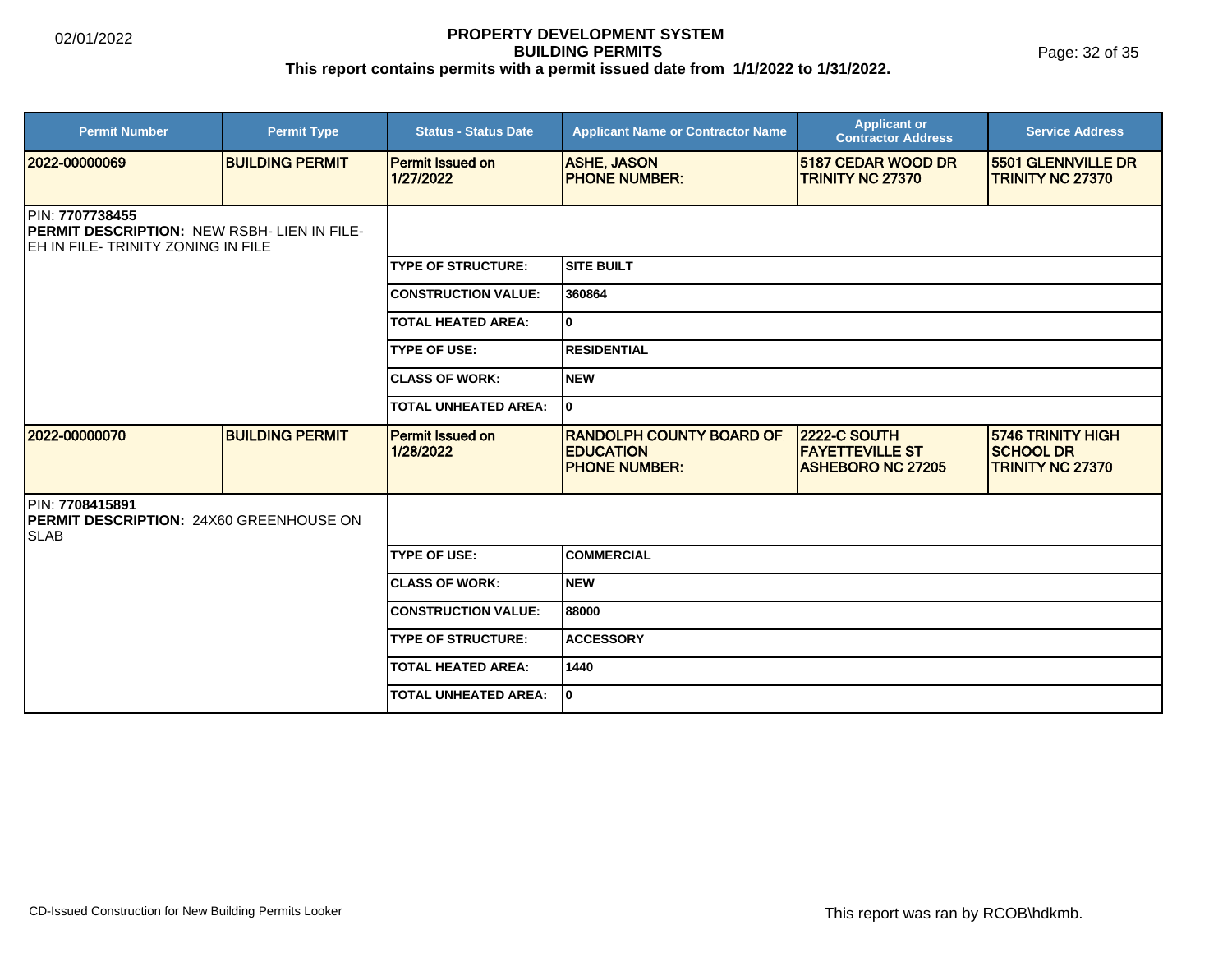Page: 33 of 35

| <b>Permit Number</b>                                                                                              | <b>Permit Type</b>     | <b>Status - Status Date</b>          | <b>Applicant Name or Contractor Name</b>                                      | <b>Applicant or</b><br><b>Contractor Address</b>      | <b>Service Address</b>                                    |  |
|-------------------------------------------------------------------------------------------------------------------|------------------------|--------------------------------------|-------------------------------------------------------------------------------|-------------------------------------------------------|-----------------------------------------------------------|--|
| 2022-00000072                                                                                                     | <b>BUILDING PERMIT</b> | <b>Permit Issued on</b><br>1/28/2022 | <b>INORTH CAROLINA CUSTOM</b><br><b>MODULARS, LLC</b><br><b>PHONE NUMBER:</b> | 1936 US HWY 64 E<br><b>ASHEBORO NC 27203</b>          | 3429 OLD RED CROSS<br><b>RD</b><br><b>CLIMAX NC 27233</b> |  |
| PIN: 7797791342<br><b>PERMIT DESCRIPTION: NEW OFF FRAME MODULAR</b><br>HOME - E/H CLEARANCE, APPT OF LIEN AGENT & |                        |                                      |                                                                               |                                                       |                                                           |  |
| <b>ISURETY BOND IN FILE</b>                                                                                       |                        | <b>TOTAL UNHEATED AREA:</b>          | l0                                                                            |                                                       |                                                           |  |
|                                                                                                                   |                        | <b>TYPE OF STRUCTURE:</b>            | IMODULAR                                                                      |                                                       |                                                           |  |
|                                                                                                                   |                        | <b>CONSTRUCTION VALUE:</b>           | lo.                                                                           |                                                       |                                                           |  |
|                                                                                                                   |                        | <b>CLASS OF WORK:</b>                | Inew                                                                          |                                                       |                                                           |  |
|                                                                                                                   |                        | <b>TYPE OF USE:</b>                  | <b>RESIDENTIAL</b>                                                            |                                                       |                                                           |  |
|                                                                                                                   |                        | <b>TOTAL HEATED AREA:</b>            | 1503                                                                          |                                                       |                                                           |  |
| 2022-00000074                                                                                                     | <b>BUILDING PERMIT</b> | <b>Permit Issued on</b><br>1/28/2022 | <b>JAIMES, RENAUD</b><br><b>IPHONE NUMBER:</b>                                | <b>1167 LAZELL AVENUE</b><br><b>ASHEBORO NC 27205</b> | 1167 LAZELL AVE<br><b>IASHEBORO NC 27205</b>              |  |
| PIN: 7760862348<br><b>PERMIT DESCRIPTION: 50'X50' RESIDENTIAL</b><br>ACCESSORY BLDG - E/H CLEARANCE & OWNER       |                        |                                      |                                                                               |                                                       |                                                           |  |
| <b>IAFFIDAVIT IN FILE</b>                                                                                         |                        | <b>TOTAL UNHEATED AREA:</b>          | 2500                                                                          |                                                       |                                                           |  |
|                                                                                                                   |                        | <b>TYPE OF USE:</b>                  | <b>RESIDENTIAL</b>                                                            |                                                       |                                                           |  |
|                                                                                                                   |                        | <b>CONSTRUCTION VALUE:</b>           | 58000                                                                         |                                                       |                                                           |  |
|                                                                                                                   |                        | <b>TYPE OF STRUCTURE:</b>            | <b>ACCESSORY</b>                                                              |                                                       |                                                           |  |
|                                                                                                                   |                        | <b>TOTAL HEATED AREA:</b>            | lo.                                                                           |                                                       |                                                           |  |
|                                                                                                                   |                        | <b>ICLASS OF WORK:</b>               | <b>NEW</b>                                                                    |                                                       |                                                           |  |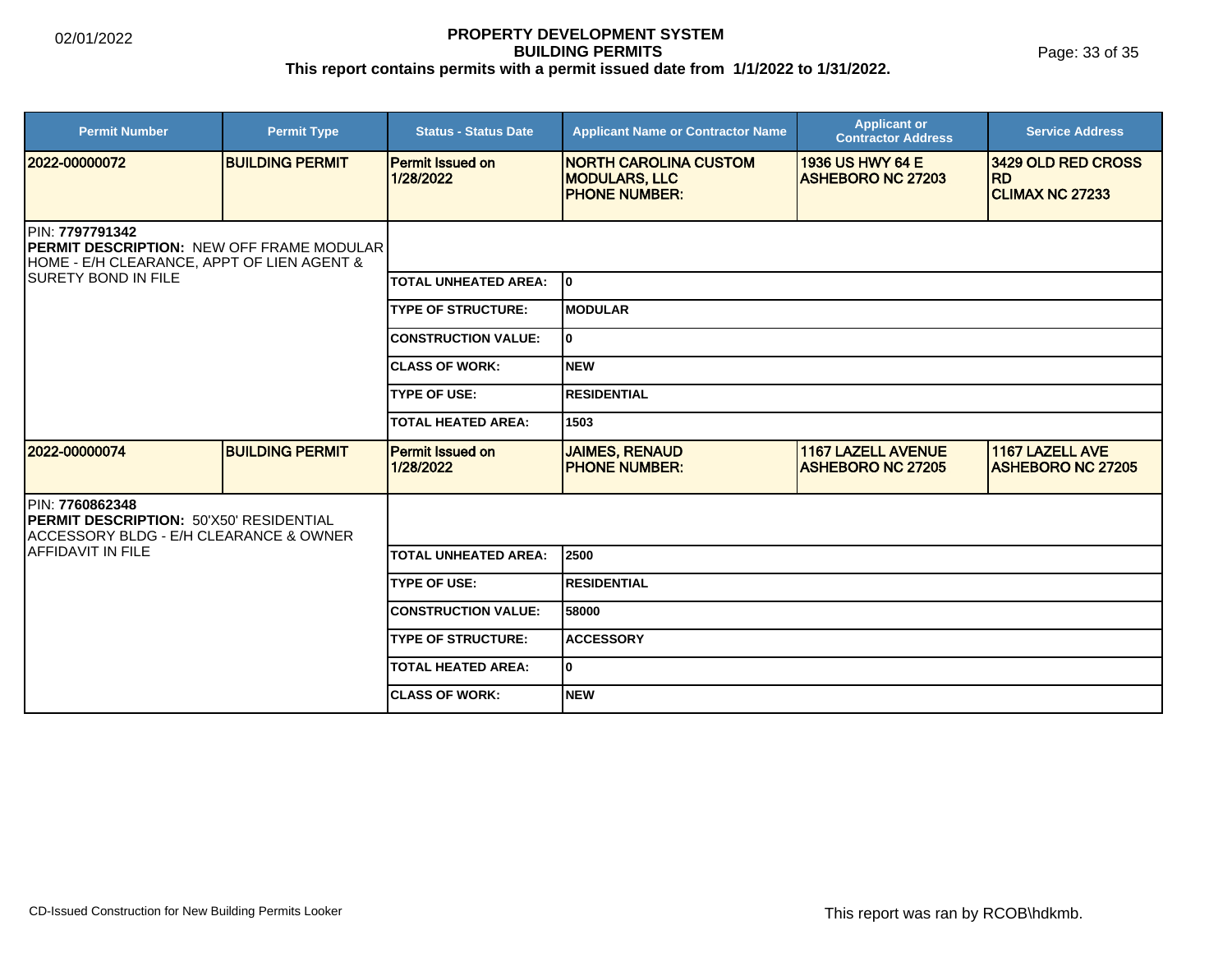| <b>Permit Number</b>                                                                                        | <b>Permit Type</b>     | <b>Status - Status Date</b>          | <b>Applicant Name or Contractor Name</b>              | <b>Applicant or</b><br><b>Contractor Address</b>          | <b>Service Address</b>                                       |  |
|-------------------------------------------------------------------------------------------------------------|------------------------|--------------------------------------|-------------------------------------------------------|-----------------------------------------------------------|--------------------------------------------------------------|--|
| 12022-00000075                                                                                              | <b>BUILDING PERMIT</b> | <b>Permit Issued on</b><br>1/31/2022 | <b>CMH HOMES</b><br><b>PHONE NUMBER:</b>              | 2518 PREDDY BLVD<br><b>GREENSBORO NC 27407</b>            | <b>229 S ASHEBORO ST</b><br><b>LIBERTY NC 27298</b>          |  |
| PIN: 8736044679<br><b>PERMIT DESCRIPTION: NEW OFF FRAME</b><br>MODULAR- LIBERTY ZONING IN FILE- SURETY BOND |                        |                                      |                                                       |                                                           |                                                              |  |
| IN FILE                                                                                                     |                        | <b>TYPE OF USE:</b>                  | <b>RESIDENTIAL</b>                                    |                                                           |                                                              |  |
|                                                                                                             |                        | <b>CONSTRUCTION VALUE:</b>           | lo.                                                   |                                                           |                                                              |  |
|                                                                                                             |                        | <b>TOTAL UNHEATED AREA:</b>          | 0                                                     |                                                           |                                                              |  |
|                                                                                                             |                        | <b>ICLASS OF WORK:</b>               | <b>NEW</b>                                            |                                                           |                                                              |  |
|                                                                                                             |                        | <b>TOTAL HEATED AREA:</b>            | 1706                                                  |                                                           |                                                              |  |
|                                                                                                             |                        | <b>TYPE OF STRUCTURE:</b>            | <b>MODULAR</b>                                        |                                                           |                                                              |  |
| 2022-00000077                                                                                               | <b>BUILDING PERMIT</b> | Permit Issued on<br>1/31/2022        | <b>CASE, JAMES MICHAEL SR</b><br><b>PHONE NUMBER:</b> | <b>644 FAITH ROCK RD</b><br><b>FRANKLINVILLE NC 27248</b> | <b>644 FAITH ROCK RD</b><br><b>FRANKLINVILLE NC</b><br>27248 |  |
| PIN: 7792454661<br><b>IPERMIT DESCRIPTION: NEW METAL GARAGE 30X301</b><br>EH IN FILE                        |                        |                                      |                                                       |                                                           |                                                              |  |
|                                                                                                             |                        | <b>TYPE OF STRUCTURE:</b>            | <b>ACCESSORY</b>                                      |                                                           |                                                              |  |
|                                                                                                             |                        | <b>TOTAL HEATED AREA:</b>            | 0                                                     |                                                           |                                                              |  |
|                                                                                                             |                        | <b>CLASS OF WORK:</b>                | <b>NEW</b>                                            |                                                           |                                                              |  |
|                                                                                                             |                        | <b>CONSTRUCTION VALUE:</b>           | 20880                                                 |                                                           |                                                              |  |
|                                                                                                             |                        | <b>TYPE OF USE:</b>                  | <b>RESIDENTIAL</b>                                    |                                                           |                                                              |  |
|                                                                                                             |                        | <b>TOTAL UNHEATED AREA:</b>          | 900                                                   |                                                           |                                                              |  |